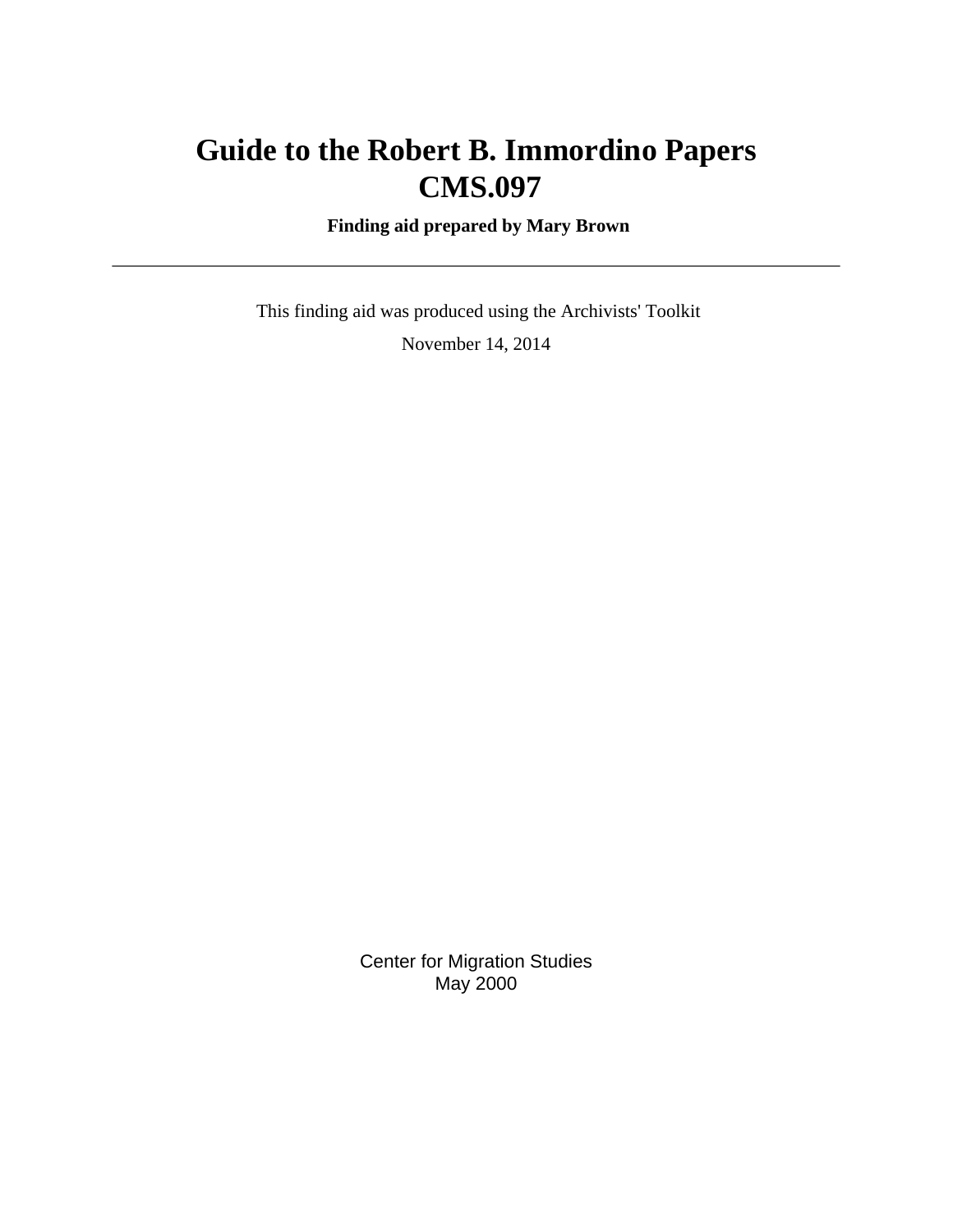# **Table of Contents**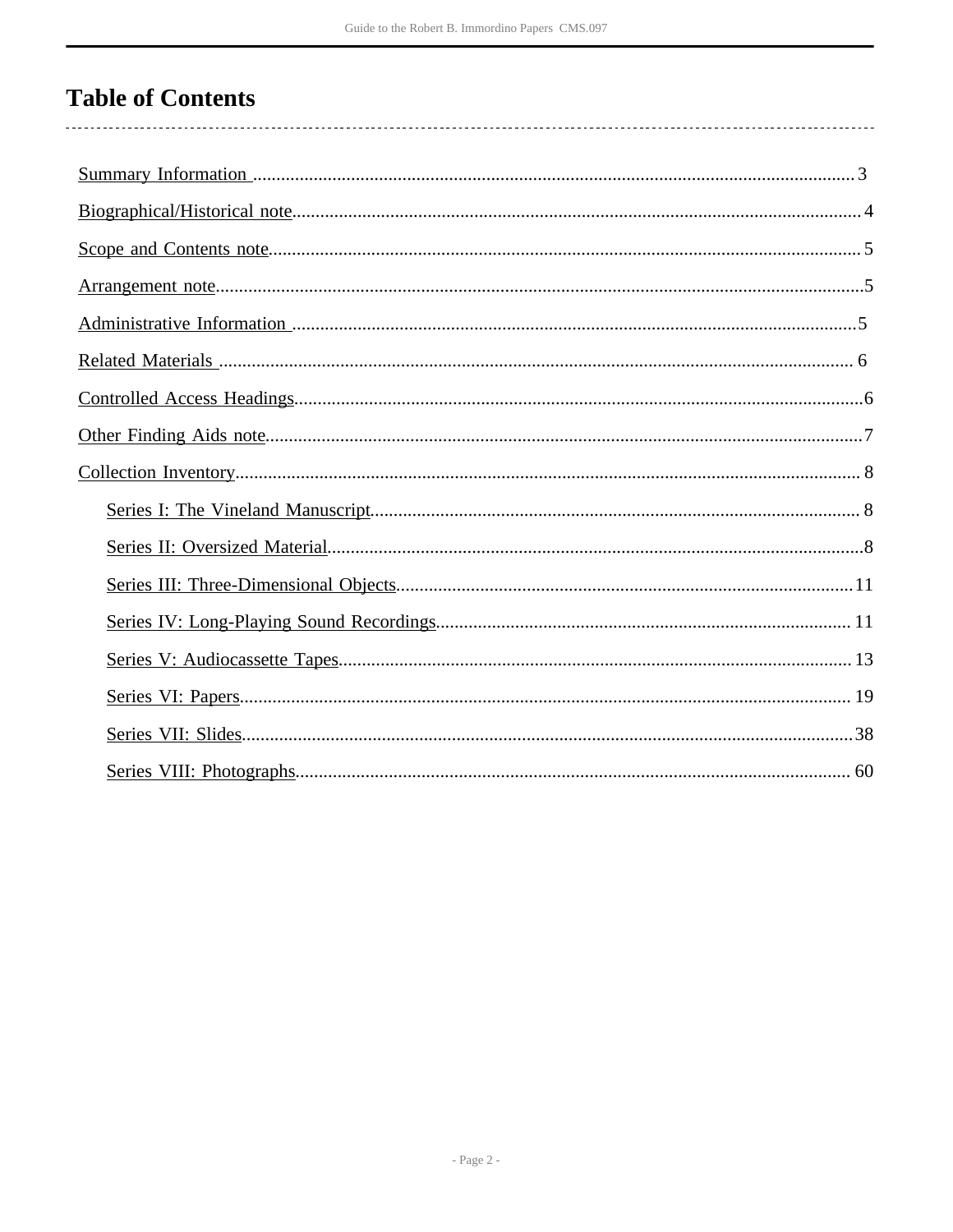# <span id="page-2-0"></span>**Summary Information**

 $\overline{a}$ 

| <b>Repository</b> | <b>Center for Migration Studies</b>                                                                                                                                                                                                                                                                                               |
|-------------------|-----------------------------------------------------------------------------------------------------------------------------------------------------------------------------------------------------------------------------------------------------------------------------------------------------------------------------------|
| <b>Creator</b>    | Immordino, Robert B.                                                                                                                                                                                                                                                                                                              |
| <b>Title</b>      | Robert B. Immordino Papers                                                                                                                                                                                                                                                                                                        |
| Date [bulk]       | Bulk, 1930-1999                                                                                                                                                                                                                                                                                                                   |
| Date [inclusive]  | 1600s-1990s                                                                                                                                                                                                                                                                                                                       |
| <b>Extent</b>     | 14.0 Linear feet in 20 boxes.                                                                                                                                                                                                                                                                                                     |
| Language          | English                                                                                                                                                                                                                                                                                                                           |
|                   | Language of Materials note Materials are in English and Italian.                                                                                                                                                                                                                                                                  |
| <b>Abstract</b>   | Robert B. Immordino was a native of Lawrence Township in Mercer<br>County in New Jersey. Immordino was an Italian American historian,<br>focusing on the New Jersey Italian Americans. The collection contains<br>research files, audio recordings, slides, posters, and photographs related to<br>his research on the community. |

## **Preferred Citation note**

Center for Migration Studies of New York; Robert B. Immordino Papers (CMS 097); Box; Folder.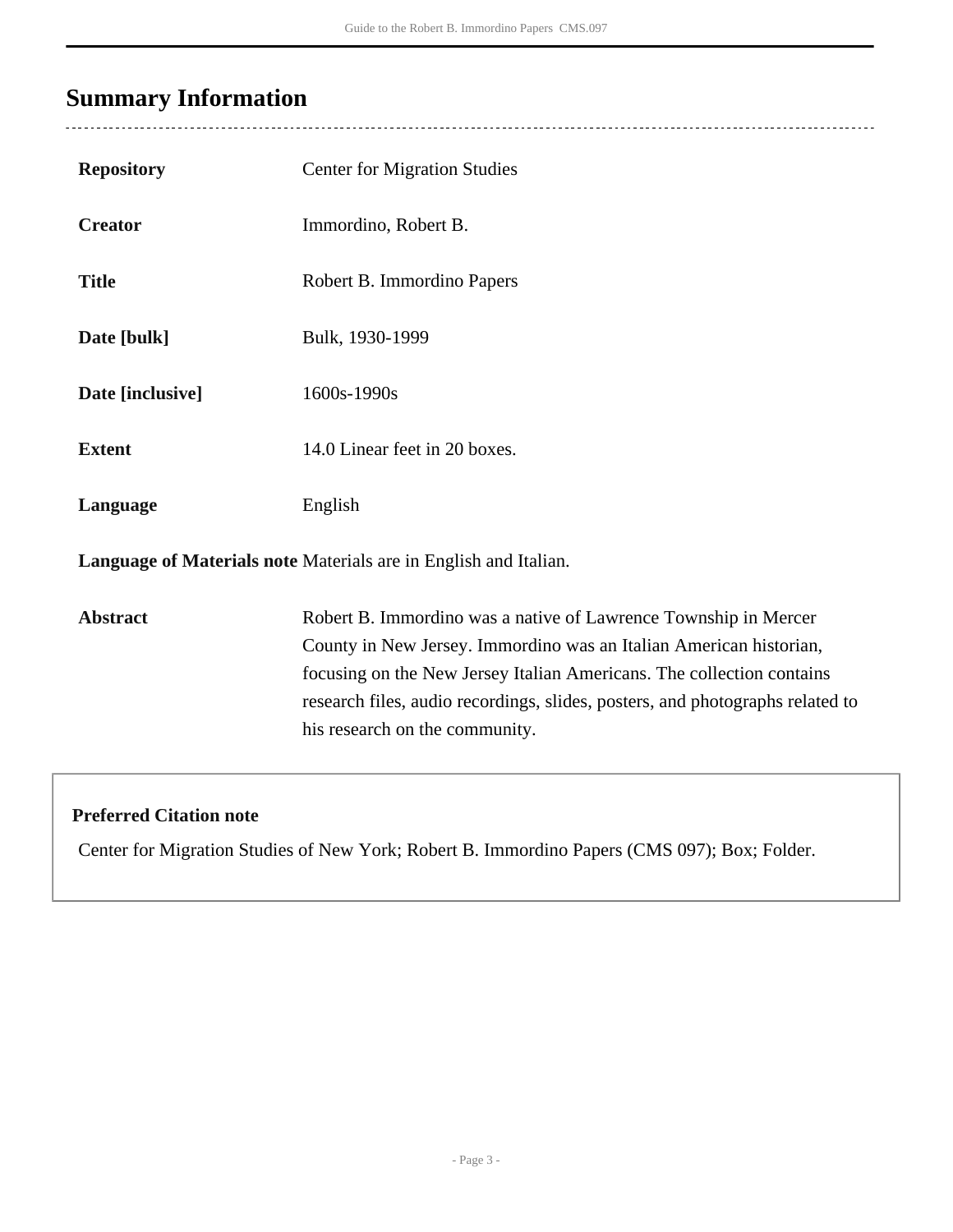## <span id="page-3-0"></span>**Biographical/Historical note**

Robert B. Immordino was born to Sicilian parents, on August 29, 1914. The family settled at 31 Philips Avenue in Trenton, New Jersey. Immordino's uncle, Giovanni, owned a bakery in the neighborhood. During the 1930s, Immordino worked as a volunteer labor organizer, working with the Congress of Industrial Organizations (CIO). In 1936, Immordino began work as a solderer for Kramer- Trenton Company and also attended the Trenton Evening High School. He graduated in 1940. He met his wife Jennie at the high school. They had two daughters.

Immordino took a job as a garage attendant and laborer for the New Jersey State Highway Department. In 1941, he began working at the Sloane Blabon Company shipping room. 1942, he worked for the General Electric Company. Immordino served in the US Navy from 1943-1945, during World War II. When he returned, he continued to work at GE. In 1962 he took a position as a customer Relations-Sales Correspondent for Peter-James Inc.

Shortly thereafter, he was appointed assistant assessor to Lawrence Township, near Trenton. He became assessor when the township changed its form of government. In 1980, he retired and became the municipal historian of the township of Lawrence until 1985.

Immordino was involved in local affairs once he returned from WWII until the end of his life. At the county level, his work included the Mayor's Citizen Housing Committee, the Mercer County Housing Council, the Mercer County Library Commission, the Mercer County Historical Sites Committee, and the Mercer County Mental Health Association. At the township level, he served on the Lawrence Township Board of Education and Tercentenary Committee, of which he was chairman. He was also a member of the Trenton Historical Society, and the Literature and Labor Discussion Program. In 1947, Immordino became a columnist for the *Trentonian*. He also published articles in the *Trenton Times*, *New Jersey Labor Herald*, and *American Italian Historical Association Newsletter.*

Immordino's first topic of research on Italian Americans was Captain James Lawrence and his coordination with Italian naval forces during US action against North African pirates. In 1979, he published a study of William Alburtis, the first Italian American to settle in New Jersey. Immordino was also historical advisor for *Benvenuti*, a theatrical presentation commemorating Trenton's tricentennial. He contributed to the New Jersey Historical Society's exhibit on Italians of New Jersey and cofounded the Central Jersey Chapter of the American Italian Historical Association. In 1981, he coordinated a conference on Italian American Studies in New Jersey. During 1984-1985, he aided Dennis Starr with the research and the manuscript that became the *Italians of New Jersey.* During 1993-1994, he was the historical consultant to the Chambersburg Restaurant Association's Tate of Chambersburg. In 1994, he became the research consultant to the historical Society of Princeton's exhibit, "Building a Community: Italian Americans of Princeton".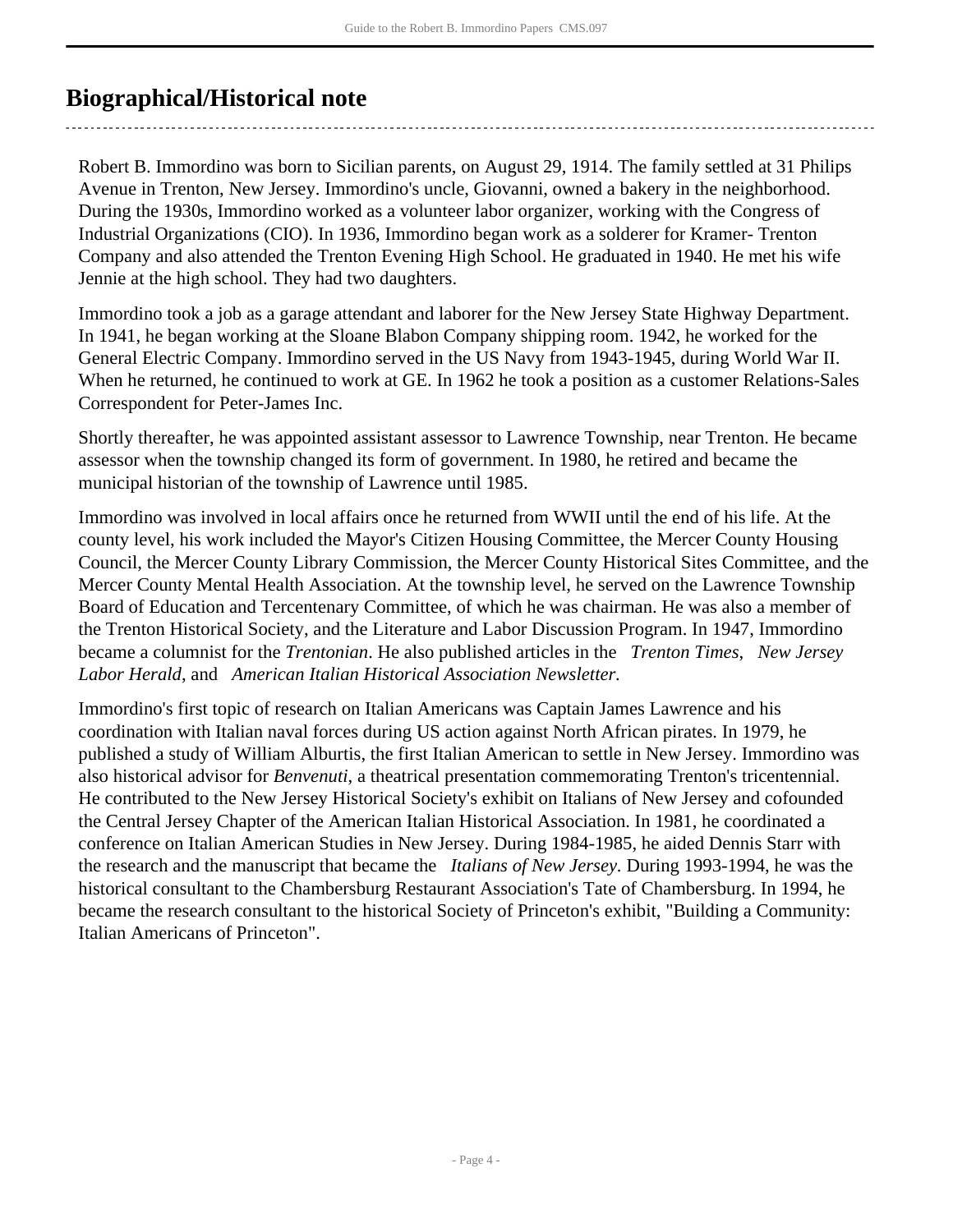## <span id="page-4-0"></span>**Scope and Contents note**

This collections contains materials related to Immordino's research on Italian Americans, especially in New Jersey, from the 17th century to the 1990s. The collections contains photographs, slides, audio recordings, research files, posters, and other ephemera. Immordino worked to document the Italian American community, and did it through all means, including photocopies of 17th century documents, interviews, LPs, slides and photographs from secondary sources, journal articles and other documents.

Very few materials in the collection are directly related to Immordino himself, but there is a significant amount of material in the collection related to Saint Joseph's Day, with images depicting the decorations and bread created for the holiday. There is evidence that the bread was baked at the family bakery, Immordino's Bakery. Other images depict an exhibits related to Italian American history.

## <span id="page-4-1"></span>**Arrangement note**

This collection is arranged into eight series: Series I: The Vineland Manuscript Series II: Oversized Material Series III: Three-Dimensional Objects Series IV: Long-Playing Sound Recordings Series V: Audio Cassette Tapes Series VI: Papers Series VII: Slides Series VIII: Photographs

## <span id="page-4-2"></span>**Administrative Information**

## **Publication Information**

Center for Migration Studies May 2000

## **Revision Description**

Converted into EAD by Nicole Greenhouse September 2014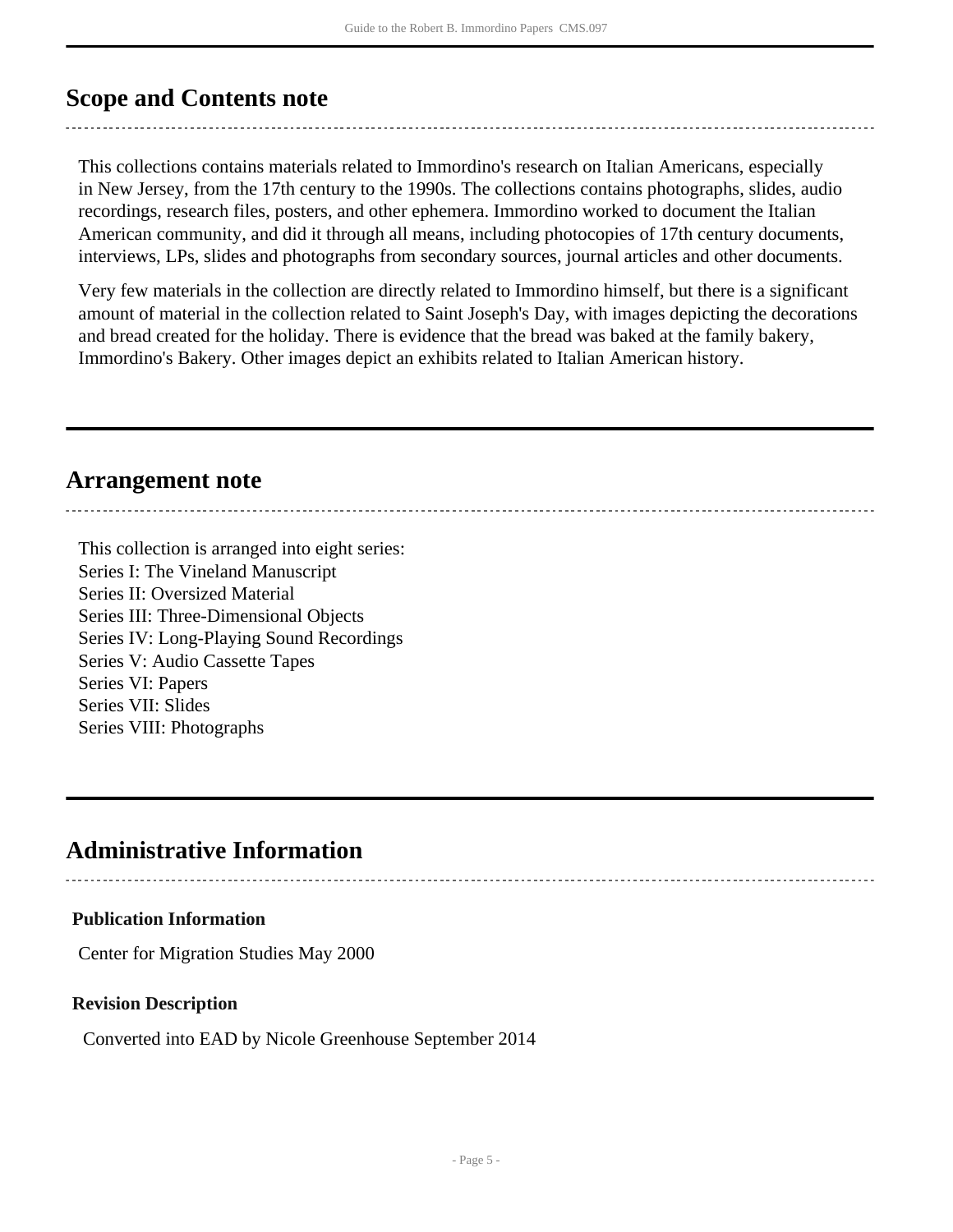### **Conditions Governing Access note**

Open to researchers by appointment.

### **Conditions Governing Use note**

Copyright is owned by the Center for Migration Studies. Permission to publish materials must be requested before use.

### **Immediate Source of Acquisition note**

Donated by Robert Immordino.

#### **Processing Information note**

In 2014, this collection was entered into the Archivists' Toolkit in compliance with DACS and folder descriptions were simplified from the original print finding aid. (The original finding aid is available in print upon request). Folder titles in the container list online may vary from the the physical folder titles.

## <span id="page-5-0"></span>**Related Materials**

#### **Related Archival Materials note**

In 1984, Immordino's New Jersey Labor Historical Collection was donated to the Department of Special Collections and Archives, Alexander Library, Rutgers University.

The New Jersey Historical Commissions interviewed Immordino about his labor activities and published a transcripts of that interview. A copy is in the New Jersey Archives at the New Jersey State Library.

#### **Separated Materials note**

The majority of the photographs were separated to CMS 087, CMS 089, and CMS 091.

Publications were separated to the library. An inventory of the books is available upon request.

## <span id="page-5-1"></span>**Controlled Access Headings**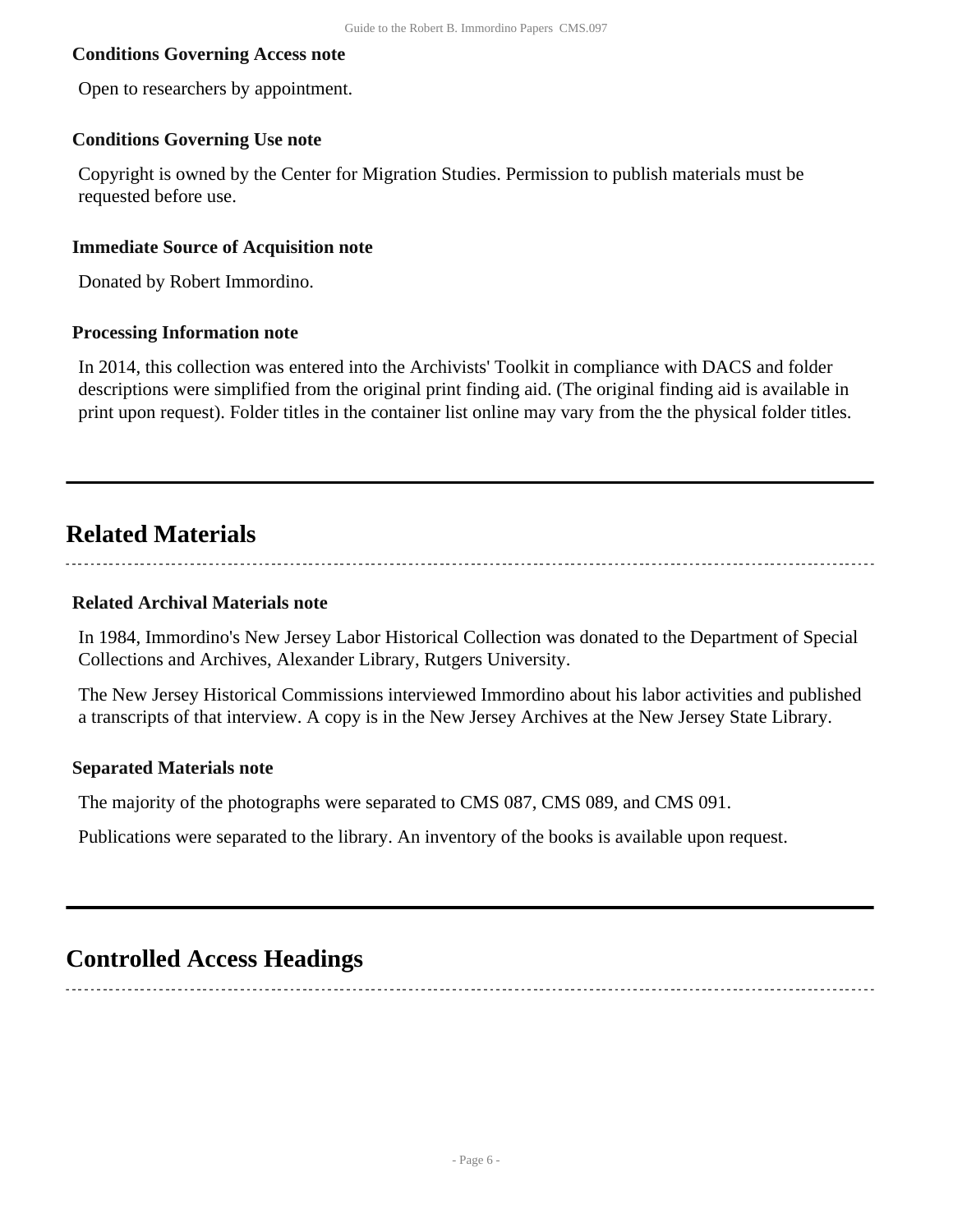## **Geographic Name(s)**

• Mercer County (N.J.)

## **Subject(s)**

- Italian Americans |z New Jersey |z Trenton |x History.
- Saint Joseph's Day

## <span id="page-6-0"></span>**Other Finding Aids note**

The original inventory is available in print upon request.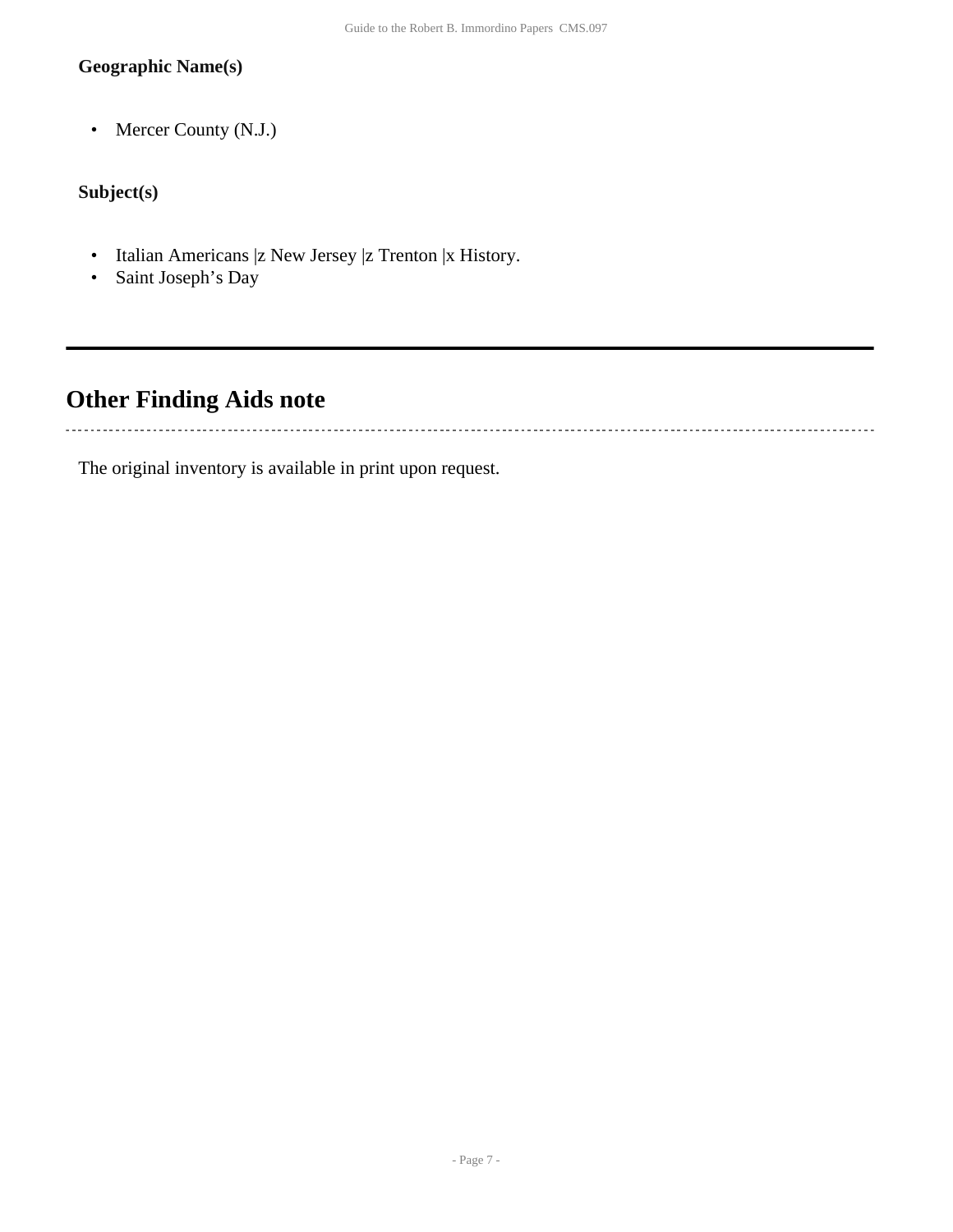**Box** 1

## <span id="page-7-0"></span>**Collection Inventory**

### <span id="page-7-1"></span>**Series I: The Vineland Manuscript**

### **Scope and Contents note**

The title page of this work reads Mongrafia della Famosa Colonia Italiana di Vineland, New Jersey. It is a handwritten, Italian-language illustrated historical compendium on this Italian-American agricultural community. The original is at the New Jersey Historical Society in Trenton. Two 11 x 17" photocopies of the manuscript are included in the series.

### <span id="page-7-2"></span>**Series II: Oversized Material 1929-1992**

### **Scope and Contents note**

This series contains 28 photoprints and posters. The items in the series date from 1929-1992. Included are one of Immordino's own creations, a map of Italian-American history in Mercer County, New Jersey, advertisements for theatrical performances with Italian themes, Italian-American politicians' campaign posters, and photographs of items enlarged for a 1992 museum exhibit on Italians in New Jersey.

|                                                                                                                                                                       | <b>Box</b>     | <b>Folder</b> |
|-----------------------------------------------------------------------------------------------------------------------------------------------------------------------|----------------|---------------|
| Italian American Historical Map of Mercer County undated                                                                                                              | $\overline{2}$ |               |
| Poster annoucing the Liberty State Park [Jersey City, New Jersey] Sep<br>13-14, 1980                                                                                  | 2              | 2             |
| Print of Edward Moran's 1897 paiting "Burning of the Frigate Philadelphia<br>in the Harbor of Tripoli, February 16, 1804" from the US Naval Academy<br>Museum undated | $\overline{2}$ | 3             |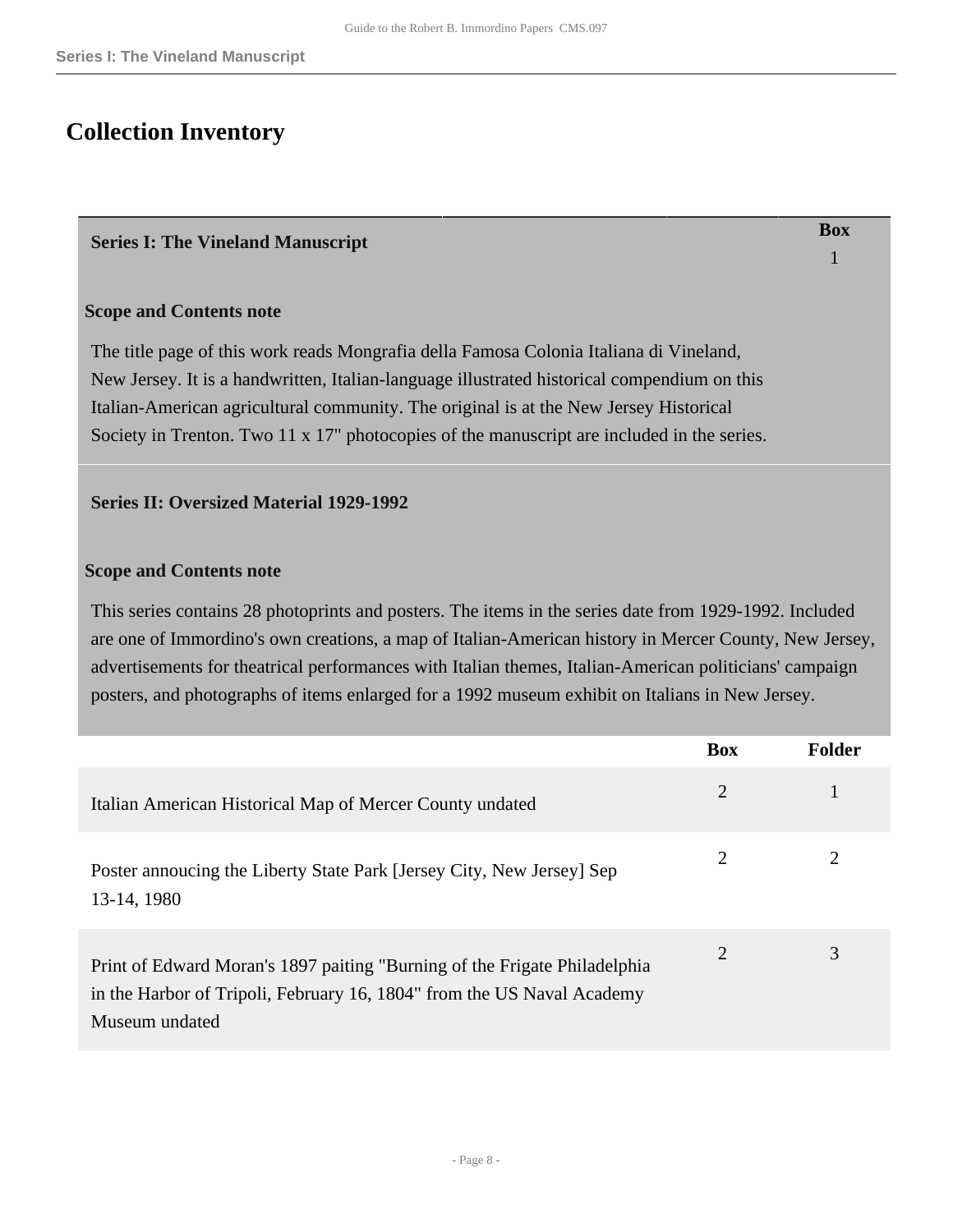| Poster annoucing performance of "Hizzoner--the Mayor! A Tribute to<br>Fiorello La Guardia", Empire State Institute for the Performing Arts,<br>Albany, New York Nov 9-16, 1983                     | $\overline{2}$ | 4              |
|----------------------------------------------------------------------------------------------------------------------------------------------------------------------------------------------------|----------------|----------------|
| Poster annoucing the reopening of Ellis Island as a museum Oct 9, 1990                                                                                                                             | $\overline{2}$ | 5              |
| Poster reading "Cuomo: Experience Money Can't Buy" circa 1983-1992                                                                                                                                 | $\overline{2}$ | 6              |
| Poster for movie titled The Stone Carmers 1984                                                                                                                                                     | $\overline{2}$ | $\overline{7}$ |
| Poster reading "Mondale/Ferraro" 1984                                                                                                                                                              | $\overline{2}$ | 8              |
| Poster for Italian American Week, reading "The Trenton Times Salutes<br>the History, the People, and the Contributions of the Italian-American<br>Community in a Special Pull-out Section" undated | $\overline{2}$ | 9              |
| Photograph of San Giuseppe Street Festival near Saint James Roman<br>Catholic Church, North Trenton, New Jersey circa 1930s                                                                        | $\overline{2}$ | 10             |
| Photographs of Joseph Immordino with his Saint Joseph Table Mar 1946                                                                                                                               | $\overline{2}$ | 11             |
| Photograph of testimonial dinner in honor of Dr. Joseph Panteleone,<br>Hldebrecht Hotel Oct 12, 1929                                                                                               | 2              | 12             |
| Two photoprint copies of an article on the Castelermini Society, with<br>a photograph that appeared in "Bygone Days: More of Bill Dwyer's<br>World" 1936, 1982                                     | $\overline{2}$ | 13             |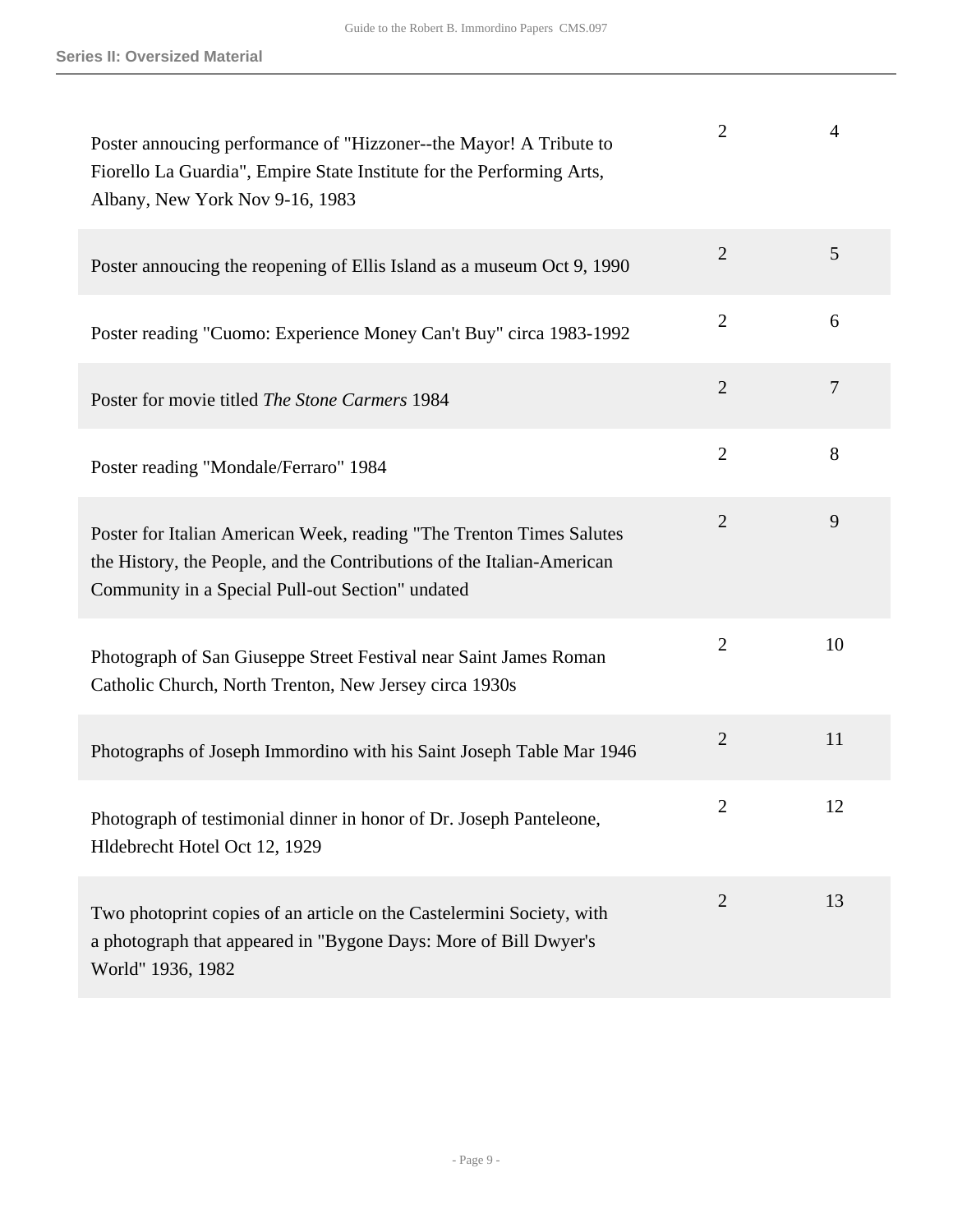| Large mounted copy of an inspection card for immigrants and steerage<br>passengers for Giuseppe Siandaco of Santa Catermini Apr 10, 1908                        | $\overline{2}$ | 14 |
|-----------------------------------------------------------------------------------------------------------------------------------------------------------------|----------------|----|
| Five copies of posters for "An Evening with Danilo Dolci of Western<br>Sicily: Reformer--Educator--Poet", Dorothea House, Princeton, New<br>Jersey Mar 22, 1980 | $\overline{2}$ | 15 |
| Eight posters from "Salute to Italy" exhibit sponsored by the New Jersey<br>Chapter of the American Historical Association undated                              | $\overline{2}$ | 16 |
| Five copies of poster by Charles Poletti, "A Public Declaration by the<br>Committee for a Just Peace with Italy" circa 1943                                     | $\overline{2}$ | 17 |
| Two copies of color digital print of banner of the Loggia Nuova Gugielmo<br>Marconi, #427, Order of the Sons of Italy undated                                   | $\overline{2}$ | 18 |
| Photograph of the original indenture that created New Jersey in 1664 1984                                                                                       | $\overline{2}$ | 19 |
| Copy of Columbus Day supplement from the <i>Trenton Times</i> Oct 7, 1980                                                                                       | $\overline{2}$ | 20 |
| Copy of Italian-American Week supplement from Trenton Times Oct 7,<br>1980                                                                                      | $\overline{2}$ | 21 |
| Copy of Life including article, "How the Mafia Began and the Current<br>Battle to Destroy It" Mar 1985                                                          | $\overline{2}$ | 22 |
| Cover of Connie Francis Sings Italian Favorites, MGM Recording<br>#3791 undated                                                                                 | $\overline{2}$ | 23 |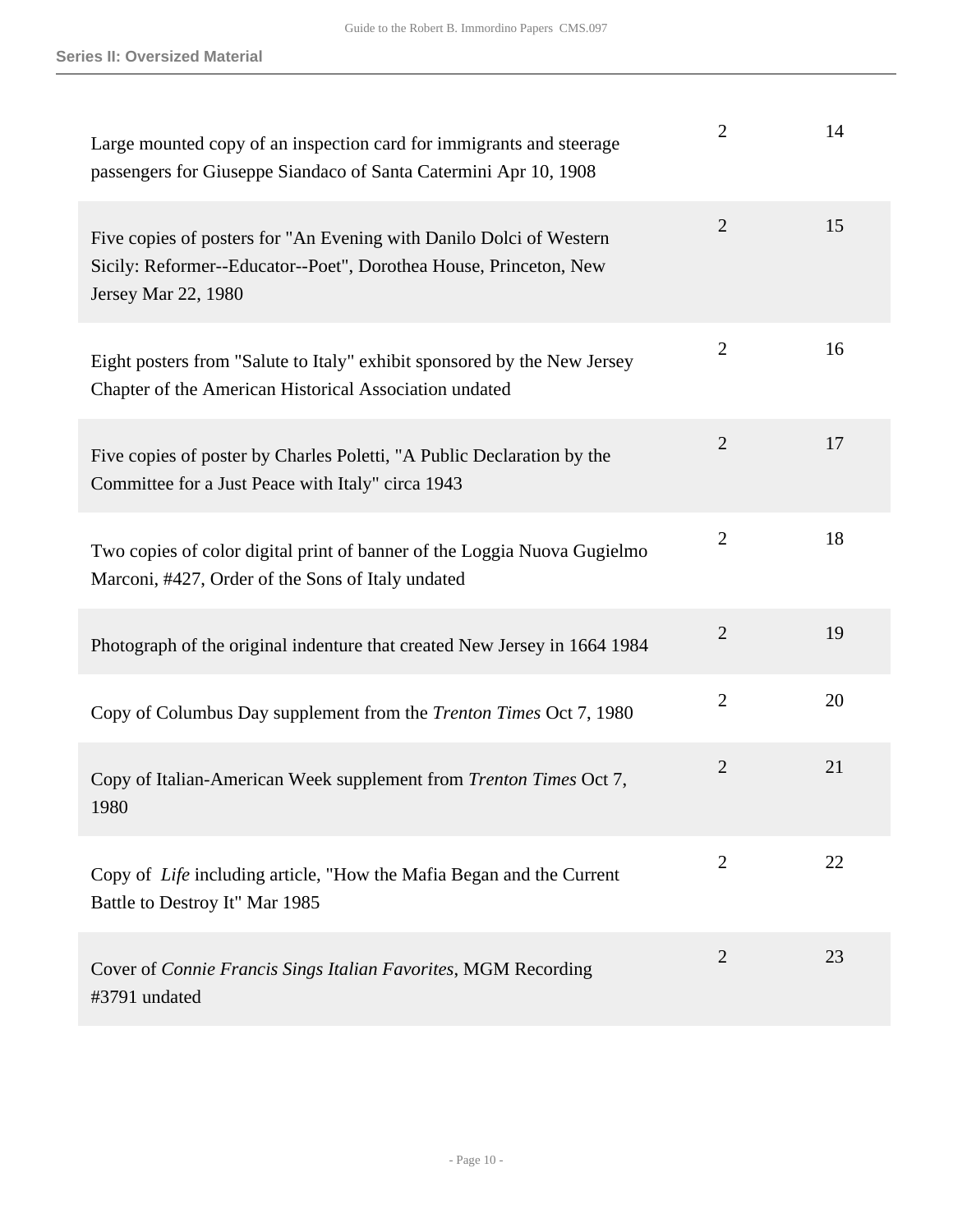| <i>Italia '94</i> . Illustrated calendar. Photographed by Robert Kaufman.<br>Produced by Silver Visions Publishing Company, P.O.B, Newton<br>Highlands, Massachusetts 1994                                                                                                                                                                                                                                                                                                                | $\overline{2}$ | 24              |
|-------------------------------------------------------------------------------------------------------------------------------------------------------------------------------------------------------------------------------------------------------------------------------------------------------------------------------------------------------------------------------------------------------------------------------------------------------------------------------------------|----------------|-----------------|
| Historical Italian American Calendar. Illustrated calendar produced by<br>Historical Distributors. San Gabriel, California. 1981                                                                                                                                                                                                                                                                                                                                                          | $\overline{2}$ | 25              |
| Orden of the Sons of Italy in America illustrated calendar 1985                                                                                                                                                                                                                                                                                                                                                                                                                           | $\overline{2}$ | 26              |
| Two copies of a photograph of seven men standing before a truck labeled<br>"American Relief for Italy", parked outside the New Casteltermini<br>Hall undated                                                                                                                                                                                                                                                                                                                              | $\mathbf{2}$   | 27              |
| Aerial photograph of "Old First Ward", Newark circa 1952                                                                                                                                                                                                                                                                                                                                                                                                                                  | $\overline{2}$ | 28              |
| <b>Series III: Three-Dimensional Objects</b>                                                                                                                                                                                                                                                                                                                                                                                                                                              |                | <b>Box</b><br>3 |
| <b>Scope and Contents note</b>                                                                                                                                                                                                                                                                                                                                                                                                                                                            |                |                 |
| Immordino had two artifacts of Italian-American life. One is a flag from the Kingdom of<br>Italy, with the shield of the royal House of Savoy on a central white panel. the other is a<br>small image of Saint Lucy Filipini (1672-1732), foundress of the Maestre Pie Filipini, a<br>community of roman Catholic sisters dedicated to teaching. The community has a convent<br>near Trenton, and information about the community's impact on New Jersey appears<br>throughout the files. |                |                 |
| <b>Series IV: Long-Playing Sound Recordings</b>                                                                                                                                                                                                                                                                                                                                                                                                                                           |                |                 |

## <span id="page-10-1"></span><span id="page-10-0"></span>**Scope and Contents note**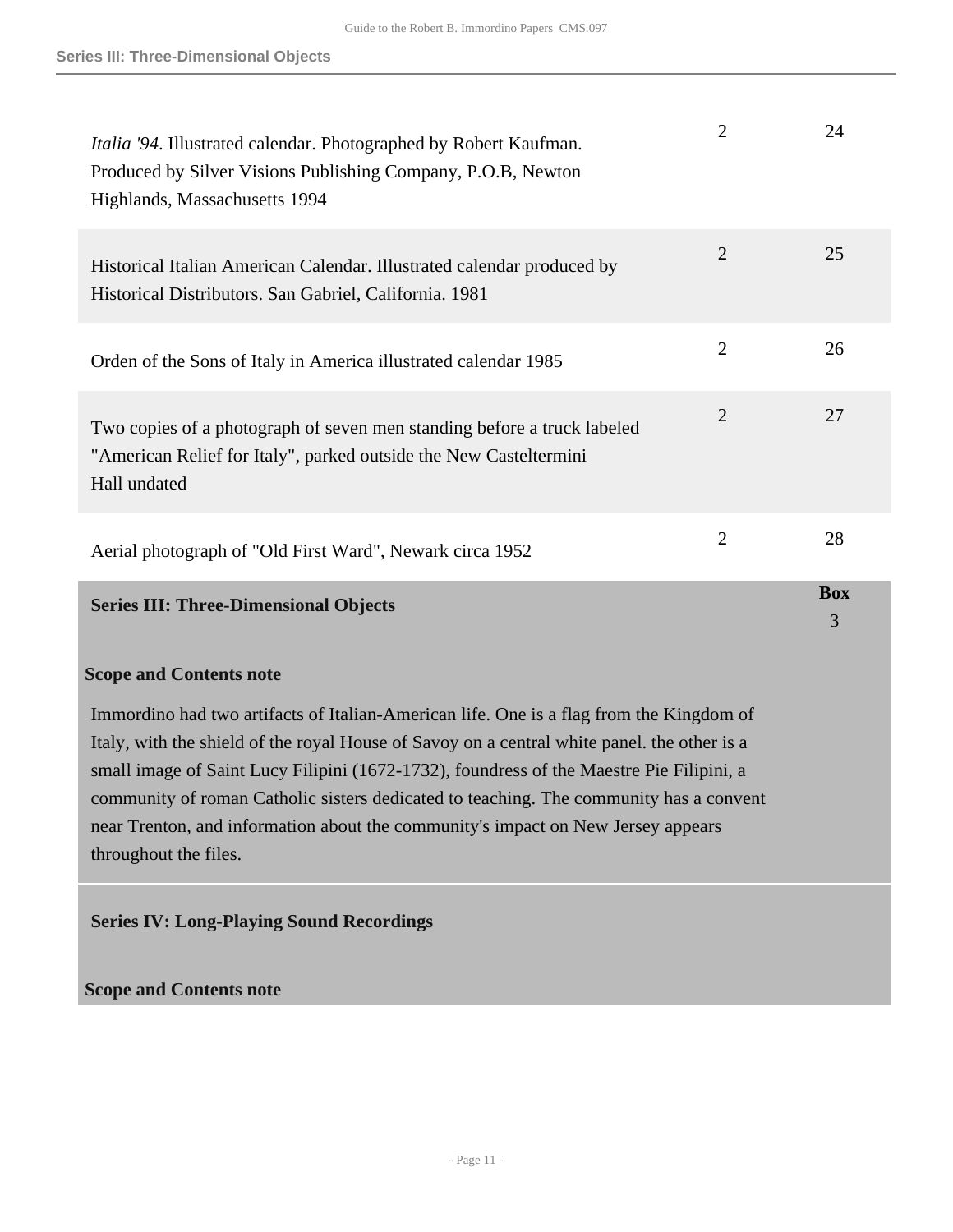Immordino had eleven 78 rpm sound recordings. Most were pressed by the Victor Recording Company of Camden, New Jersey.

The finding aid provides the following information for each sound recording, including the side of the recording for which the information is pertinent; the author or composer; the title of the piece; the performer or performers; the place where the recording was made; the recording company; the identification number of the recordings; and a short description of the contents. Many recordings are dated, but it is not clear whether the dates refer to when the performance was recorded or when this particular recording was pressed. As the latter event could happen many years after the first, the dates were omitted.

|                                                                                         | <b>Box</b>     | <b>Disk</b>    |
|-----------------------------------------------------------------------------------------|----------------|----------------|
| Giovanni de Rosalia. "Nofrio al Telefon" and "Nofrio e la finta<br>Americana". undated  | $\overline{4}$ | 1              |
| Giovanni de Rosalia. "A Nofrio muore il nonno" and "Nofrio<br>ubriaco" undated          | $\overline{4}$ | $\overline{2}$ |
| Giovanni de Rosalia. "Nofrio in Battaglia" and "Un episodio de<br>Nofrio" undated       | $\overline{4}$ | 3              |
| Giovanni de Rosalia. "Nofrio parra cu la luna" and "La Pinsata di<br>Nofrio" undated    | $\overline{4}$ | $\overline{4}$ |
| Giovanni de Rosalia. "La Donna con due Teste" and "Nofrio<br>Vapparusu" undated         | $\overline{4}$ | 5              |
| Giovanni de Rosalia. "La Serenata di Nofrio" and "Nofrio giuoca al<br>tresette" undated | $\overline{4}$ | 6              |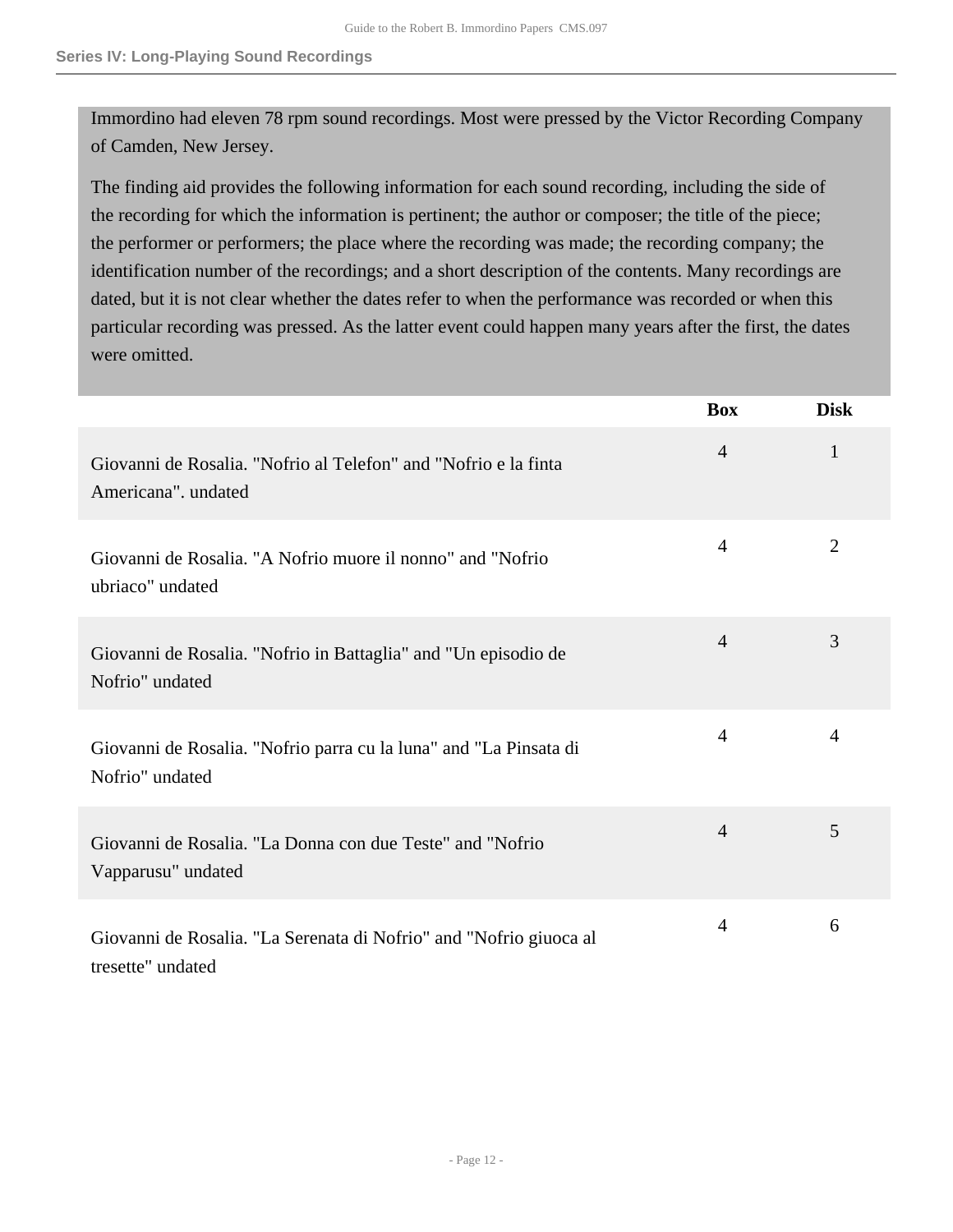| Trio Sciascia. "Pasquale Ombriacone" and "Alla Fonda de la<br>Conceria" undated                                                     | 4              |    |
|-------------------------------------------------------------------------------------------------------------------------------------|----------------|----|
| Giuseppe De Laurentis. "Gud' Baie Ciali" and "Addo' Fatiche<br>Giuva" undated                                                       | 4              | 8  |
| P. Vittori, "A Cinche Pezza" and F. Amodio, "O Sole e 'A Luna" undated                                                              | $\overline{4}$ | 9  |
| G.M. Messina (composer) and Alfredo Cibelli (vocals), "T'Amo--Waltz"<br>and J. Tabada Steger, "Chitarre e mandolini--Polka" undated | 4              | 10 |
| Paolo Citterella. "Stornelli Siciliani" and "Cacerato Palermitano" undated                                                          | 4              | 11 |
|                                                                                                                                     |                |    |

### <span id="page-12-0"></span>**Series V: Audiocassette Tapes**

### **Scope and Contents note**

The collections contains 47 audiocassette tapes fall into four categories. Two are music tapes. Twelve are tapes Immordino obtained from Alex Michelini, who interviewed several New Jersey Italian Americans for a series of articles he wrote for the *New York Daily News*. Immordino recorded several performances and events with Italian-American themes. Most of the tapes are of interviews by Immordino of Italian Americans of New Jeresy who lived in the Trenton area.

The finding aid provides the following information for each audiocassette, including the side for which the information is pertinent; the name of interviewer or main speaker; the name of interviewee, as needed; the place where the recoding was made; the date of the recording; the language in which the tape was recorded; and Immordino's notes on the tape or a brief description as needed.

|                                                                         | <b>Box</b> | <b>Cassette</b> |
|-------------------------------------------------------------------------|------------|-----------------|
| Marty Goldensohn. "America, The Dream of My Life". Trenton, New         | $\sim$     |                 |
| Jersey: New Jersey Historical Commission, Department of State. A three- |            |                 |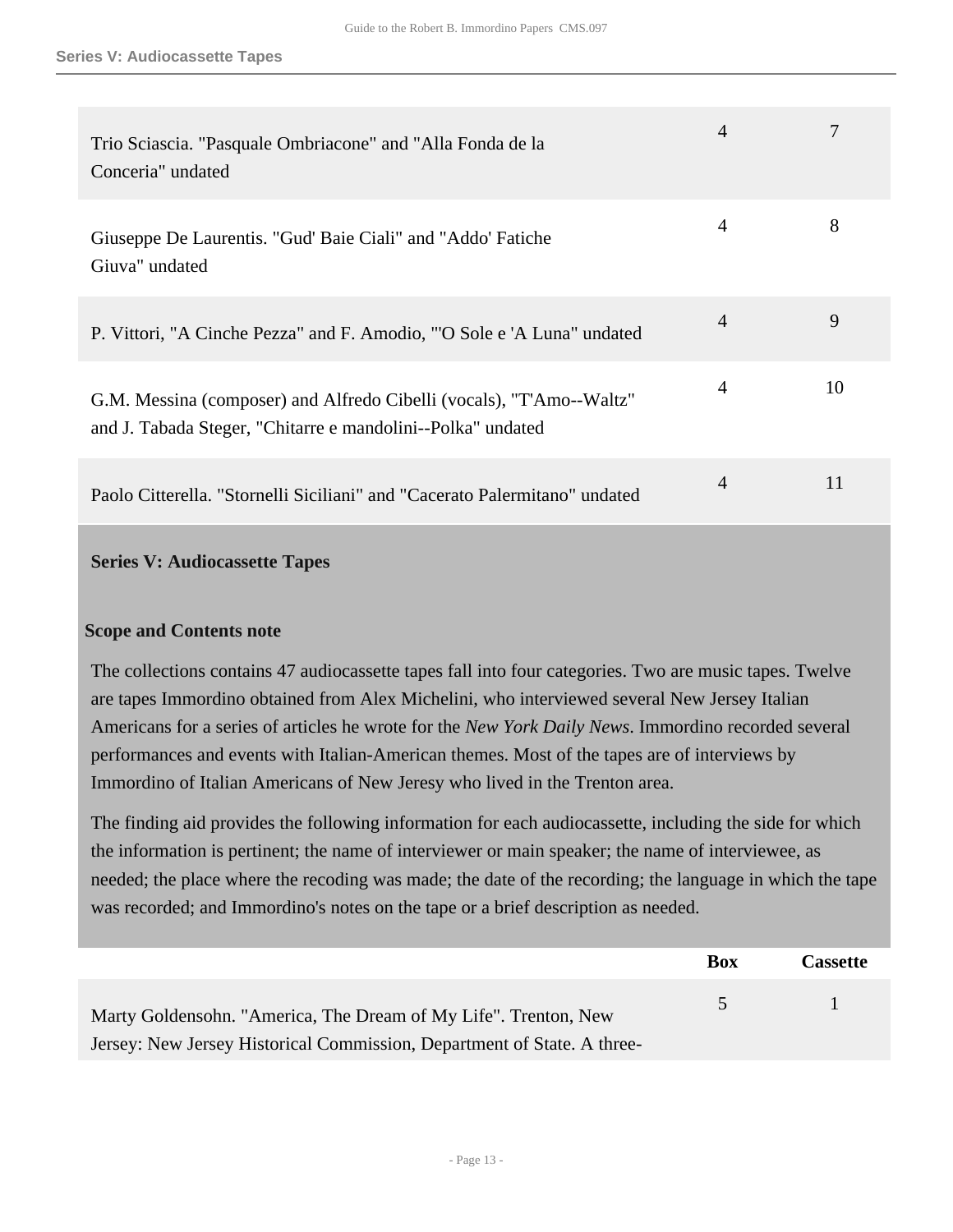| part audio documentary drawn from 1930s Works Projects Administration<br>interviews with immigrants settled in New Jersey 1992                                                                     |   |                |
|----------------------------------------------------------------------------------------------------------------------------------------------------------------------------------------------------|---|----------------|
| Side 1: Alex Michelini interviews Stephen Adubado, Newark, New Jersey.<br>Side 2: Alex Michelini interviews "Calate and Marinelli/Morinelli" 1977                                                  | 5 | 2              |
| Side 1: Alex Michelini interviews Professor Francesco Cordasco,<br>Montclair sttate University. Side 2: Alex Michelini interviews unidentified<br>owner of a dozen stores in North New Jersey 1977 | 5 | 3              |
| Side 1: Spelling Test 1 and 2. Side 2: Alex Michelini interviews Domenico<br>Mignore. 1977                                                                                                         | 5 | $\overline{4}$ |
| Alex Michelini interviews an Italian-American senior citizen from New<br>Jersey, Lawrence Toscano. 1977                                                                                            | 5 | 5              |
| Alex Michelini interviews Joseph Carpani undated                                                                                                                                                   | 5 | 6              |
| Alex Michelini interviews Joseph Carpani undated                                                                                                                                                   | 5 | 7              |
| Alex Michelini interviews Otto Melito 1977                                                                                                                                                         | 5 | 8              |
| Alex Michelini interviews Mr. and Mrs. Benjamin Galanti undated                                                                                                                                    | 5 | 9              |
| Alex Michelini interviews politician Samuel Naples 1977                                                                                                                                            | 5 | 10             |
| Alex Michelini interviews Duke Galletta, world's leading producer of<br>blueberries 1977                                                                                                           | 5 | 11             |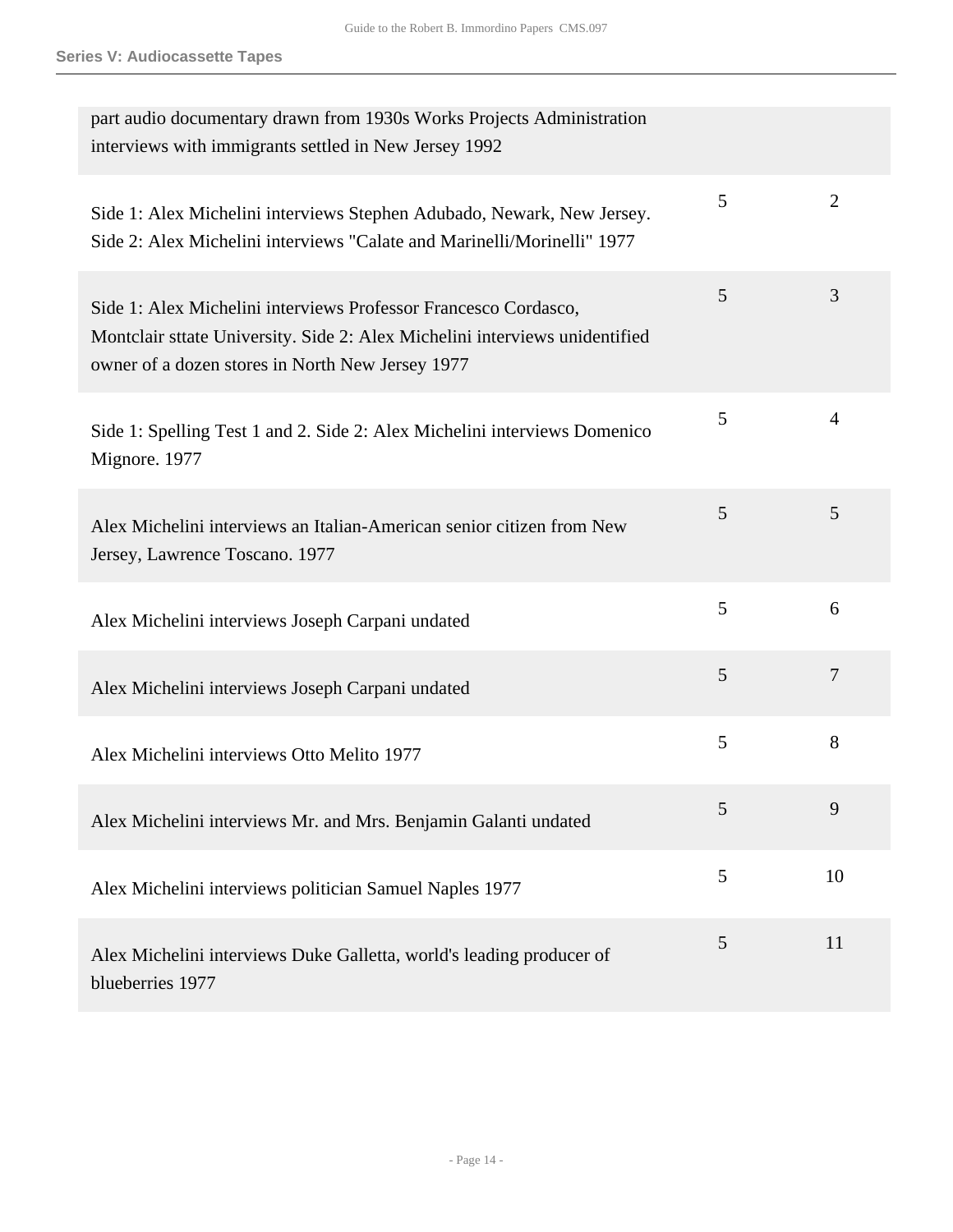| Side 1: Alex Michelini interviews businessman Thomas Infusino. Side 2:<br>Alex Michelini interviews businessman Joseph Muscarello. 1977                                                                                                                                                                                                                                                            | 5 | 12 |
|----------------------------------------------------------------------------------------------------------------------------------------------------------------------------------------------------------------------------------------------------------------------------------------------------------------------------------------------------------------------------------------------------|---|----|
| Side 1: Alex Michelini interviews Margarita Visiglia and a person<br>surnamed Imperatore. Side 2: Continuation of Imperatore interview, an<br>interview with someone identified as only "man", an interview with Peter<br>Sammartino, founder of Fairleigh Dickinson University, and an interview<br>with someone identified only as "nun" (possibly Sister Margherita<br>Marchione, M.P.F.). 1977 | 5 | 13 |
| The Best of Mario Lanza undated                                                                                                                                                                                                                                                                                                                                                                    | 5 | 14 |
| "The Harmonicats" home recording of music 1974                                                                                                                                                                                                                                                                                                                                                     | 5 | 15 |
| Side 1: Robert Immordino interviews Joseph Immordino regarding Saint<br>Joseph Table, New Orleans. Side 2: Robert Immordino interview John<br>Plumeri regarding Saint Joseph Table, New Orleans. 1979                                                                                                                                                                                              | 5 | 16 |
| Interview by Robert Immordino of the Reverend Ivocolino, regarding Saint<br>Joseph's Table's origins in Sicily 1980                                                                                                                                                                                                                                                                                | 5 | 17 |
| Side 1: Dan Rather of CBS covers the Democratic National Convention,<br>New York City. Side 2: Dan Rather and Walter Cronkite cover convention,<br>including speeches by Ted Kennedy and Walter Mondale 1984                                                                                                                                                                                       | 5 | 18 |
| Harry Gerarski, "The Ewing Street Area Revisited" 1980                                                                                                                                                                                                                                                                                                                                             | 5 | 19 |
| Walter Cronkite, hosting a review of the news for 1968-1969 1969                                                                                                                                                                                                                                                                                                                                   | 5 | 20 |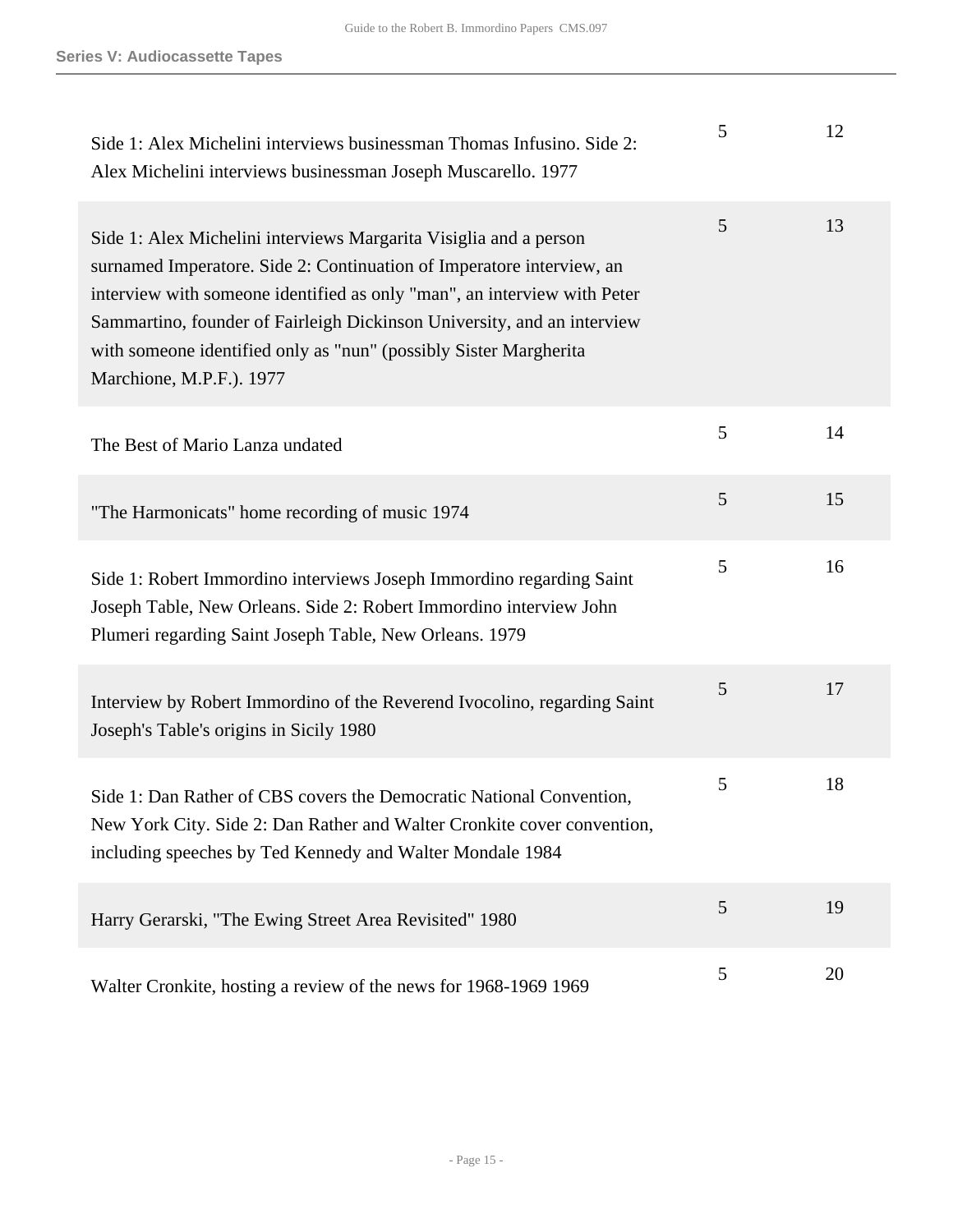| Robert Immordino interviews Sisto Capulino, uncle of Erasmo Ciccolella,<br>Brooklyn, New York 1983                                                                                                                                                                                                                                                                                                                                                                                                                                                                                                                                                                                                                                                                    | $\mathfrak{S}$ | $21 - 22$ |
|-----------------------------------------------------------------------------------------------------------------------------------------------------------------------------------------------------------------------------------------------------------------------------------------------------------------------------------------------------------------------------------------------------------------------------------------------------------------------------------------------------------------------------------------------------------------------------------------------------------------------------------------------------------------------------------------------------------------------------------------------------------------------|----------------|-----------|
| Robert Immordino interviews Mr. Tallini, possible friend of Capulino or<br>Ciccolella families 1983                                                                                                                                                                                                                                                                                                                                                                                                                                                                                                                                                                                                                                                                   | 5              | 23        |
| International Conference on the Italian Experience in the United States<br>held at Columbia University. Side 1: Commentary by Andrew Rolle on<br>Samuel L. Bailey's presentation, "Needed Theoretical and Comparative<br>Studies on the Italian American Experience", Robert Viscusi's presentation<br>on "Italian American Experience on through Literature and the Arts" and<br>commentary by Jerre Mangione on Pietro Russo's presentation, "Italian<br>American Experience Reflected in the Italian American Press, 1836-1980".<br>Side 2: George W. Carey, "'La Questione Sociale' and Anarchist working-<br>Class Newspapers, Paterson, New Jersey," and Josef J. Barton, Miriam<br>Cohen, "Italian Working Women, 1830-1950: Work and School Life" Oct<br>1983 | 5              | 24        |
| International Conference on the Italian Experience Side 1: Commentary<br>on Samuel L. Baily's "Needed Theoretical and Comparative Studies on<br>the Italian American Experience" by Bruno Arcudi, Andrew Rolle, and<br>Samuel L. Baily. Side 2: Rudolph J. Vecoli, "The Search for an Italian<br>American Identity", with commentary by Furio Colombo, Virginia Yans-<br>McLaughlin, and Richard Alba Oct 1983                                                                                                                                                                                                                                                                                                                                                        | 5              | 25        |
| International Conference on the Italian Experience Side 1: Welcoming<br>remarks by Giovanni Sartori, and comments by a Mr. Ferrari, Alfred<br>J. Tella, William D'Antonio, and Gay Talese. Side 2: Stephen Hall and<br>Joseph Giordano, "Media Perception of Today's Italian Americans" and<br>Rudolph J. Vecoli, "The Search for an Italian American Identity" Oct<br>1983                                                                                                                                                                                                                                                                                                                                                                                           | 5              | 26        |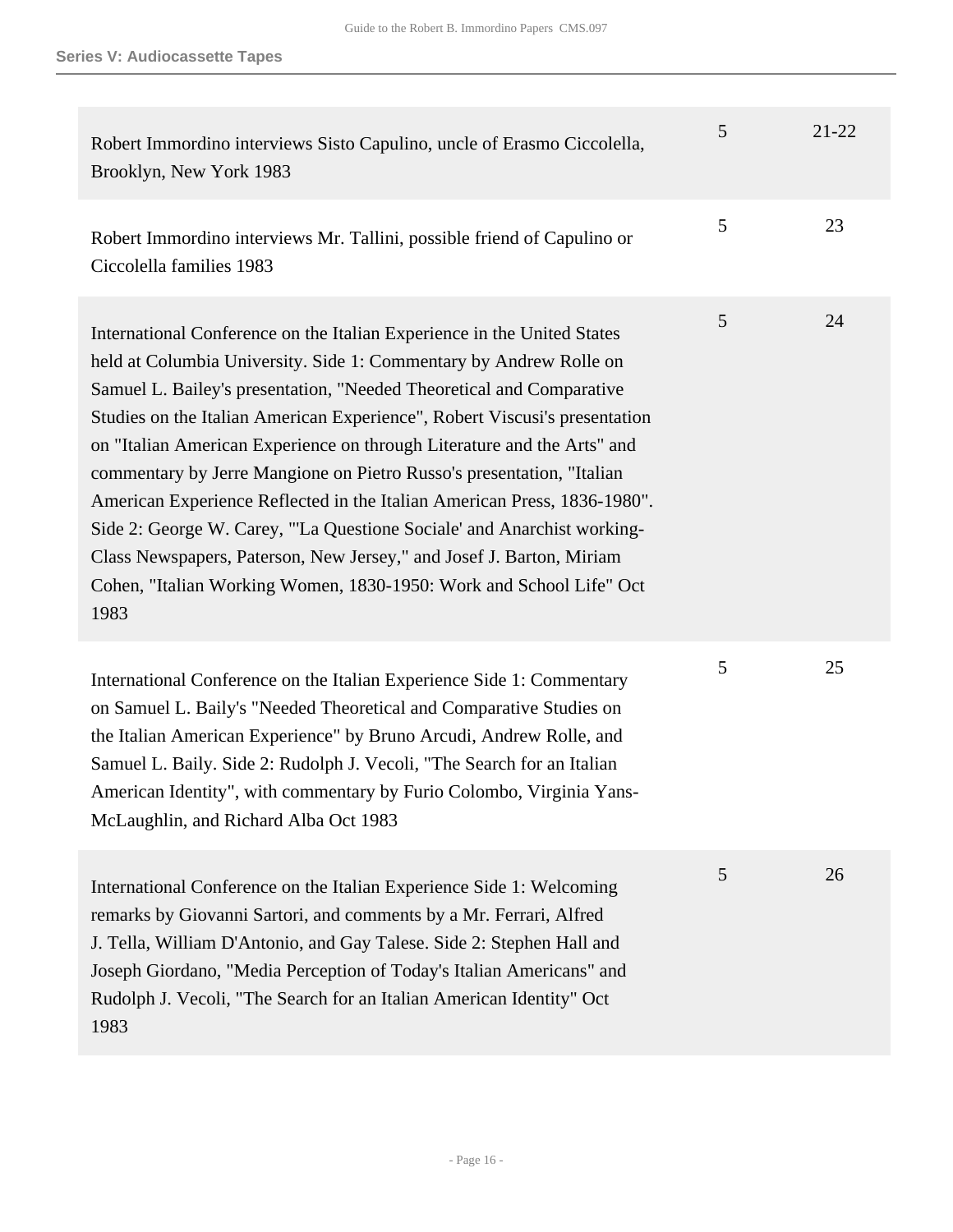| Side 1: International Conference on the Italian Experience, "Friday<br>Session". Side 2: Silvano Tomasi, Luciano J. Iorizzo, and Richard<br>Juliani, comment on Donald Tricarico, Salvatore J. LaGumina, George<br>E. Pozzetta, and Gary R. Mormino, "Italian American Communities in<br>Greenwich Village, New York City, Long Island, and New York, and<br>Tampa, Florida" 1983 | 5 | 27 |
|-----------------------------------------------------------------------------------------------------------------------------------------------------------------------------------------------------------------------------------------------------------------------------------------------------------------------------------------------------------------------------------|---|----|
| Side 1: International Conference on the Italian Experience, Remarks by<br>Frank Stella and Richard Gardner. Side 2: Remarks by Frank Stella and<br>Michael Barone Oct 1983                                                                                                                                                                                                        | 5 | 28 |
| Central Jersey Chapter of the American Italian Historical Association<br>meeting. Dr Plescia talk. 1980                                                                                                                                                                                                                                                                           | 5 | 29 |
| Central Jersey Chapter of the American Italian Historical Association<br>meeting. Remigio Pane and Mayor Nerwinski Jun 1979                                                                                                                                                                                                                                                       | 5 | 30 |
| Central Jersey Chapter of the American Italian Historical Association<br>meeting. Remigio Pane and Mayor Nerwinski Jun 1979                                                                                                                                                                                                                                                       | 5 | 31 |
| Interview with C. Di Donato undated                                                                                                                                                                                                                                                                                                                                               | 6 | 32 |
| Aniceto Sparanga, talk delivered at Circolo Italiano Mar 8, 1982                                                                                                                                                                                                                                                                                                                  | 6 | 33 |
| Aniceto Sparanga, talk delivered at Circolo Italiano Apr 11, 1983                                                                                                                                                                                                                                                                                                                 | 6 | 34 |
| "The Italian American: Mental Health Problems" undated                                                                                                                                                                                                                                                                                                                            | 6 | 35 |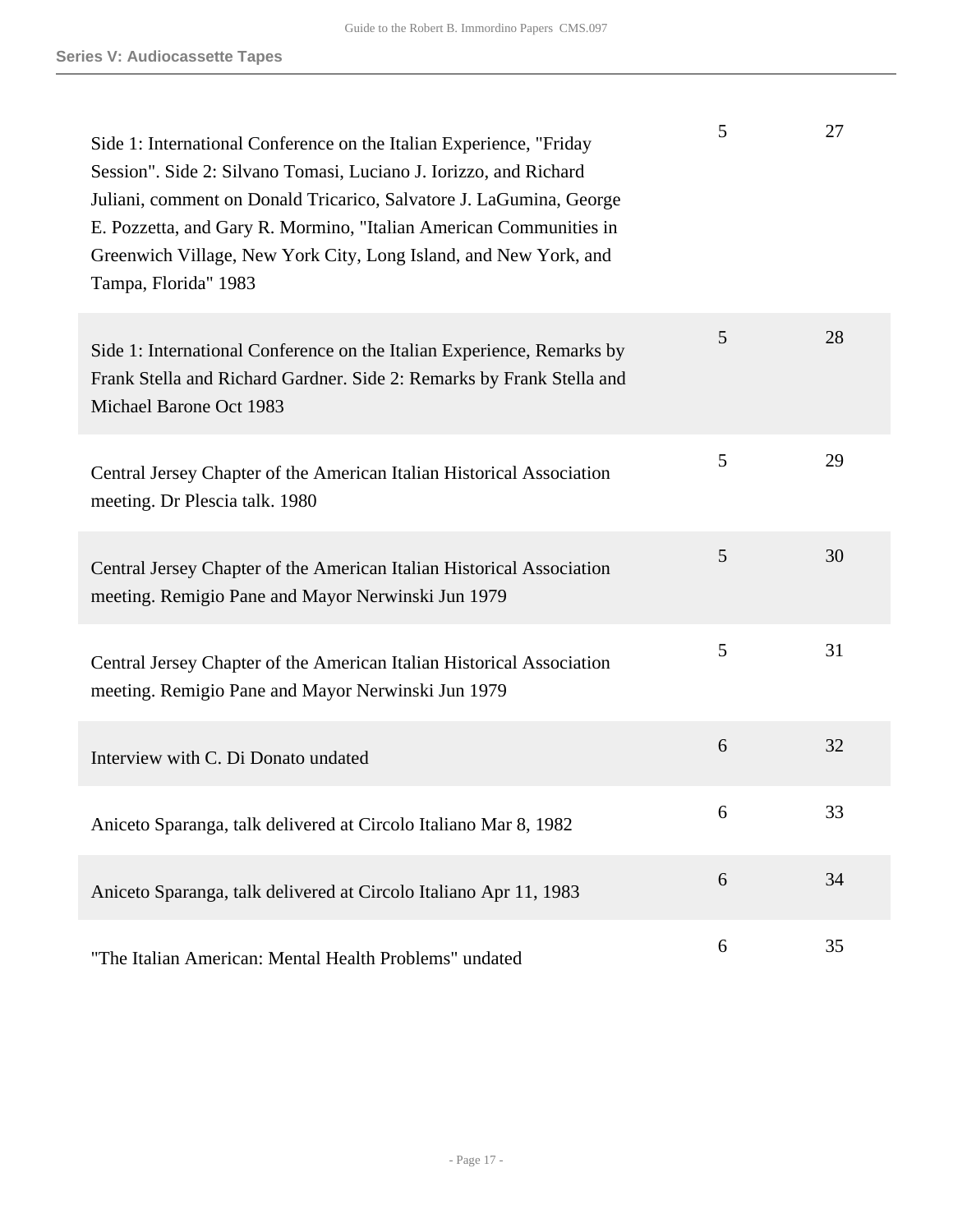| Remarks by a person surnamed Iorio, [Peter] Sammartino, [Remigio]<br>Pane, and a person surnamed Garibaldi, Congress of Italian-American<br>Organizations meeting Jun 1982 | 6 | 36 |
|----------------------------------------------------------------------------------------------------------------------------------------------------------------------------|---|----|
| Enrico Fermi Dinner at Roman Hall. Speakers included Joe Perscipo and<br>Joe Merlino Oct 1977                                                                              | 6 | 37 |
| Enrico Fermi Dinner at Roman Hall. Speakers included Sam Naples and<br>Joe Merlino and musical selections Oct 1977                                                         | 6 | 38 |
| Enrico Fermi Dinner at Roman Hall. Speakers included Sam Naples,<br>Dennis Starr, Mike Angelotti Oct 1977                                                                  | 6 | 39 |
| Enrico Fermi Dinner at Roman Hall Oct 1977                                                                                                                                 | 6 | 40 |
| Robert Immordino speaking to a class on racial and ethnic relations at<br>Rider College, New Jersey Nov 1981                                                               | 6 | 41 |
| Robert Immordino interviews Samuel Naples Jun 14, 1982                                                                                                                     | 6 | 43 |
| Robert Immordino interviews Marguerita Beikenhopfon 1982                                                                                                                   | 6 | 44 |
| Robert Immordino interviews Sam Scozzaro, "Public Library on Academy<br><b>Street"</b> 1984                                                                                | 6 | 45 |
| Robert Immordino interviews Buck Castranova and his wife Anna<br>Laemmari Castranova Feb 1979                                                                              | 6 | 46 |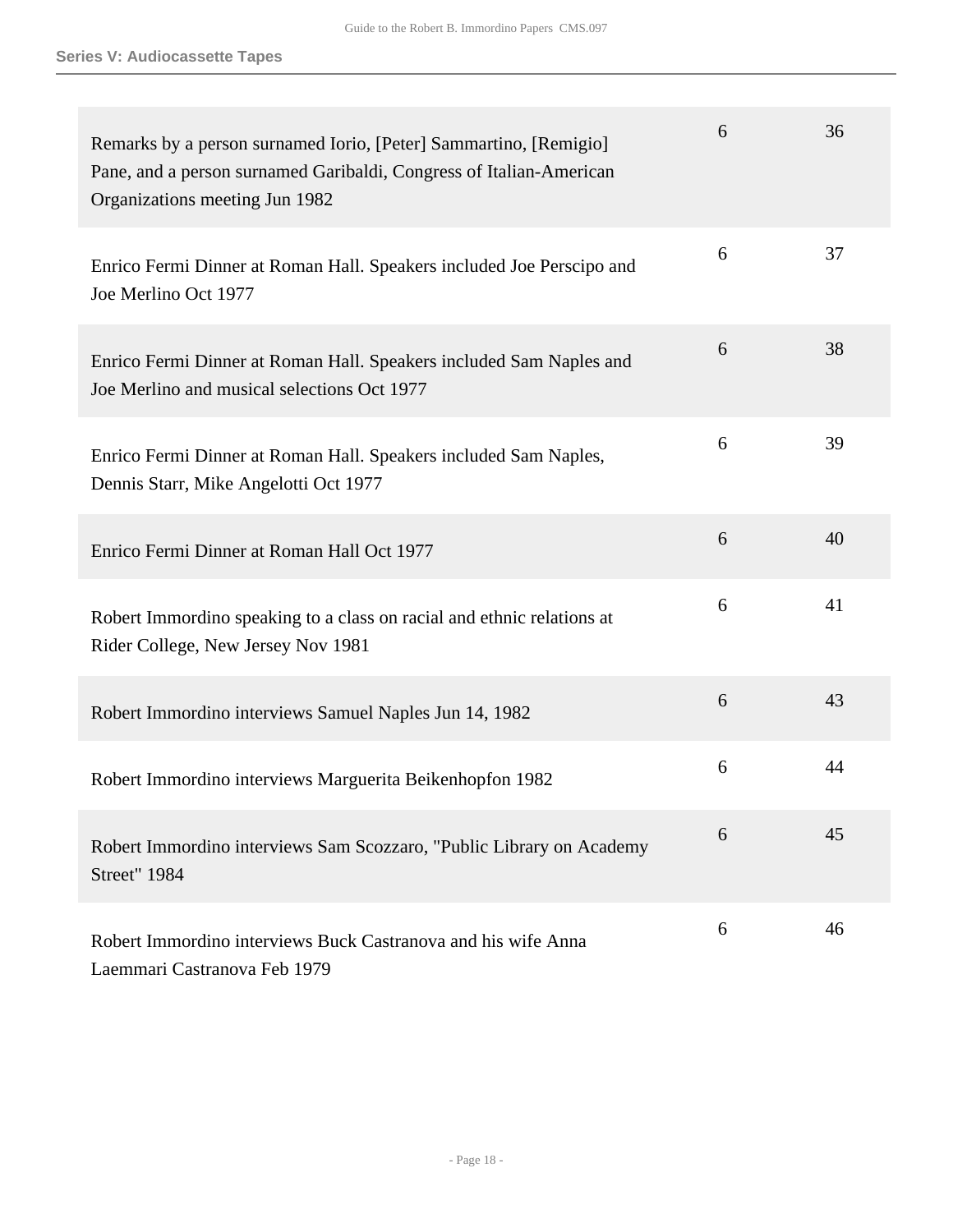| Robert Immordino interviews Buck Castranova and Dan Vizzini Sep 1984 |  |
|----------------------------------------------------------------------|--|

#### <span id="page-18-0"></span>**Series VI: Papers**

#### **Scope and Contents note**

Immordino maintained a large file of paper documents relating to New Jersey's Italian Americans. Most of these paper documents were in the form of newspaper clippings, but Immordino also saved brochures, pamphlets, programs, ephemera, copies of college term papers researching Italian neighborhoods, photocopies of scholarly research, and a small amount of correspondence.

|                                                                                                                                                                                                                   | <b>Box</b> | <b>Folder</b>  |
|-------------------------------------------------------------------------------------------------------------------------------------------------------------------------------------------------------------------|------------|----------------|
| Alabama Oct 23, 1989                                                                                                                                                                                              | 7          | 1              |
| <b>Scope and Contents note</b>                                                                                                                                                                                    |            |                |
| Immordino wrote Judge John P. De Carlo regarding Italian Americans in<br>the South. Includes clippings, brochure on the Alabama Appellate courts,<br>and brochure on The Italians: From Bisacquinto to Birmingham |            |                |
| Alampi, Phillip circa 1956-1982                                                                                                                                                                                   | 7          | $\overline{2}$ |
| Alaya, Flavia, ed. Gaetano Federici: The Artist as Historian 1980                                                                                                                                                 | 7          | 3              |
| Alburtis, William circa 17th-18th century                                                                                                                                                                         | 7          | $\overline{4}$ |
| American Italian Historical Association 1979, 1981                                                                                                                                                                | 7          | 5              |
| American Italian Historical Association, Central Jersey Chapter undated                                                                                                                                           | $\tau$     | 6              |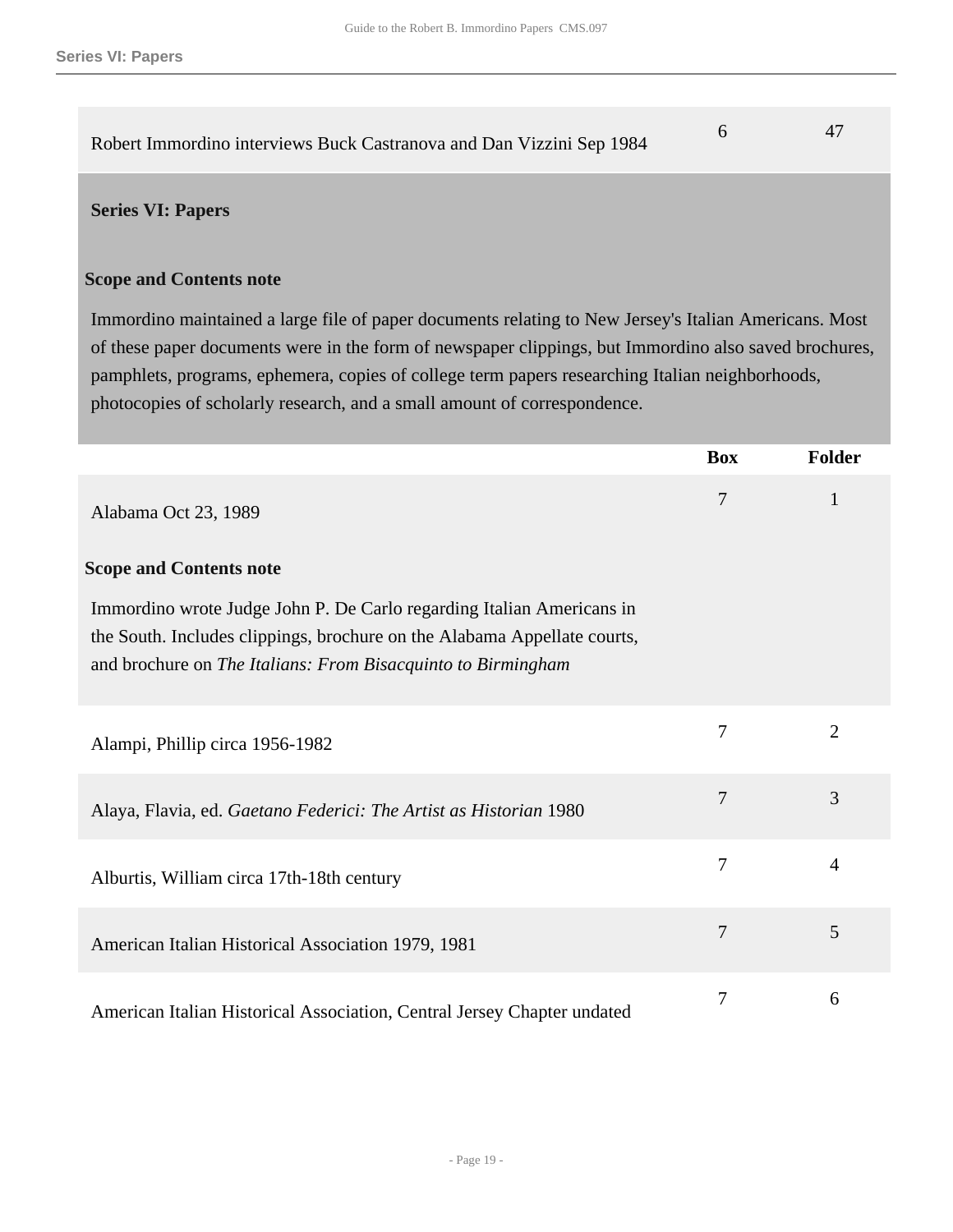| American Italian Historical Association, Long Island Regional<br>Chapter 1981-1986                                                                                                                                                                                                                                                                                          | 7              | 7  |
|-----------------------------------------------------------------------------------------------------------------------------------------------------------------------------------------------------------------------------------------------------------------------------------------------------------------------------------------------------------------------------|----------------|----|
| Adreoli, Ernest J., "The Italians in Trenton" Jan 1980                                                                                                                                                                                                                                                                                                                      | $\overline{7}$ | 8  |
| Anniversaries and Proposed Italian-American Studies Courses undated                                                                                                                                                                                                                                                                                                         | $\overline{7}$ | 9  |
| Asbury Park, New Jersey undated                                                                                                                                                                                                                                                                                                                                             | 7              | 10 |
| Atlantic City, New Jersey. Includes paper, Boyd, Marie E., "Early Italian-<br>Americans in Atlantic City" 1916, 1975                                                                                                                                                                                                                                                        | 7              | 11 |
| Basilone, John, U.S.M.C. circa 1916-1945                                                                                                                                                                                                                                                                                                                                    | $\overline{7}$ | 12 |
| Bigots, Snobs, Elitism/Falsehoods, Fascinate Fanatics (anti-Italian<br>prejudice) undated                                                                                                                                                                                                                                                                                   | $\overline{7}$ | 13 |
| Bilancio, Corinne and Lew Bilancio, "Preliminary Translation of the<br>Monograph about the Famous Italian Colony in Vineland, New Jersey" Jan<br>8.1985                                                                                                                                                                                                                     | 7              | 14 |
| Bilancio, Lew. "New Casandrino" 1936                                                                                                                                                                                                                                                                                                                                        | 7              | 15 |
| Biographical: William Alburtis, Alito Family, Jane Burgio, Robert J.<br>Citrino, Jr., James V. Costanzo, Connie Franic, Anthony Imperiale,<br>William Iorio, Fiorello La Guardia, Joseph P. Lordi, Samuel Mazzuchelli,<br>Rose C. Nini, Robert David Picasso, Peter W. Rodino, Jr., John Russo,<br>Frank Sinatra, Joseph Stella, Joseph H. Vicari, "Pop" Yannarelli undated | 8              | 16 |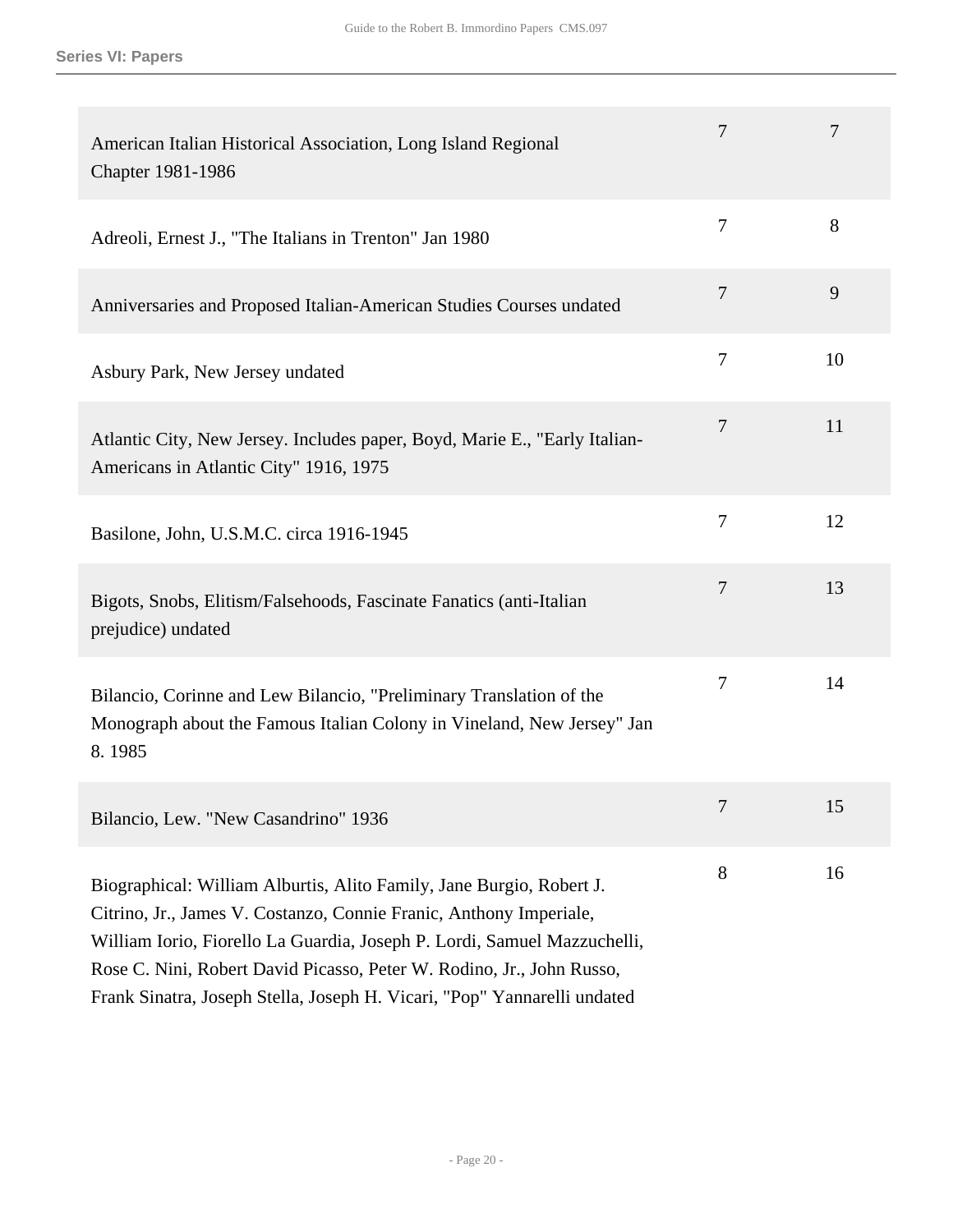| Biographical: John Anastasio, Lawrence L. Arcioni, Michael Bongiovanni,<br>Francis A. Caputo, Anthony Carabelli, Vincent Ceglia, Joseph Colletti,<br>Peter Contardo, Anthony F. Conte, S. Leonard Di Donato, Vito P. Dileo,<br>Robert Joffee, Jeffrey Laurenti, Joseph Lo Bue, Guido Luccarelli, Russell<br>Lupo, Joseph Mainiero, Joseph P. Merlino, Carmela Nalbone, John<br>Paglione, Rudolph A. Palombi, Joseph Pantaleone, M.D., Maurice T.<br>Perilli, Frank A. Petito, Sido L. Ridolfi, Italia Paris Romoli, Peter H.<br>Rossi, John B. Satori, Joseph Leonard Tetti, Sr., Michael Valenti, and<br>Anthony Vittorio undated | 8 | 17 |
|------------------------------------------------------------------------------------------------------------------------------------------------------------------------------------------------------------------------------------------------------------------------------------------------------------------------------------------------------------------------------------------------------------------------------------------------------------------------------------------------------------------------------------------------------------------------------------------------------------------------------------|---|----|
| B'not Rachel, Daughters of Rachel: A collection of interviews with Jewish<br>women in the Mercer County area undated                                                                                                                                                                                                                                                                                                                                                                                                                                                                                                               | 8 | 18 |
| Boehm, Helen F. circa 1969-1985                                                                                                                                                                                                                                                                                                                                                                                                                                                                                                                                                                                                    | 8 | 19 |
| Bound Brook, New Jersey undated                                                                                                                                                                                                                                                                                                                                                                                                                                                                                                                                                                                                    | 8 | 20 |
| Boys' Town of Italy 1976                                                                                                                                                                                                                                                                                                                                                                                                                                                                                                                                                                                                           | 8 | 21 |
| Boys' Town of Italy 1979-1980                                                                                                                                                                                                                                                                                                                                                                                                                                                                                                                                                                                                      | 8 | 22 |
| Boys' Town of Italy 1981-1982                                                                                                                                                                                                                                                                                                                                                                                                                                                                                                                                                                                                      | 8 | 23 |
| Boys' Town of Italy 1984                                                                                                                                                                                                                                                                                                                                                                                                                                                                                                                                                                                                           | 8 | 24 |
| Bradshaw, Lizanne and J.M. Lang, "A Little Italy", New Jersey XIX:2 Feb<br>1994                                                                                                                                                                                                                                                                                                                                                                                                                                                                                                                                                    | 8 | 25 |
| Brooks, Bushy undated                                                                                                                                                                                                                                                                                                                                                                                                                                                                                                                                                                                                              | 8 | 26 |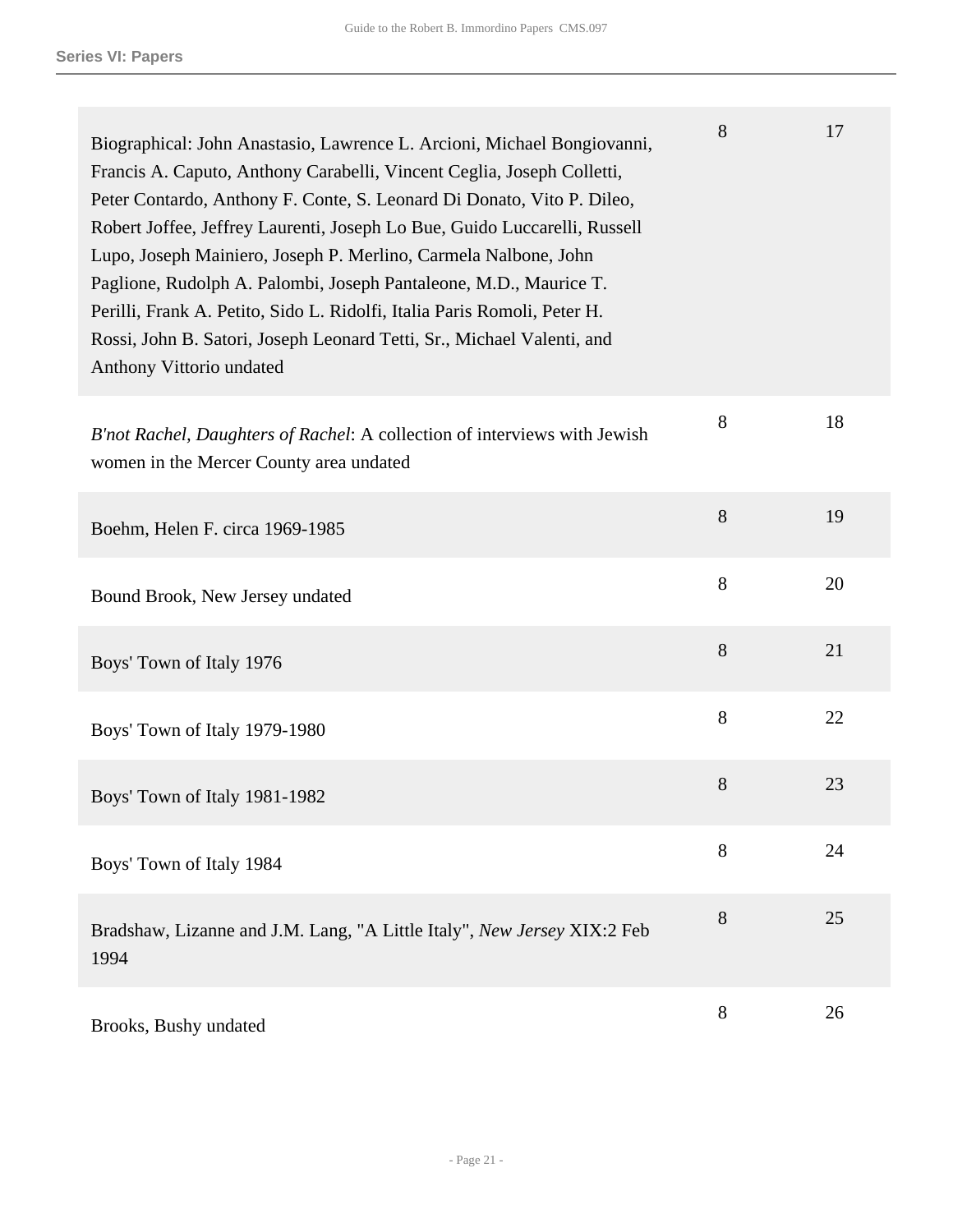| Bruno's in Eastwood undated                                                                                                  | 8 | 27 |
|------------------------------------------------------------------------------------------------------------------------------|---|----|
| Camden, New Jersey                                                                                                           | 8 | 28 |
| Camera, Angelo undated                                                                                                       | 8 | 29 |
| Casa Coloniale Italiana John F. Fugazi 1988                                                                                  | 8 | 30 |
| Chambersburg, New Jersey undated                                                                                             | 8 | 31 |
| Chambersburg, New Jersey undated                                                                                             | 8 | 32 |
| Chambersburg, New Jersey undated                                                                                             | 8 | 33 |
| Chambersburg, New Jersey undated                                                                                             | 8 | 34 |
| Chambersburg Restaurant Association undated                                                                                  | 9 | 35 |
| Chambersburg Restaurant Association Gourmet Society undated                                                                  | 9 | 36 |
| Chronological and Statistical Information undated                                                                            | 9 | 37 |
| Ciccolella, Erasmo S. "Elvira Lanza Vitoritto and Vita C. Ungaro:<br>Poets" 1987                                             | 9 | 38 |
| Ciccolella, Erasmo S. "Italian Americans in the Minutes of the Board of<br>Education of Trenton, New Jersey, 1893-1979" 1982 | 9 | 39 |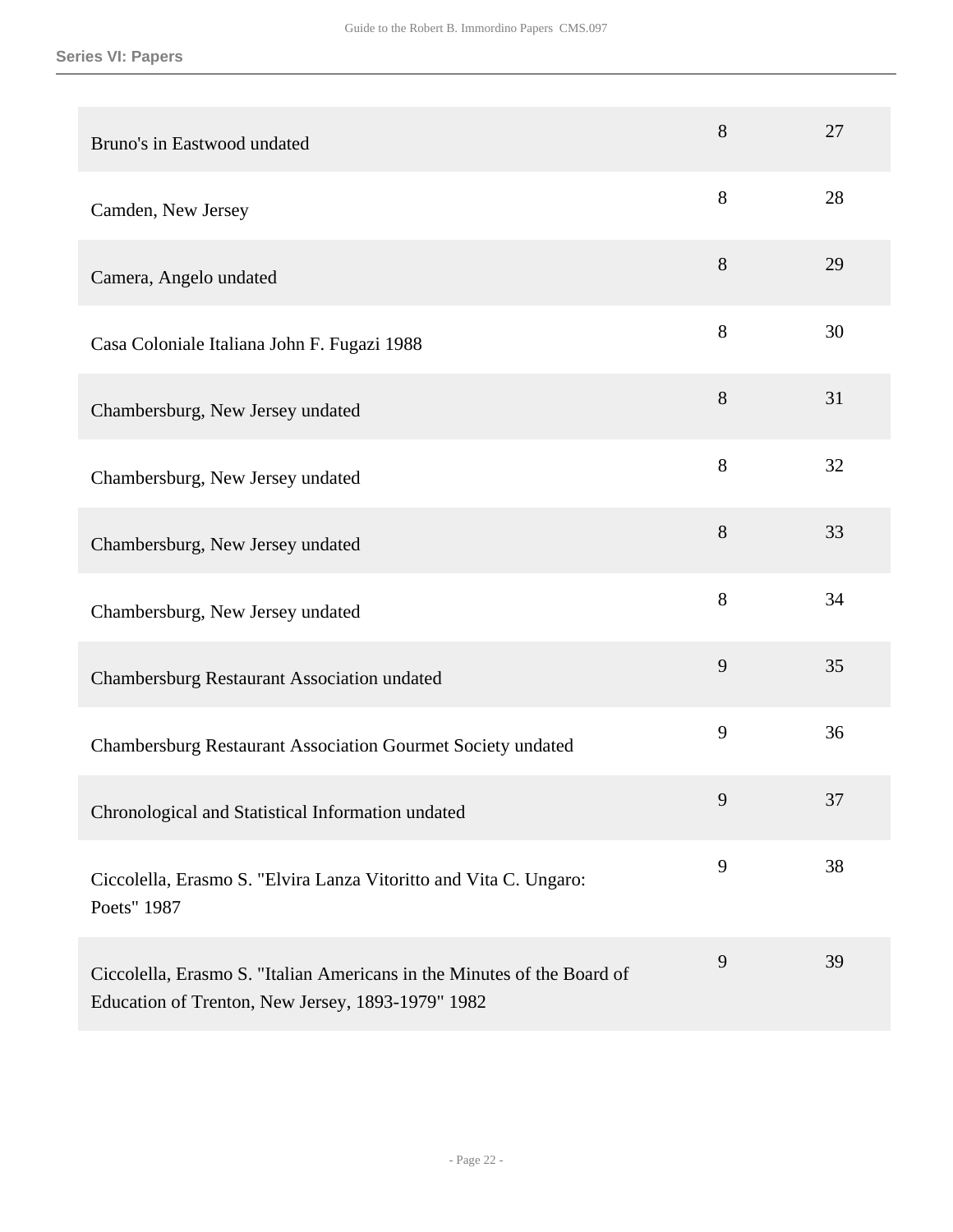| Ciccolella, Erasmo S. "Portrait of Three Families" undated                                                                                                                                                                                                                                                                                                                                                                                                                                        | 9 | 40 |
|---------------------------------------------------------------------------------------------------------------------------------------------------------------------------------------------------------------------------------------------------------------------------------------------------------------------------------------------------------------------------------------------------------------------------------------------------------------------------------------------------|---|----|
| Circolo Italiano of Southern New Jersey 1981-1985                                                                                                                                                                                                                                                                                                                                                                                                                                                 | 9 | 41 |
| Columbus, Christopher 1980s-1990s                                                                                                                                                                                                                                                                                                                                                                                                                                                                 | 9 | 42 |
| <b>Scope and Contents note</b>                                                                                                                                                                                                                                                                                                                                                                                                                                                                    |   |    |
| There is a press release regarding a tour of Emanuel Leutze's 1855<br>painting, "The Departure of Columbus from Palos in 1492", clippings<br>related to an October 1991 act of vandalism committed against a statue<br>of Columbus in Columbus Park, Trenton, and a resolution passed by<br>the Union County Board of Chosen Freeholders September 1980, to<br>congratulate the American Italian Cultural Society of Union County for its<br>sponsorship of the tenth annual Columbus Day parade. |   |    |
| Compton's Pictorial Encyclopedia and Fact-Index, Volume XIII. 1945                                                                                                                                                                                                                                                                                                                                                                                                                                | 9 | 43 |
| Conte, Anthony F. circa 1925-1937                                                                                                                                                                                                                                                                                                                                                                                                                                                                 | 9 | 44 |
| Cordasco, Frank, interview with Alex Michelini. Transcription by Ann C.<br>Wilk Apr 4, 1977                                                                                                                                                                                                                                                                                                                                                                                                       | 9 | 45 |
| Cornelius Low House/Middlesex County Museum 1990                                                                                                                                                                                                                                                                                                                                                                                                                                                  | 9 | 46 |
| Cowell, Daniel David, M.D., F.A.P.A; "Funerals, Family and Forefathers:<br>A View of Italian-Amerian Funeral Practices" 1981                                                                                                                                                                                                                                                                                                                                                                      | 9 | 47 |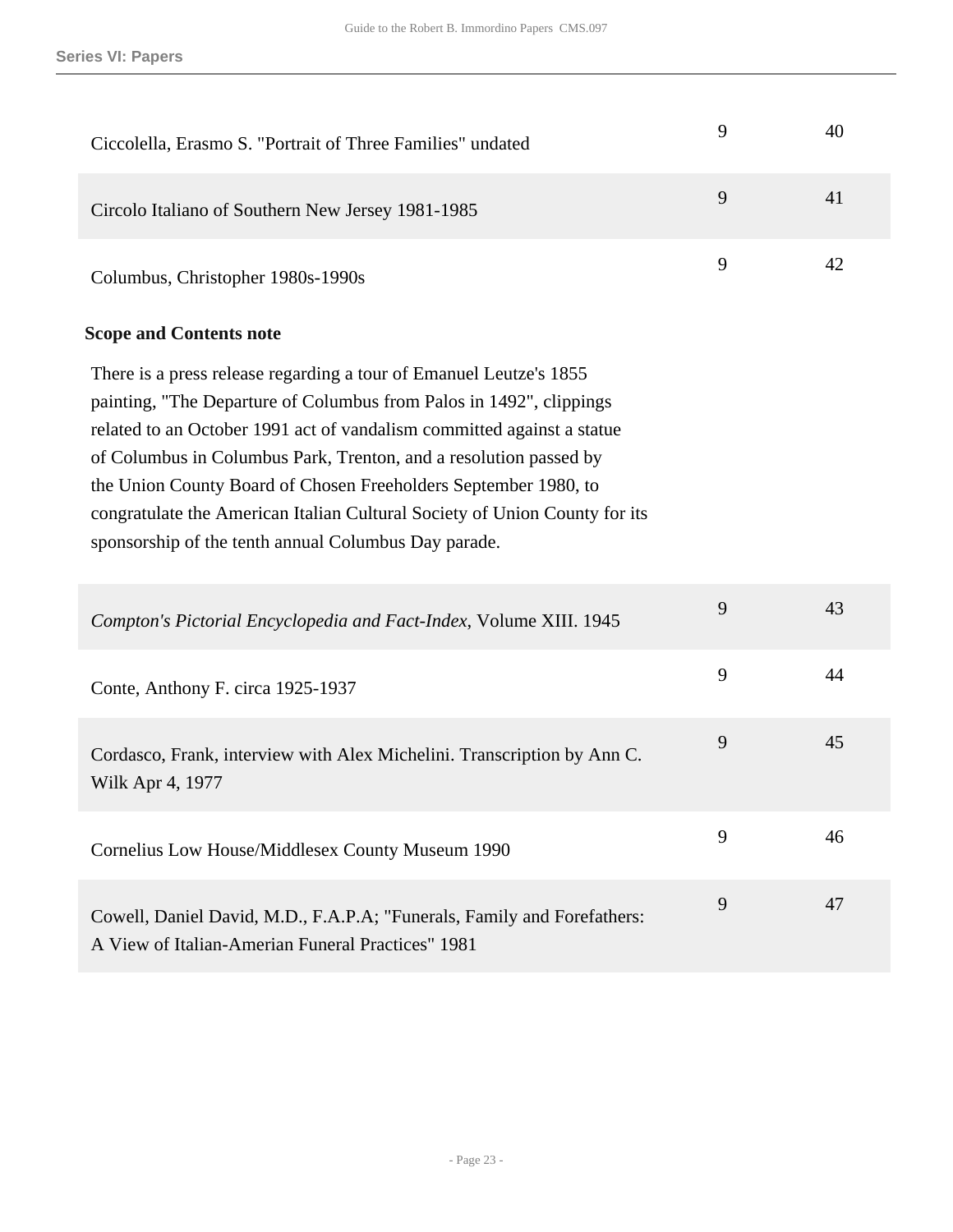| De Caro and D'Angelo's Co., Inc (Textitle manufacturer on 169-171 Grand<br>Street, New York) undated                                                                                                     | 9  | 48 |
|----------------------------------------------------------------------------------------------------------------------------------------------------------------------------------------------------------|----|----|
| DiMaggio, Joe 1979                                                                                                                                                                                       | 9  | 49 |
| Display Items: Bill from the Twentieth Century Publish Company to<br>Masonic Lodge 427, bills issued by the Italian Bakery and Trading<br>Company (Trenton) to Sheriff William L. Wilbur 1907-1908, 1923 | 9  | 50 |
| Dorothea's House (Princeton, New Jersey) 1914                                                                                                                                                            | 9  | 51 |
| Earthquake in Naples, Italy 1980                                                                                                                                                                         | 10 | 52 |
| <b>Education 1990</b>                                                                                                                                                                                    | 10 | 53 |
| Episcopo, Harry circa 1922-1984                                                                                                                                                                          | 10 | 54 |
| "Ethnic and Racial groups in Trenton, New Jersey: 1900-1960" [Dennis<br>Starr?] undated                                                                                                                  | 10 | 55 |
| Ewing, New Jersey undated                                                                                                                                                                                | 10 | 56 |
| An Exhibit on Americans: The Italians in New Jersey, the New Jersey<br><b>Historical Society 1979</b>                                                                                                    | 10 | 57 |
| Fairleigh Dickinson University undated                                                                                                                                                                   | 10 | 58 |
| Fascism undated                                                                                                                                                                                          | 10 | 59 |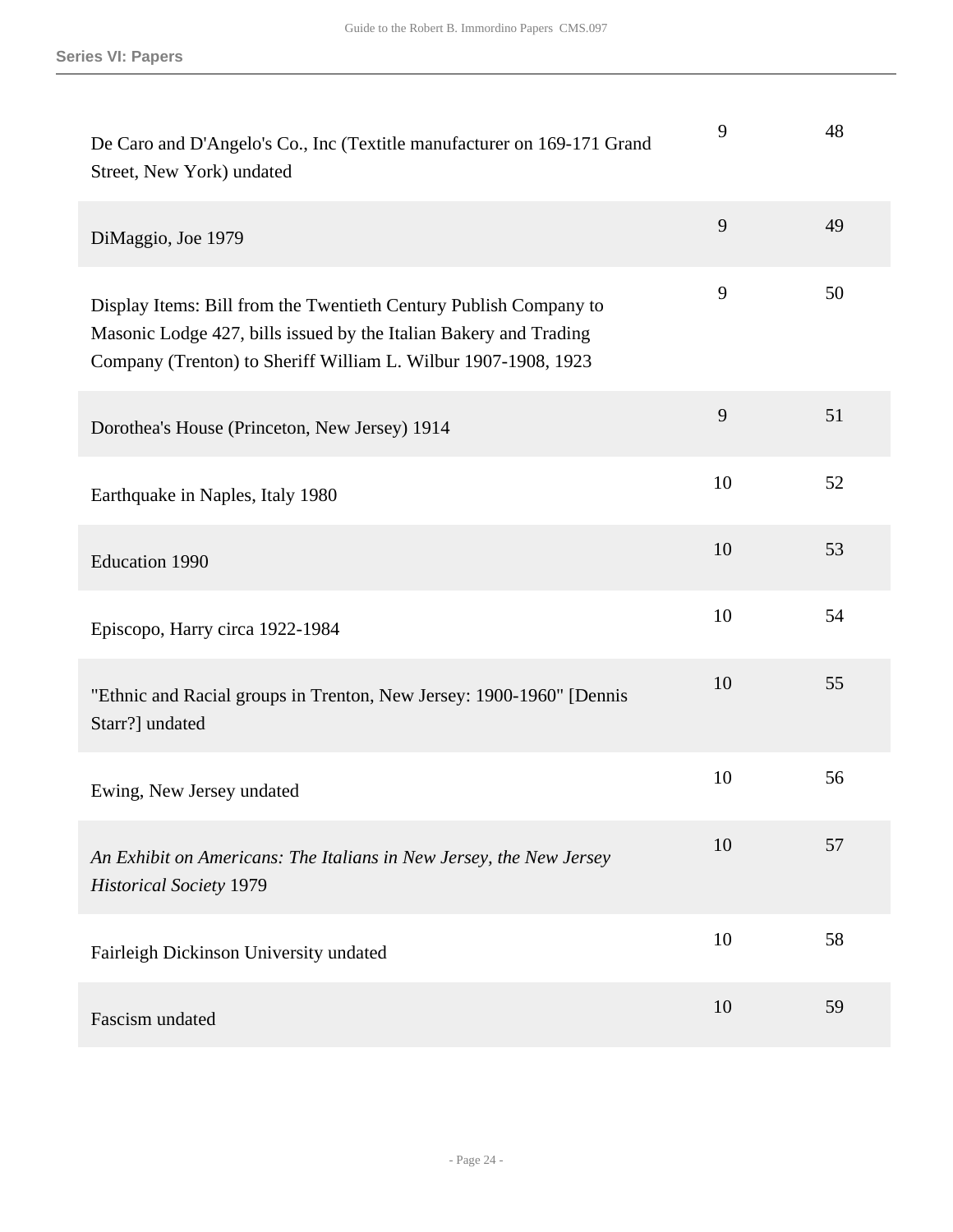| Federici, Gaetano circa 1880-1964                                                     | 10 | 60 |
|---------------------------------------------------------------------------------------|----|----|
| Fermi Federation, Trenton, New Jersey: Achievement Award Dinner<br>programs 1979-1981 | 10 | 61 |
| Fermi Federation, Trenton, New Jersey: Achievement Award Dinner<br>programs 1983-1984 | 10 | 62 |
| Fermi Federation, Trenton, New Jersey: Achievement Award Dinner<br>programs 1985-1988 | 10 | 63 |
| Fermi Federation, Trenton, New Jersey: Achievement Award Dinner<br>programs 1990-1991 | 10 | 64 |
| Fermi Federation, Trenton, New Jersey: Achievement Award Dinner<br>programs 1992-1995 | 10 | 65 |
| Fermi Federation, Trenton, New Jersey: Clippings undated                              | 10 | 66 |
| Fermi Federation, Trenton, New Jersey: Correspondence undated                         | 10 | 67 |
| Fermi Federation, Trenton, New Jersey: Italians Make Great<br>Americans 1980          | 10 | 68 |
| Fermi Federation, Trenton, New Jersey: Membership roster 1975-1976                    | 10 | 69 |
| Ferrara Family 1944                                                                   | 10 | 70 |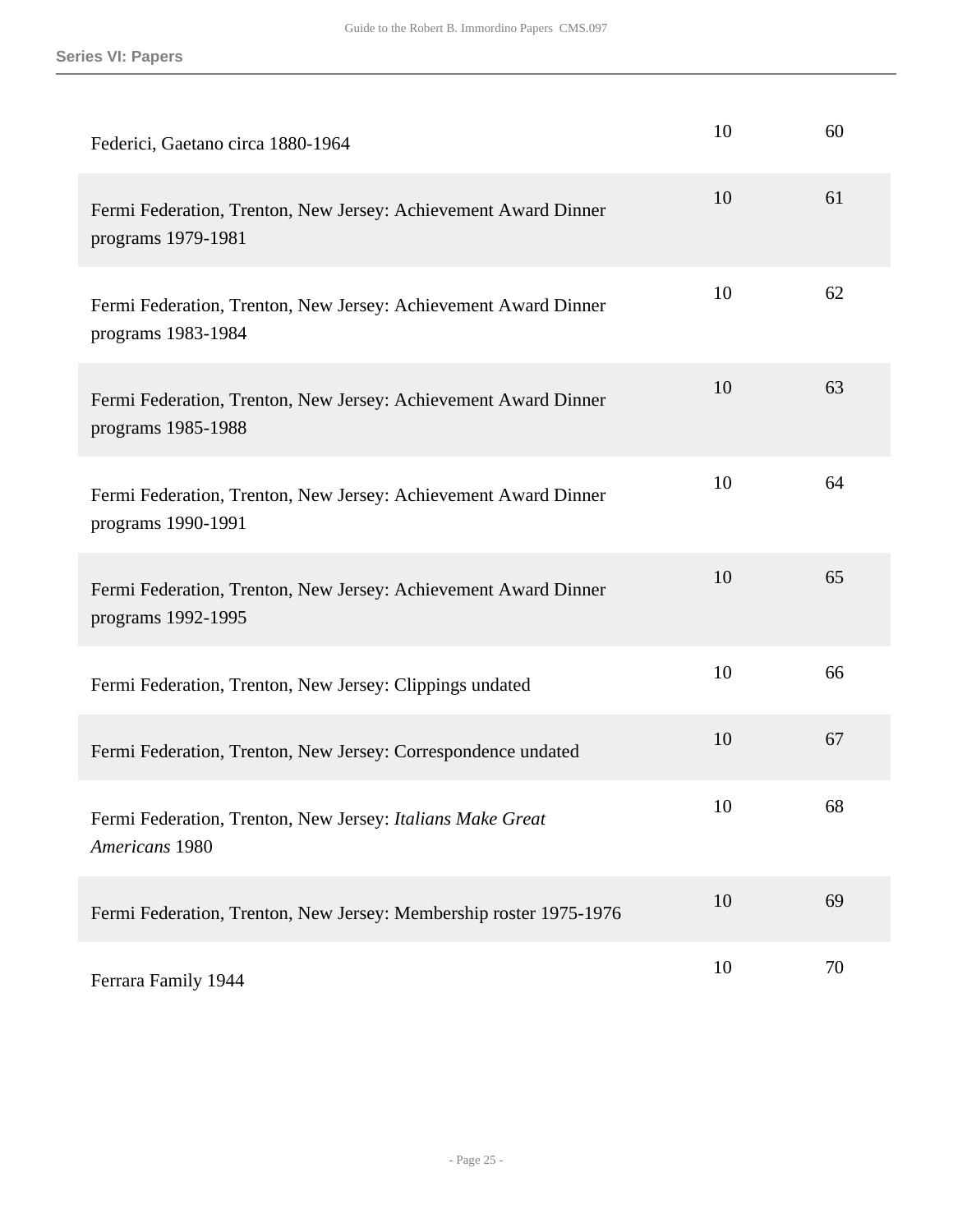| Ferraro, Geraldine circa 1984                                                                                                                      | 10 | 71 |
|----------------------------------------------------------------------------------------------------------------------------------------------------|----|----|
| Festa Italiana early 1980s                                                                                                                         | 10 | 72 |
| Future undated                                                                                                                                     | 10 | 73 |
| Gambino, Richard undated                                                                                                                           | 10 | 74 |
| <b>Scope and Contents note</b>                                                                                                                     |    |    |
| Most of the file concerns the 1891 New Orleans lynching of 11 Italians in<br>retaliation for the assassination of police chief David C. Hennessey. |    |    |
| George Pellettieri Home for the Aged, Trenton, New Jersey undated                                                                                  | 10 | 75 |
| Giangrosso, Joseph A., M.D. undated                                                                                                                | 10 | 76 |
| Hamilton, New Jersey undated                                                                                                                       | 11 | 77 |
| Hoboken, New Jersey undated                                                                                                                        | 11 | 78 |
| Human Interest undated                                                                                                                             | 11 | 79 |
| Immaculate Conception Church, 1874-1974 1974                                                                                                       | 11 | 80 |
| Immagini dall'Italia 1989                                                                                                                          | 11 | 81 |
| Immigration History Society undated                                                                                                                | 11 | 82 |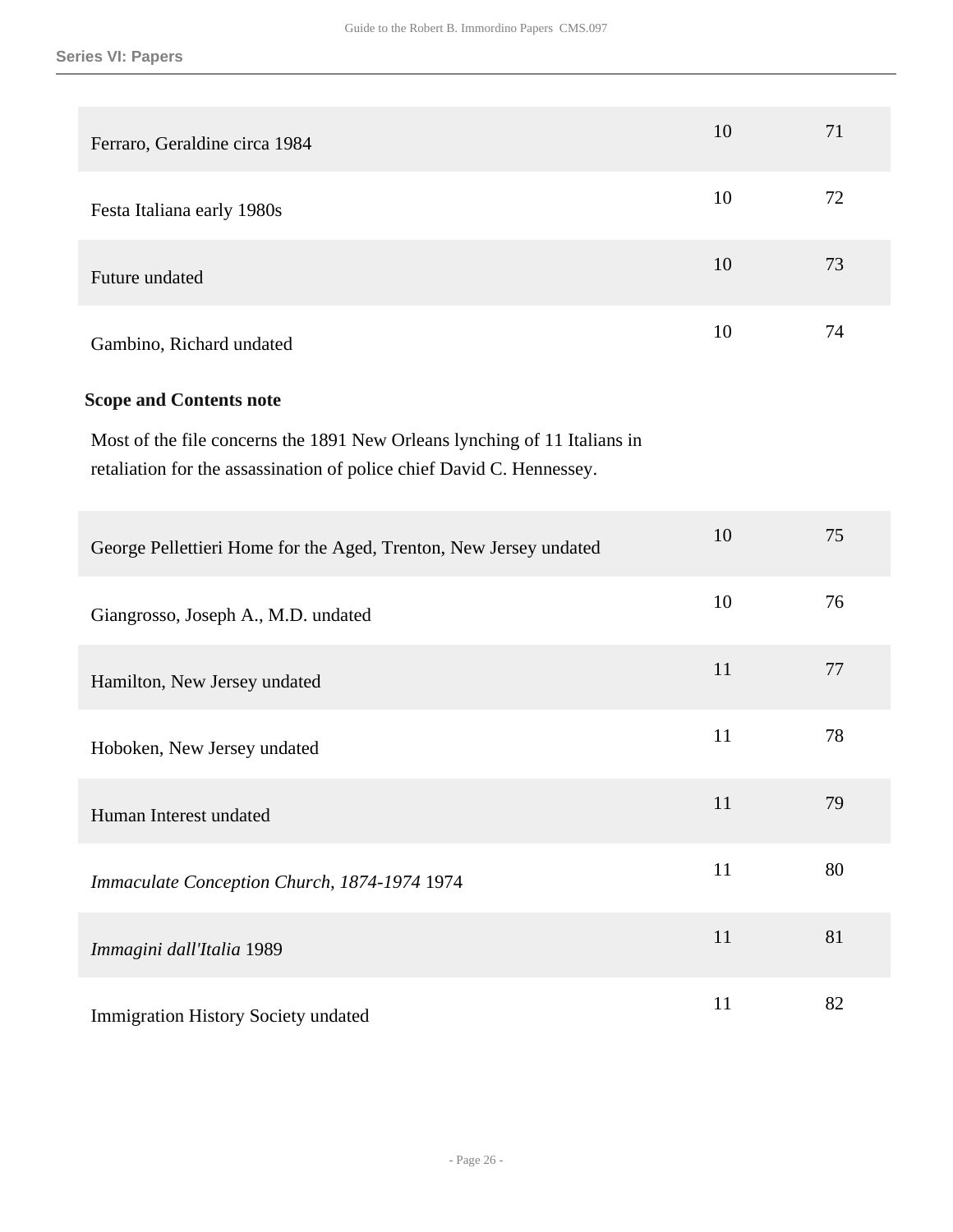| Immordino, Robert: Biographical material undated                                            | 11 | 83 |
|---------------------------------------------------------------------------------------------|----|----|
| Immordino, Robert: Botto House paper undated                                                | 11 | 84 |
| Immordino, Robert: Correspondence undated                                                   | 11 | 85 |
| Immordino, Robert: "The Creation of Chambersburg and How it Got its<br>Name" undated        | 11 | 86 |
| Immordino, Robert: "From One to Many--The Italians of Mercer<br>County" undated             | 11 | 87 |
| Immordino, Robert: "The Italians of Mercer County" undated                                  | 11 | 88 |
| Immordino, Robert: Saint Joseph's table papers 1985                                         | 11 | 89 |
| Immordino, Robert: "Talk to Trenton Historical Society, May 20, 1990,<br>Eagle Tavern" 1990 | 11 | 90 |
| Immordino, Robert: Talks 1960-1990                                                          | 11 | 91 |
| Immordino, Robert: "Trenton, N.J.: Early Home of Macaroni<br>Factory" undated               | 11 | 92 |
| L'Italia Ha un Cuore Verde: L'Umbria undated                                                | 11 | 93 |
| Italian American Awareness Committee 1983-1984                                              | 11 | 94 |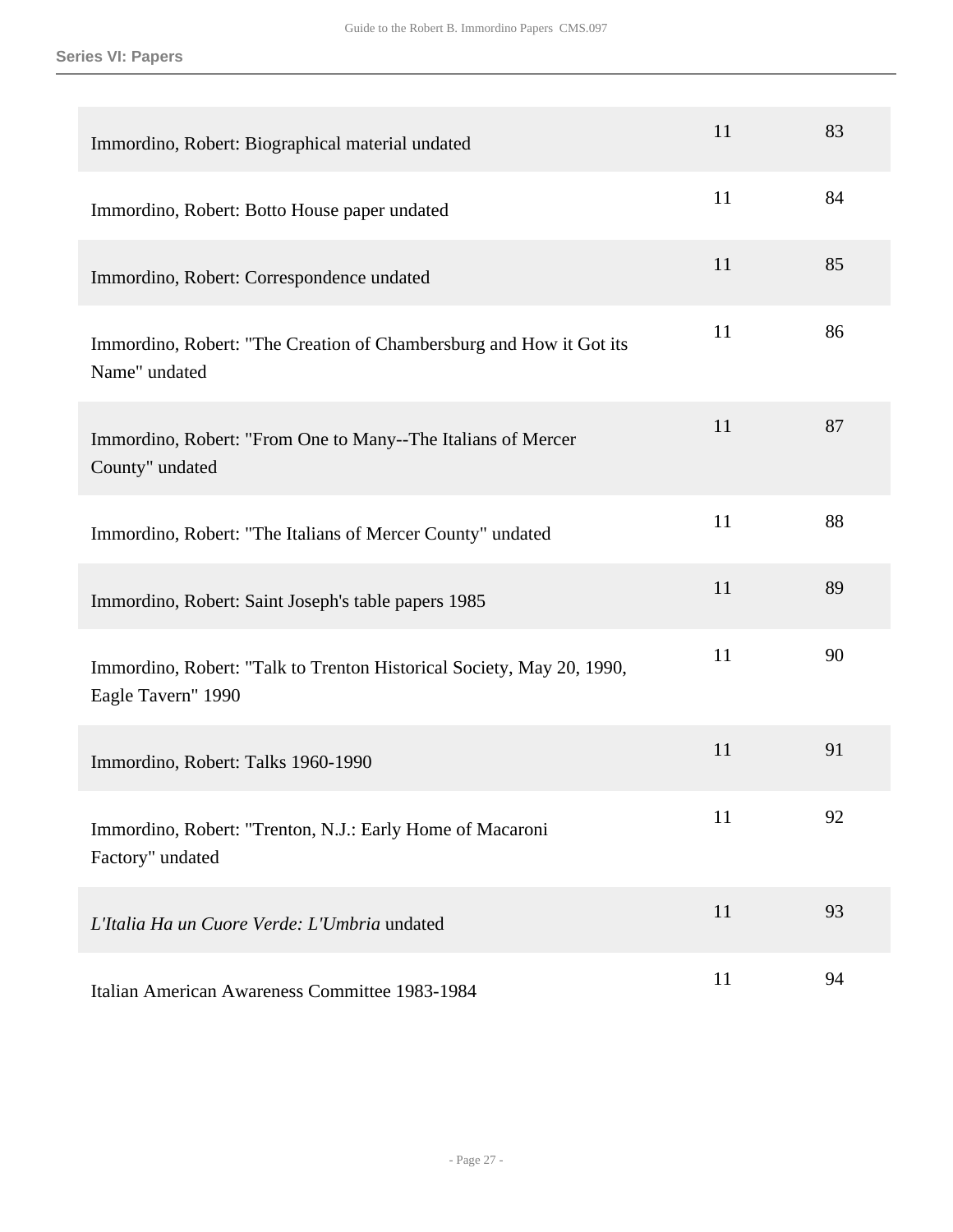| Italian American: Family and Community: An Exhibition in the Museum<br>of the Balch Institute for Ethnic Studies, October 11, 1985-January 4,<br>1986. 1986 | 11 | 95  |
|-------------------------------------------------------------------------------------------------------------------------------------------------------------|----|-----|
| Italian-American National Hall of Fame: Correspondence undated                                                                                              | 11 | 96  |
| Italian-American National Hall of Fame: Newspapers undated                                                                                                  | 11 | 97  |
| Italian-American National Hall of Fame: Program 1976                                                                                                        | 11 | 98  |
| Italian-American National Hall of Fame: Program 1977                                                                                                        | 11 | 99  |
| Italian-American National Hall of Fame: Program 1978                                                                                                        | 11 | 100 |
| Italian-American National Hall of Fame: Program 1979                                                                                                        | 11 | 101 |
| Italian-American National Hall of Fame: Program 1980                                                                                                        | 11 | 102 |
| Italian-American National Hall of Fame: Program 1981                                                                                                        | 11 | 103 |
| Italian-American National Hall of Fame: Program 1982                                                                                                        | 11 | 104 |
| Italian-American National Hall of Fame: Program 1983                                                                                                        | 12 | 105 |
| Italian-American National Hall of Fame: Program 1984                                                                                                        | 12 | 106 |
| Italian-American National Hall of Fame: Program 1985                                                                                                        | 12 | 107 |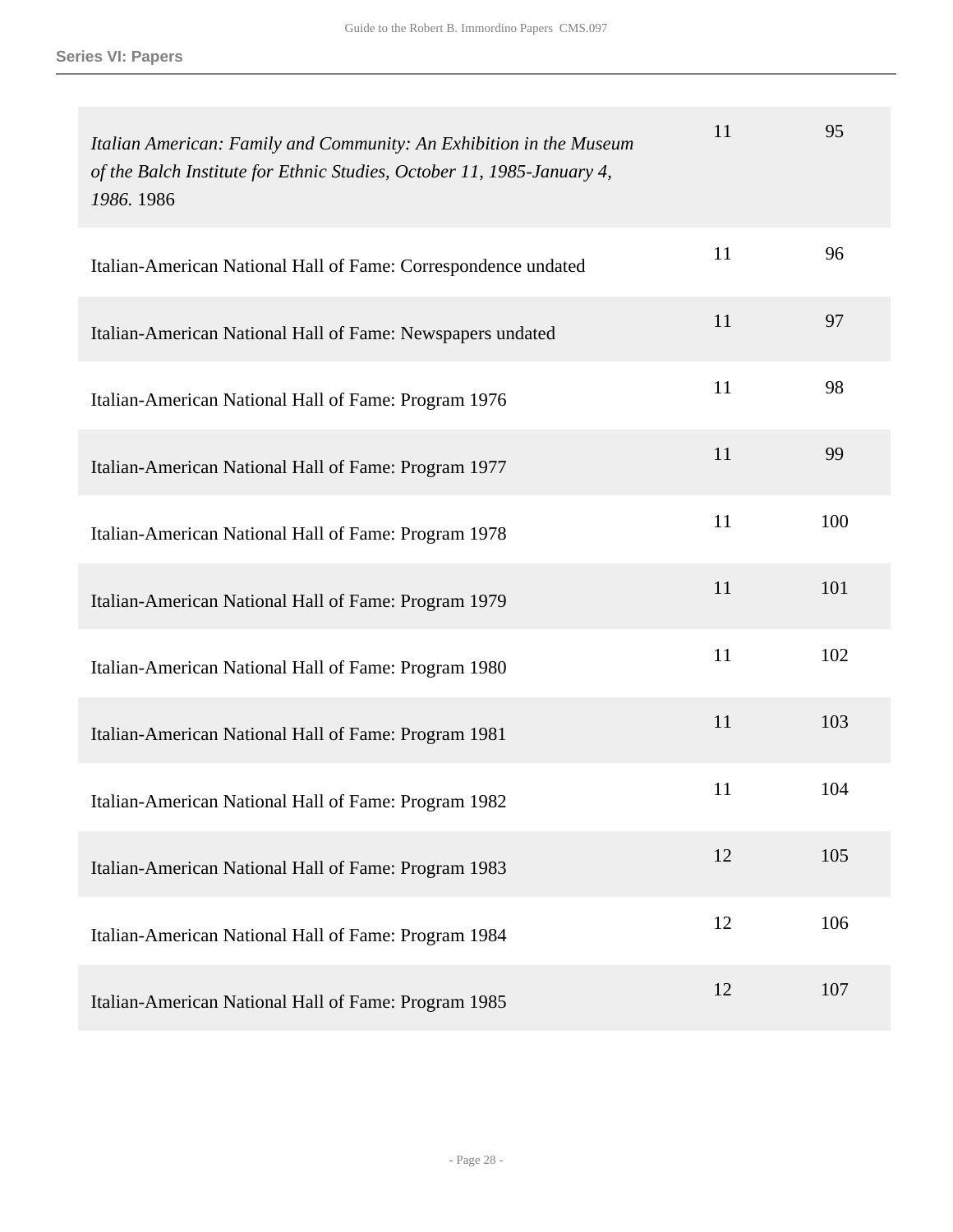| Italian-American National Hall of Fame: Program 1986                     | 12 | 108 |
|--------------------------------------------------------------------------|----|-----|
| Italian-American National Hall of Fame: Program 1987                     | 12 | 109 |
| Italian-American National Hall of Fame: Program 1988                     | 12 | 110 |
| Italian-American National Hall of Fame: Program 1990                     | 12 | 111 |
| Italian-American National Hall of Fame: Program 1991                     | 12 | 112 |
| Italian-American National Hall of Fame: Program 1992                     | 12 | 113 |
| Italian-American National Hall of Fame: Program 1993                     | 12 | 114 |
| Italian-American National Hall of Fame: Program 1994                     | 12 | 115 |
| Italian American Sportsmen's Club, Hamilton, New Jersey undated          | 12 | 116 |
| Italian American Traditions, Family, and Community undated               | 12 | 117 |
| Italian Americans in the Military Service of the United States 1983-1990 | 12 | 118 |
| Italian Community Center of Milwaukee 1985                               | 12 | 119 |
| Italian Experience in the United States Oct 13-14, 1983                  | 12 | 120 |
| Italian Federation of America undated                                    | 12 | 121 |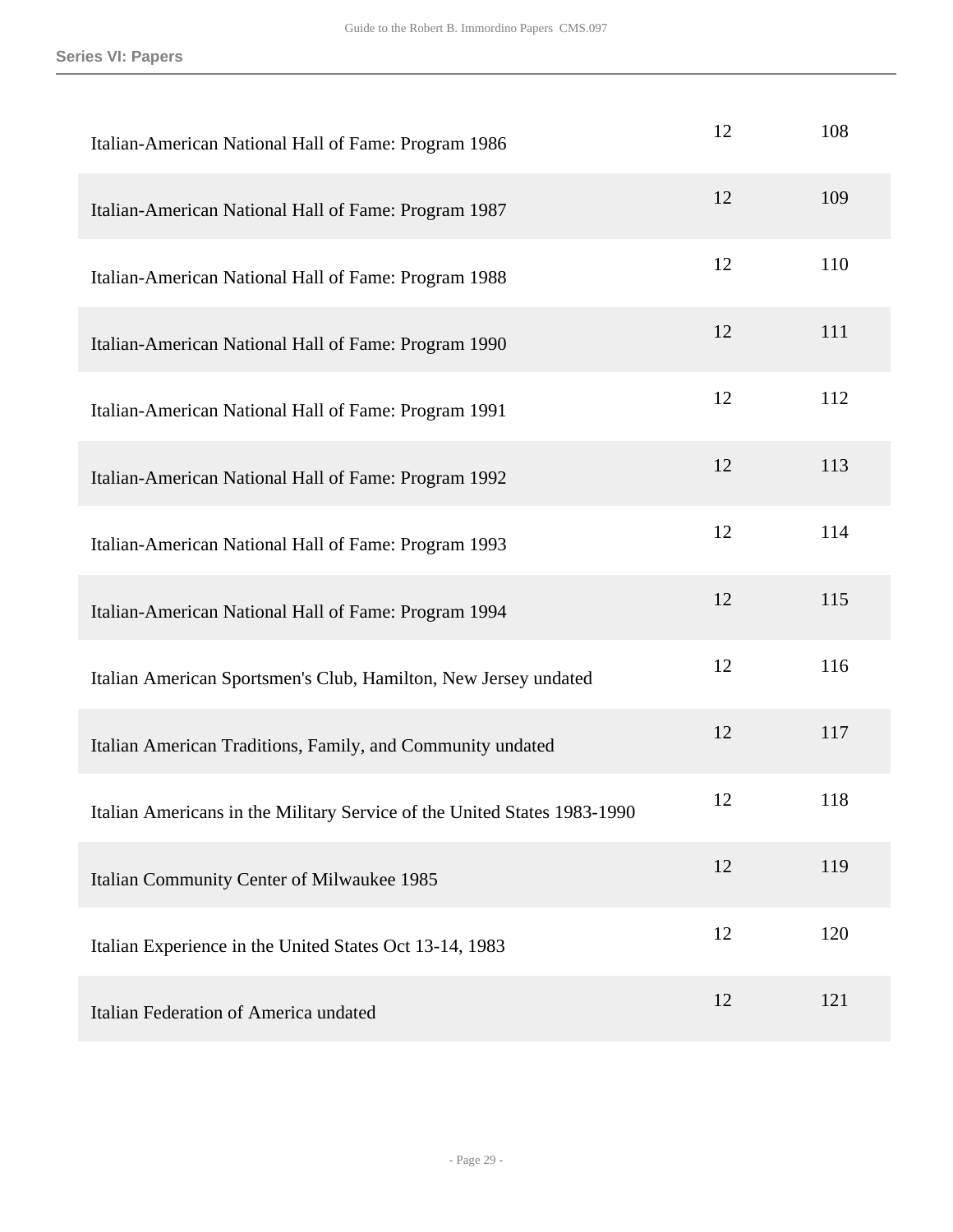| Italian Federation of Mercer County 1935                                                                                                         | 12 | 122 |
|--------------------------------------------------------------------------------------------------------------------------------------------------|----|-----|
| Italian-Jewish relations: Correspondence undated                                                                                                 | 12 | 123 |
| Italian-Jewish relations: Events undated                                                                                                         | 12 | 124 |
| Italian-Jewish relations: Clippings undated                                                                                                      | 12 | 125 |
| Italian-Jewish relations: Clippings 1949-1995                                                                                                    | 12 | 126 |
| Italian-Jewish relations: Study Materials undated                                                                                                | 12 | 127 |
| The Italian Materials in the Newark Public Library 1993                                                                                          | 12 | 128 |
| Italians, Jews and the Holocaust Oct 17, 1993                                                                                                    | 12 | 129 |
| Italians per county 1890                                                                                                                         | 12 | 130 |
| Jersey City, New Jersey undated                                                                                                                  | 13 | 131 |
| John A. Roebling Son's Company undated                                                                                                           | 13 | 132 |
| Josephson Family circa 1925-1990                                                                                                                 | 13 | 133 |
| Juliani, Richard. "Neglected Continuities in Social Research: Emily Fogg<br>Meade, Margaret Mead and the Italians of Hammonton, New Jersey" 1983 | 13 | 134 |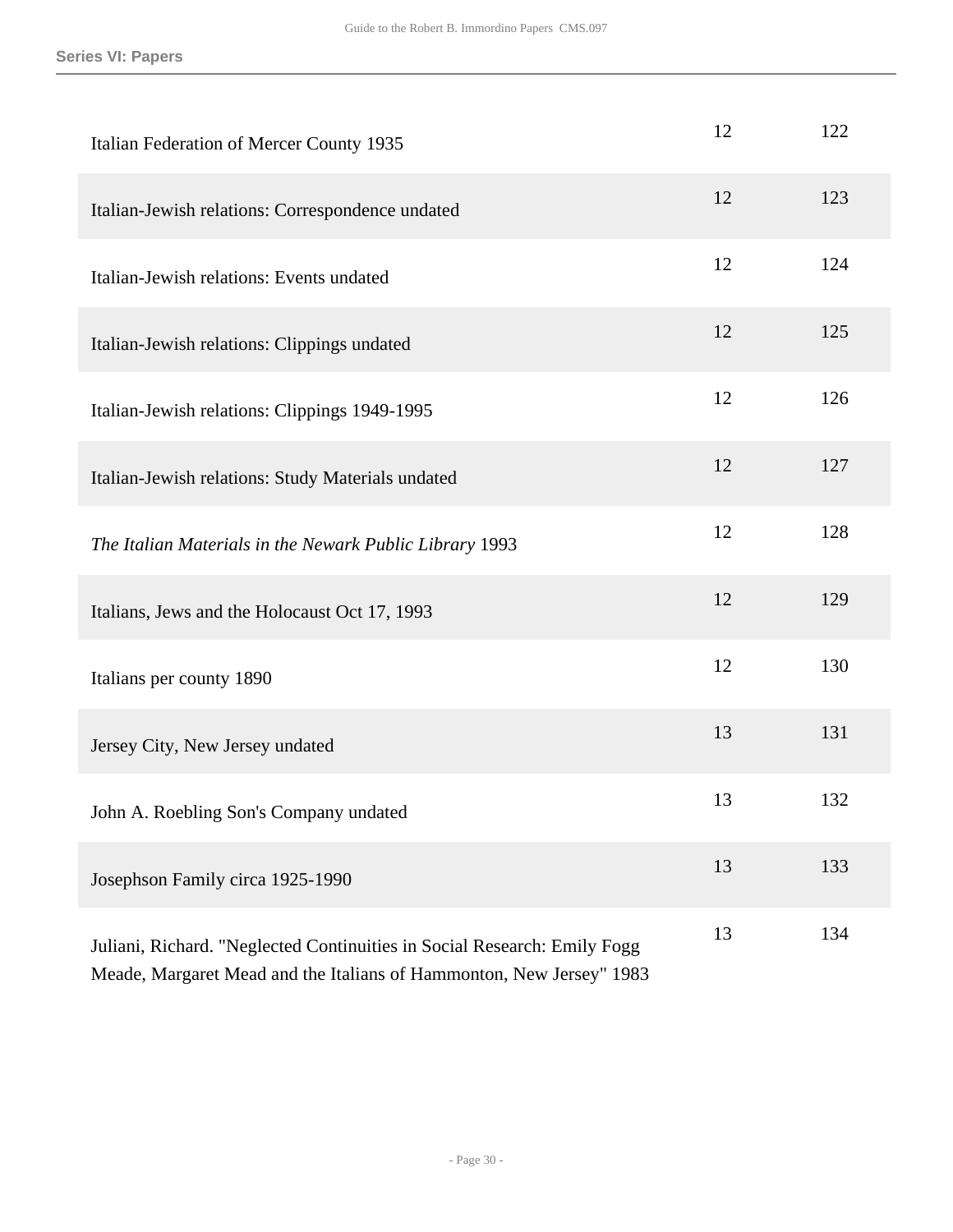| Kent County Athletic Association undated                       | 13 | 135     |
|----------------------------------------------------------------|----|---------|
| Key People undated                                             | 13 | 136     |
| La Guardia Community College 1983-1987                         | 13 | 137     |
| La Gumina, Salvatore J. circa 1979                             | 13 | 138     |
| "Land of Hope and Promise: The Italians in America, 1979" 1979 | 13 | 139     |
| Language undated                                               | 13 | 140     |
| Lawrence, New Jersey: Italian Civic Association undated        | 13 | 141     |
| Lawrence, New Jersey: Clippings undated                        | 13 | 142-143 |
| Lo Bue Family 1979                                             | 13 | 144     |
| Local Organizations undated                                    | 13 | 145     |
| Madonna de Casadrino 1983-1994                                 | 14 | 146     |
| Maniero, Joseph. History of the Italians in Trenton. 1929      | 14 | 147     |
| Maps of New Jersey undated                                     | 14 | 148     |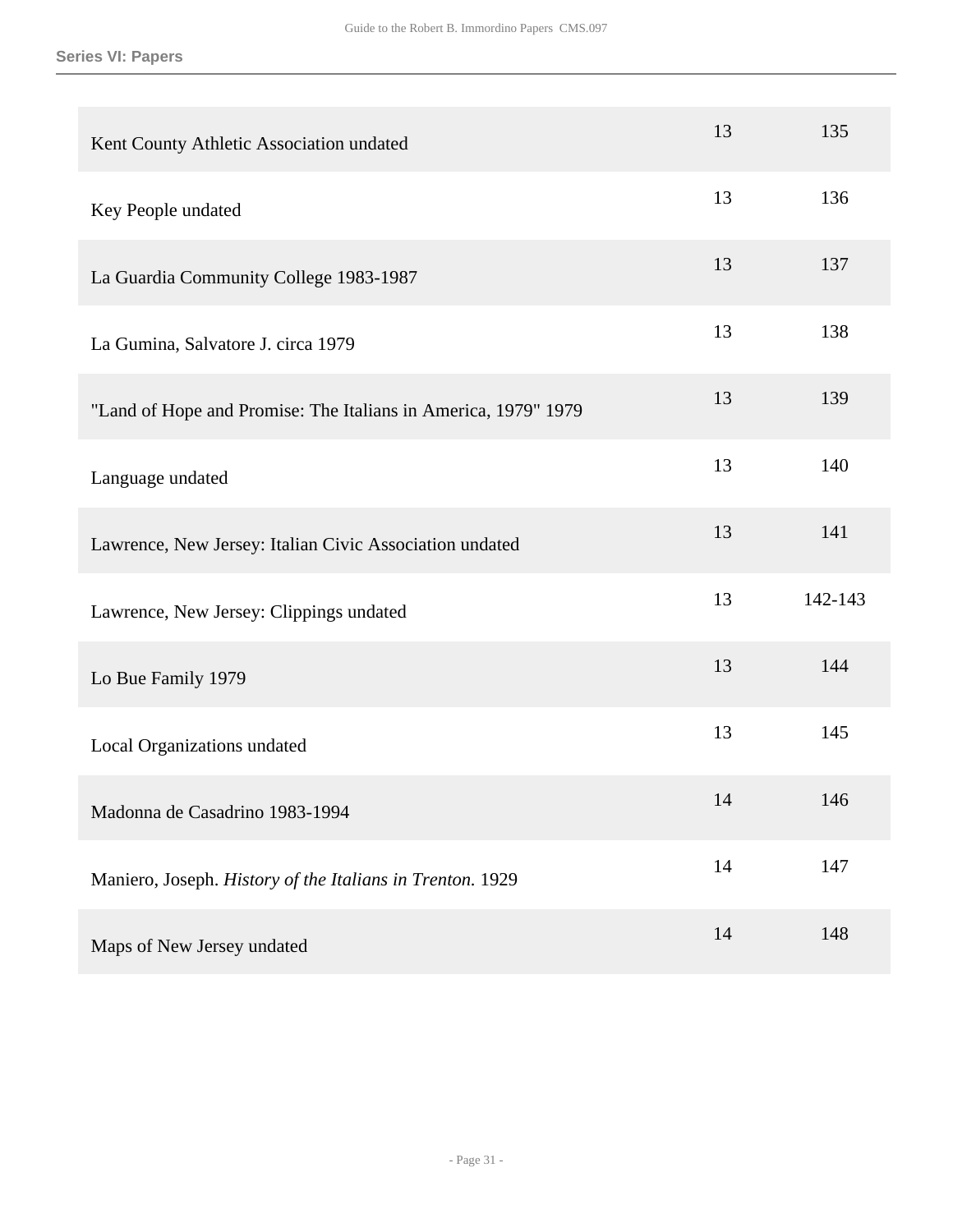| Marchione, Sister Margherita, M.P.F. History of the Religious Teachers<br>Filippini 1992                                                                                                                                        | 14 | 149     |
|---------------------------------------------------------------------------------------------------------------------------------------------------------------------------------------------------------------------------------|----|---------|
| Marciante, Louis P. circa 1899-1961                                                                                                                                                                                             | 14 | 150     |
| Mengoni, Antonio. Cronistoria della Communita Monteleonese di<br>Trenton, New Jersey, Cenni Storici, Geografici e Topografici di<br>monteleone di Spoleto con l'aggiunta di breve Biografie dei sui piu<br>illustgri figli 1932 | 14 | 151     |
| Menzabacher, John S. Trenton's Foreign Colonies 1908                                                                                                                                                                            | 14 | 152     |
| Mercer County, New Jersey undated                                                                                                                                                                                               | 14 | 153-154 |
| Morristown, New Jersey undated                                                                                                                                                                                                  | 14 | 155     |
| New Brunswick, New Jersey undated                                                                                                                                                                                               | 15 | 156     |
| New Casandrino undated                                                                                                                                                                                                          | 15 | 156a    |
| New Casteltermini Society undated                                                                                                                                                                                               | 15 | 157     |
| New Jersey Catholic Records Newsletter 1996                                                                                                                                                                                     | 15 | 158     |
| New Jersey Historical Commission undated                                                                                                                                                                                        | 15 | 159     |
| New Jersey Historical Society undated                                                                                                                                                                                           | 15 | 160     |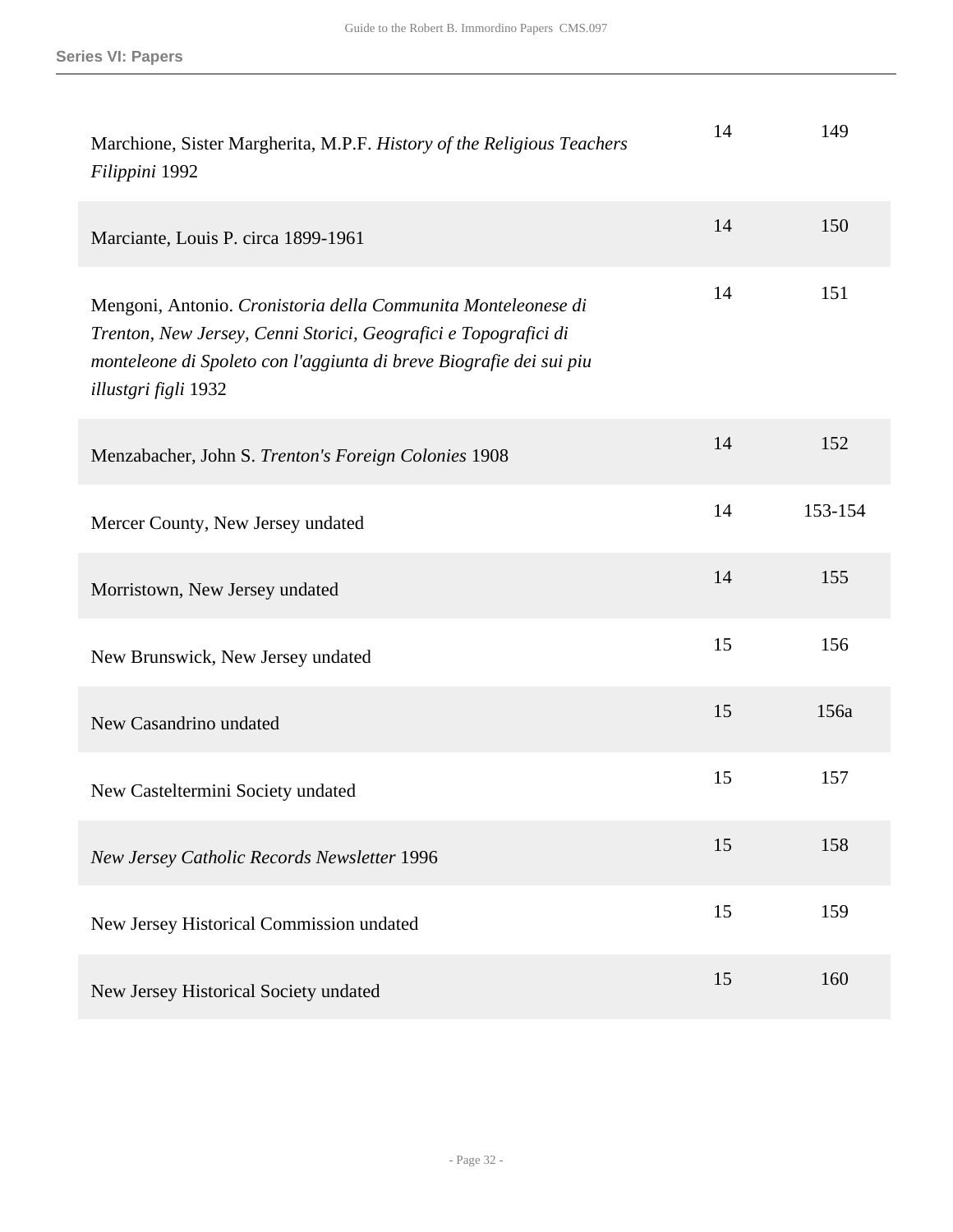| New Jersey Humanities 1989-1990                                                      | 15 | 161  |
|--------------------------------------------------------------------------------------|----|------|
| New Jersey. Indenture. 1964                                                          | 15 | 162  |
| New Jersey's Italians undated                                                        | 15 | 163  |
| Newark, New Jersey undated                                                           | 15 | 164  |
| Newspaper clippings undated                                                          | 15 | 165  |
| Newspaper lists undated                                                              | 15 | 166  |
| Northern New Jersey undated                                                          | 15 | 167  |
| "Nova Caesaria: The Italian Americans of New Jersey" undated                         | 15 | 168  |
| Noyes, Dorothy. Uses of Tradition: Arts of Italian Americans of<br>Philadelphia 1989 | 15 | 168a |
| La Nuova Capitale circa 1940-1975                                                    | 15 | 169  |
| O'Connor, Bishop John Joseph 1902                                                    | 15 | 170  |
| Order of the Sons of Italy Michigan State Convention Program Jun 9-11,<br>1995       | 15 | 171  |
| Palso, Mike. Saint Joseph's Day in New Orleans 1979                                  | 15 | 172  |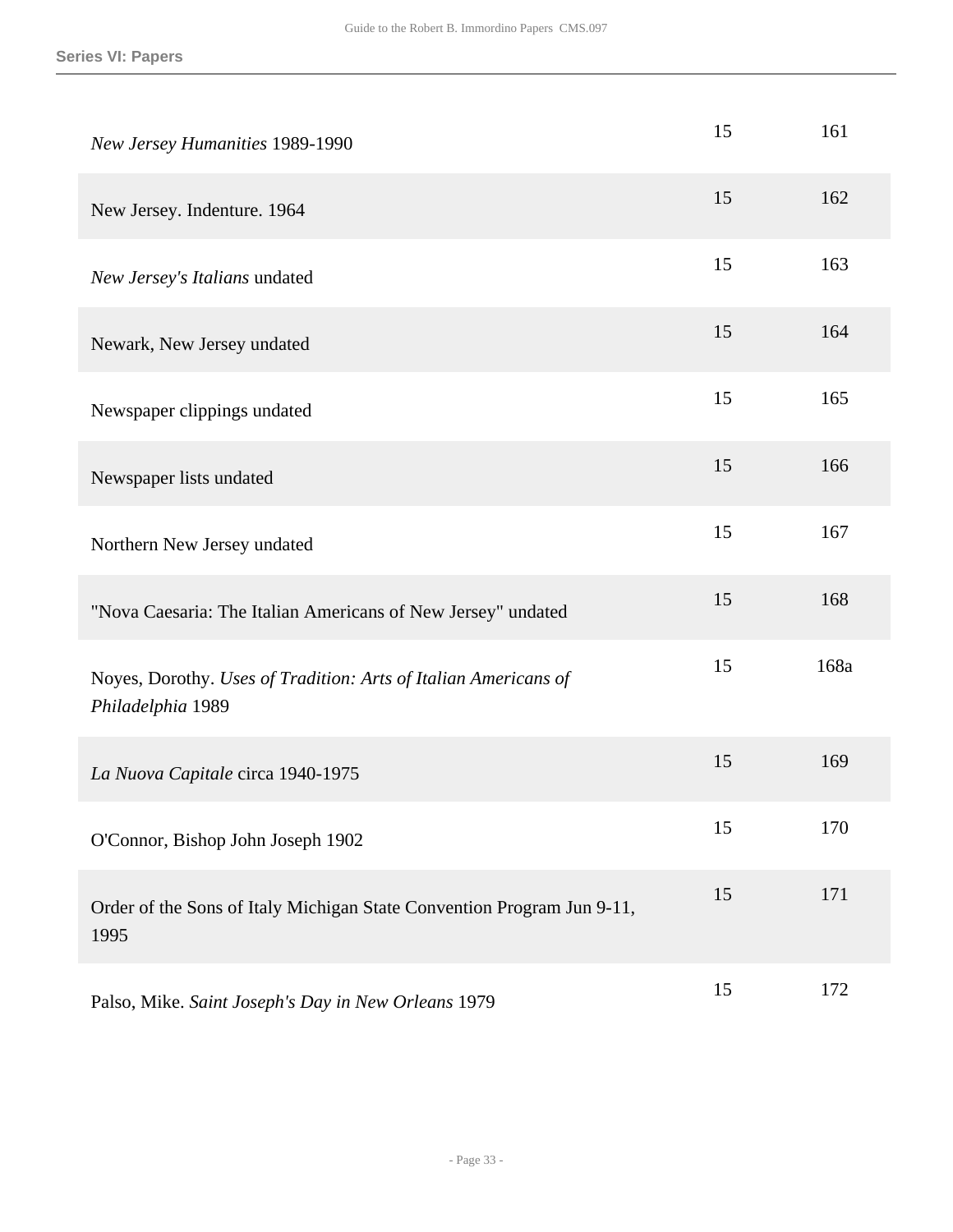| Pane, Remigio undated                                                                                                                                                                    | 15 | 173 |
|------------------------------------------------------------------------------------------------------------------------------------------------------------------------------------------|----|-----|
| Pantaleione, Raffele, M.D. circa 1871-1929                                                                                                                                               | 15 | 174 |
| Paterson, New Jersey undated                                                                                                                                                             | 15 | 175 |
| Pennington, New Jersey undated                                                                                                                                                           | 15 | 176 |
| Perilli, Maurice T. 1991                                                                                                                                                                 | 15 | 177 |
| Piscopo, Joe 1994                                                                                                                                                                        | 15 | 178 |
| Politics undated                                                                                                                                                                         | 15 | 179 |
| Polyphony: Bulletin of the Multicultural History Society of Ontario<br>I:1 1977                                                                                                          | 15 | 180 |
| Princeton, New Jersey. Building a Community: Italian Americans of<br>Princeton: An Exhibition Organized by the Historical Society of Princeton,<br>September 12, 1993-June 12, 1994 1994 | 15 | 181 |
| Princeton, New Jersey. Grant Application 1992                                                                                                                                            | 15 | 182 |
| Princeton, New Jersey. Italian American Citizen's Club undated                                                                                                                           | 15 | 183 |
| Princeton, New Jersey. Know Your Town undated                                                                                                                                            | 15 | 184 |
| Princeton, New Jersey. Lega Guglielmo Marconi undated                                                                                                                                    | 15 | 185 |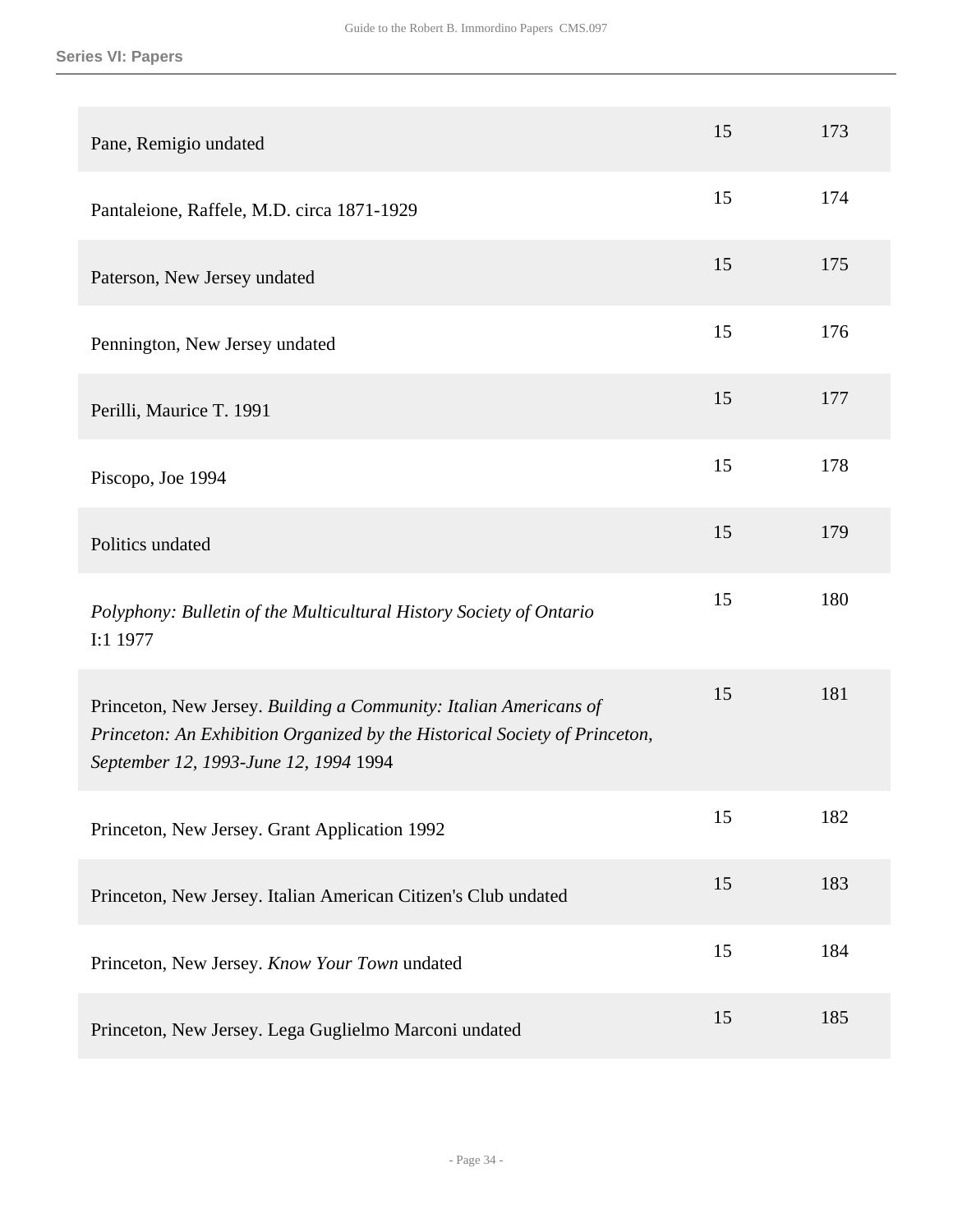| Princeton, New Jersey. Clippings undated                                           | 15 | 186 |
|------------------------------------------------------------------------------------|----|-----|
| Princeton, New Jersey. Sons of Italy, Dorothea can Dyke McLane Lodge<br>#1420 1927 | 15 | 187 |
| Princeton, New Jersey. Sons of Italy, Guglielmo Marconi Lodge 1934                 | 15 | 188 |
| Religious Teachers Filippino 1980, 1994                                            | 16 | 189 |
| Rinascimento, Trenton, New Jersey undated                                          | 16 | 190 |
| <b>Roots 1993</b>                                                                  | 16 | 191 |
| Saint Ann's Festival, Hoboken, New Jersey 1993                                     | 16 | 192 |
| Saint James, Trenton, New Jersey 1993-1994                                         | 16 | 193 |
| Saint James, Trenton, New Jersey 1994-1995                                         | 16 | 194 |
| Saint James, Trenton, New Jersey undated                                           | 16 | 195 |
| Saint James, Trenton, New Jersey: Parish Histories undated                         | 16 | 196 |
| Saint James Parochial School, 1923-1973 1973                                       | 16 | 197 |
| Saint Joachim's, Trenton, New Jersey undated                                       | 16 | 198 |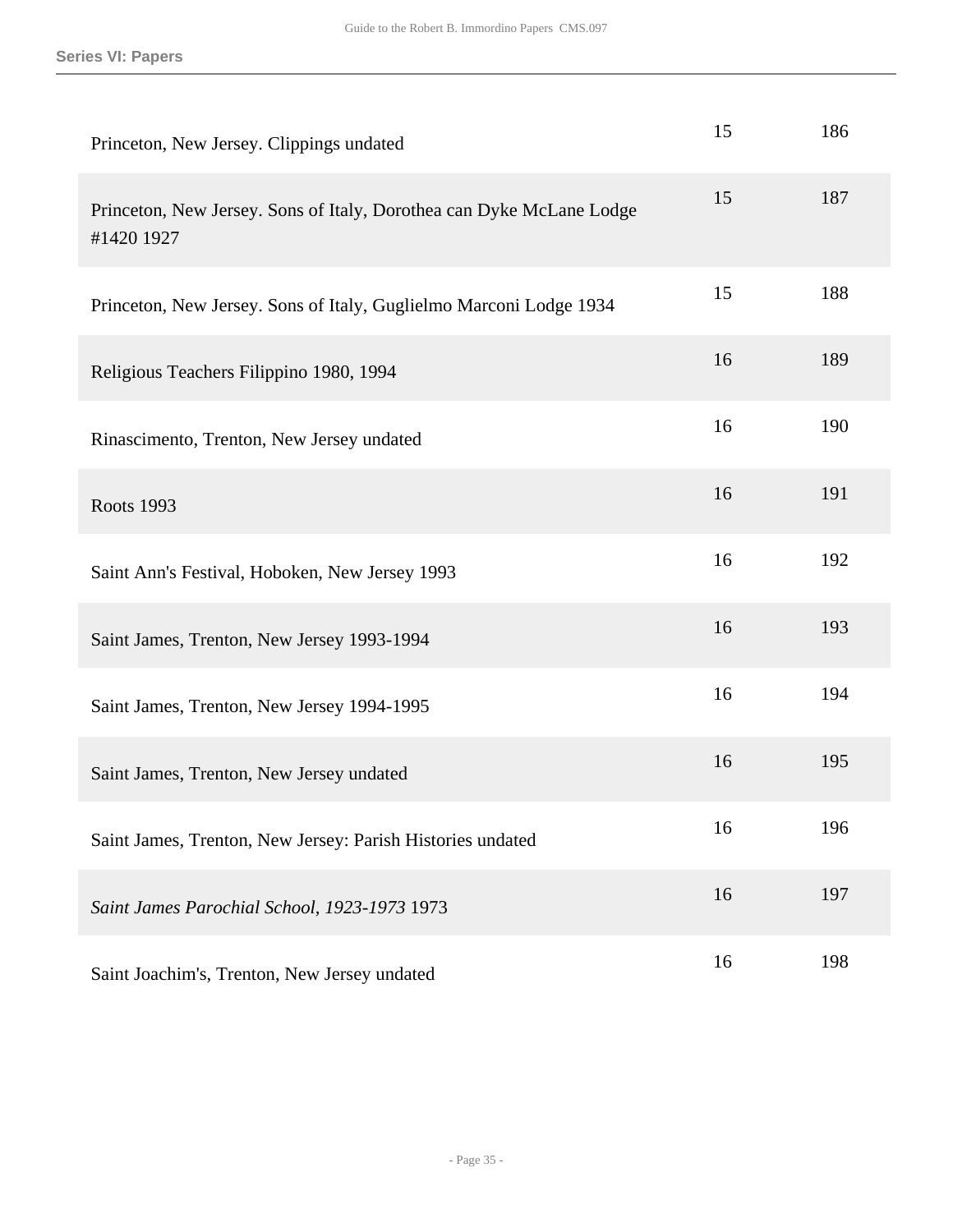**Series VI: Papers**

| Saint Joachim's School, 1910-1980, Seventieth Anniversary 1980        | 16 | 199 |
|-----------------------------------------------------------------------|----|-----|
| Saint Joseph: Biographical undated                                    | 17 | 200 |
| Saint Joseph: Button undated                                          | 17 | 201 |
| Saint Joseph: Images undated                                          | 17 | 202 |
| Saint Joseph: Miscellaneous undated                                   | 17 | 203 |
| Saint Joseph: Newspaper clippings undated                             | 17 | 204 |
| Saint Joseph's Table: Recipes undated                                 | 17 | 205 |
| Saint Joseph's Table: Research undated                                | 17 | 206 |
| San Calogero Society, Trenton, New Jersey undated                     | 17 | 207 |
| Sanfalese Society undated                                             | 17 | 208 |
| Sartori, Giovanni Battista circa 1765-1853                            | 17 | 209 |
| Scalia, Antonin undated                                               | 17 | 210 |
| Smithsonian Festival of American Folk Life Celebrates New Jersey 1983 | 17 | 211 |
| Starr, Dennis: Articles 1987-1988                                     | 17 | 212 |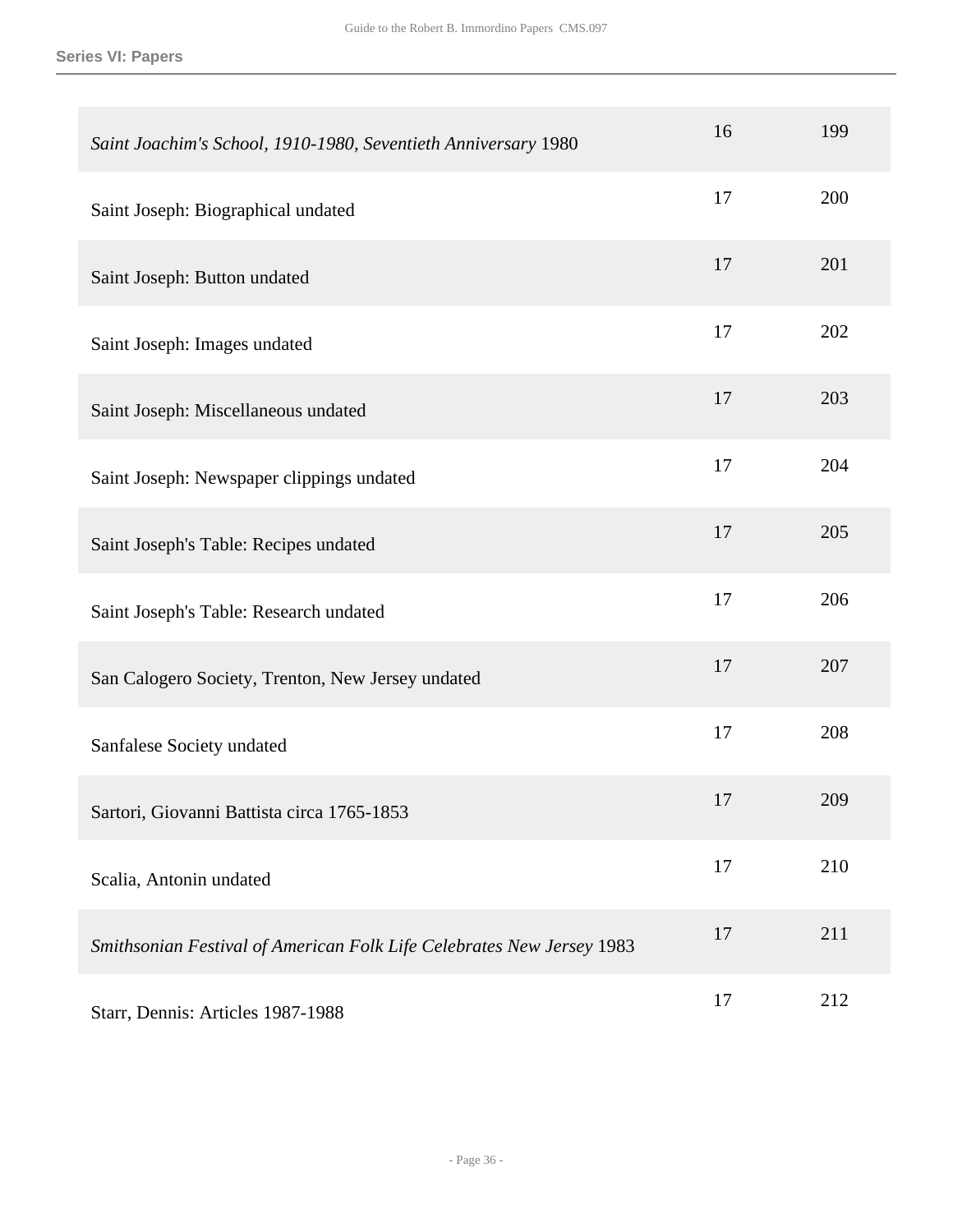| Stella, Antonio, Some Aspects of Italian Immigration to the United<br>States 1924        | 17 | 213     |
|------------------------------------------------------------------------------------------|----|---------|
| Talese, Gay 1993                                                                         | 17 | 214     |
| Three from the Heart: Three Italian-American Photographers Expore<br>Their Heritage 1981 | 17 | 215     |
| Trenton, New Jersey: Churches undated                                                    | 17 | 216     |
| Trenton, New Jersey: Diocese undated                                                     | 17 | 217     |
| Trenton, New Jersey: East Trenton undated                                                | 18 | 218     |
| Trenton, New Jersey: Ephemera undated                                                    | 18 | 219     |
| Trenton, New Jersey: Evening school 1979                                                 | 18 | 220     |
| Trenton, New Jersey: George Washington statue undated                                    | 18 | 221     |
| Trenton, New Jersey: History of Trenton undated                                          | 18 | 222     |
| Trenton, New Jersey: Italian resident's memoirs undated                                  | 18 | 223     |
| Trenton, New Jersey: Jobs undated                                                        | 18 | 224     |
| Trenton, New Jersey: Newspaper Clippings undated                                         | 18 | 225-227 |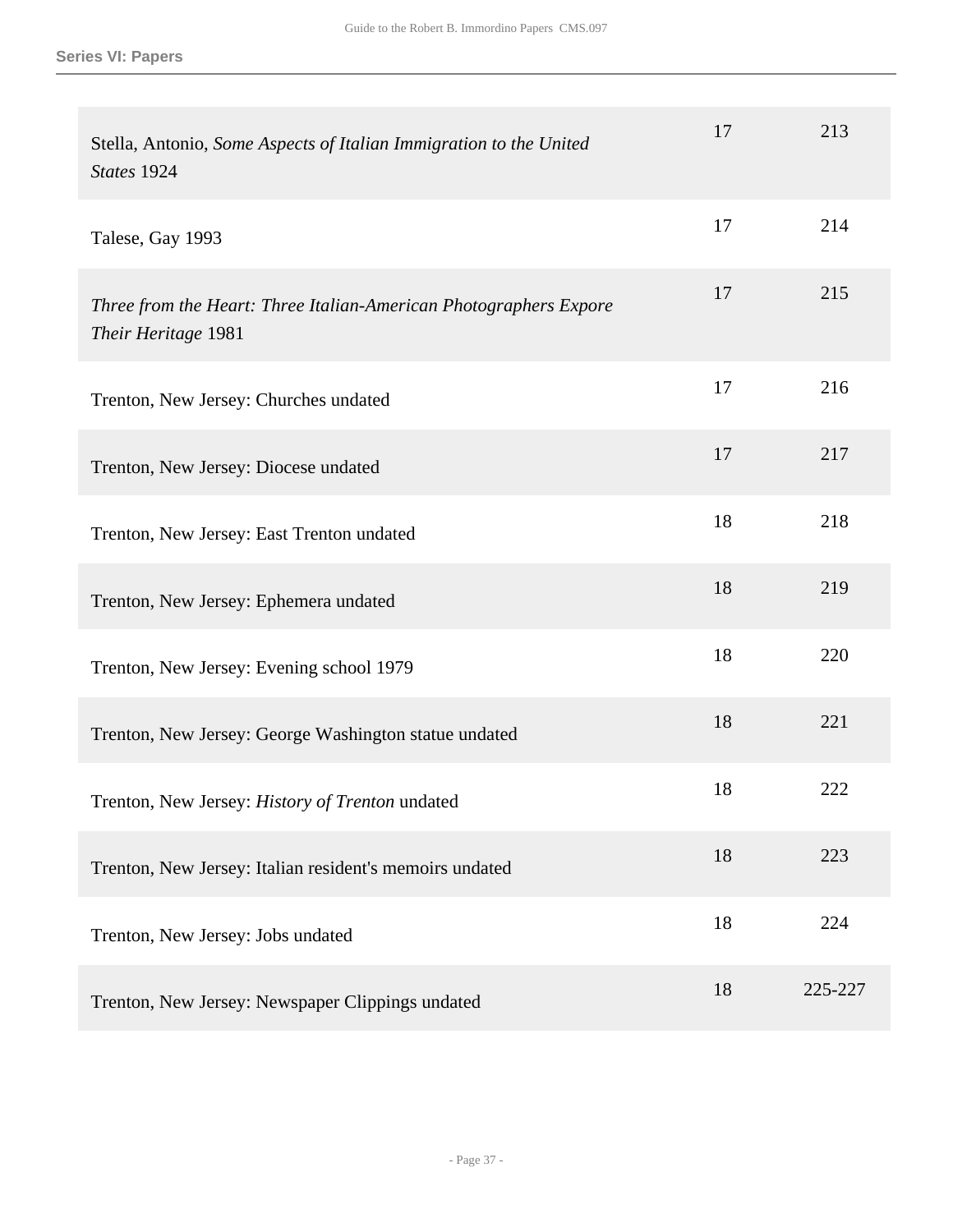| Trenton, New Jersey: North Trenton undated                                                                                                                                                  | 18 | 228 |
|---------------------------------------------------------------------------------------------------------------------------------------------------------------------------------------------|----|-----|
| Troiani, Augusto. Early Italians of San Francisco 1989                                                                                                                                      | 18 | 229 |
| <b>UNICO</b> undated                                                                                                                                                                        | 18 | 230 |
| United World Movement undated                                                                                                                                                               | 18 | 231 |
| Vazzano, Frank P. "Letters from Sicily and the Reconstruction of an<br>Immigrant Past" undated                                                                                              | 18 | 232 |
| Vecchio, Diana. "Connecting Spheres: Women's Work and Women's Lives<br>in Milwaukee's Italian Third Ward" Nov 1992                                                                          | 18 | 234 |
| Vineland Manuscript 1985                                                                                                                                                                    | 18 | 235 |
| Vineland, New Jersey 1961, 1977                                                                                                                                                             | 18 | 236 |
| White, Margaret E., and Ione M. Sonn. "Antiquer's Attic: 'Older Than<br>American Colonial"', Proceedings of the New Jersey Historical Society: A<br>Magazine of New Jersey History Apr 1954 | 18 | 237 |

### <span id="page-37-0"></span>**Scope and Contents note**

Immordino's collection includes 296 slides. Immordino used the slides for illustrated talks on Italian Americans. He obtained his slides in various ways. Some are portraits of famous Italians or Italian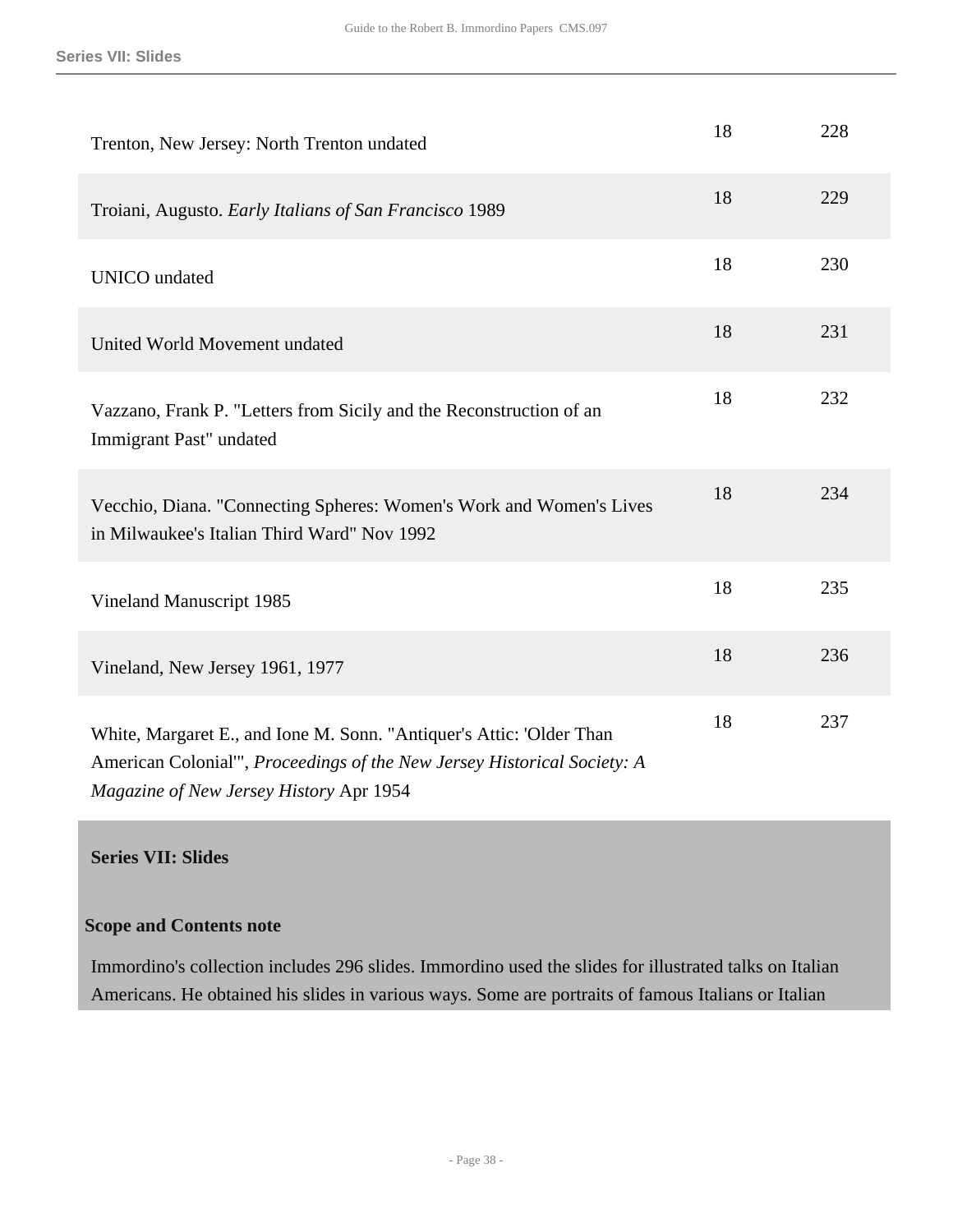Americans, or illustrate the stereotyping of Italian Americans and discrimination against them. These Immordino obtained from books.

Some slides document events in Immordino's community, he or a friend likely took those slides. Two events are particularly well documented. One is an exhibit of Italian-American history at a local shopping mall. The other is the annual Saint Joseph's Day celebration. Saint Joseph, the husband of the Blessed Virgin Mary, is especially venerated throughout Sicily. Immordino's father had an additional reason for his devotion in that his name was also Joseph. For the feast of Saint Joseph (March 19), special bread is prepared. A table is spread to display the bread, and also fruits, vegetables, and other dishes. A boy, representing the Boy Jesus, comes to seek food and shelter. In scripture, Saint Joseph was responsible for escorting Mary to Bethlehem, and then to Egypt, to escape King Herod, who had head about the birth of a new king and was determined to eliminate this rival. The idea is that the people at the celebration would welcome the Boy Jesus as they wish he had been welcomed at Bethlehem and on the Flight into Egypt. People attending the celebration eat food, and food is packaged for the needy.

|                                                                      | <b>Box</b> | <b>Folder</b>  |
|----------------------------------------------------------------------|------------|----------------|
| Italian Class Dinner Mar 31, 1981                                    | 19         | $\mathbf{1}$   |
| Landscape with street sign reading "Stella Dr." undated              | 19         | $\overline{2}$ |
| Black and white map of Italy undated                                 | 19         | 3              |
| Lanscape of two-lane street from a blue-gray one-story house undated | 19         | $\overline{4}$ |
| Program cover for the Tenth Annual Festa Italiana Jun 7-8, 1980      | 19         | $5 - 6$        |
| Map of Princeton University undated                                  | 19         | 7              |
| "Ital[ian] Humor" undated                                            | 19         | $8-9$          |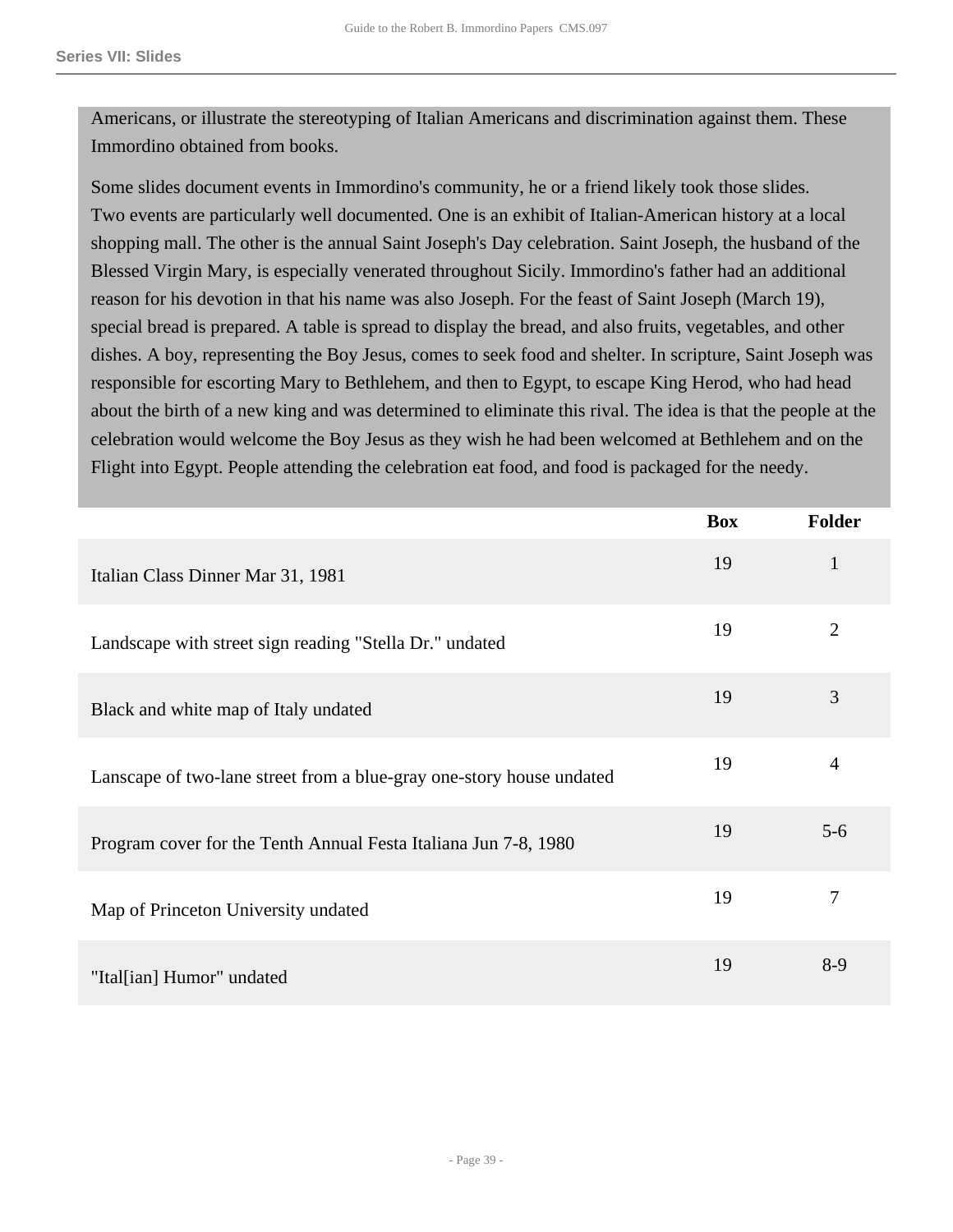| Poster for an exhibit on Italian Americans held at New Jersey mall Oct<br>1984                                      | 19 | 10    |
|---------------------------------------------------------------------------------------------------------------------|----|-------|
| "Italian American Vignettes" poster for an exhibit on Italian Americans<br>held at New Jersey mall Oct 1984         | 19 | 11    |
| Container with Italian American shield from an exhibit on Italian<br>Americans held at New Jersey mall Oct 1984     | 19 | 12    |
| People at an exhibit on Italian Americans held at New Jersey mall Oct<br>1984                                       | 19 | 13    |
| People at the "Gift Shoppe" from an exhibit on Italian Americans held at<br>New Jersey mall Oct 1984                | 19 | 14    |
| Entrance to an exhibit on Italian Americans held at New Jersey mall Oct<br>1984                                     | 19 | 15    |
| People standing outside Herman's Sporting Goods at exhibit on Italian<br>Americans held at New Jersey mall Oct 1984 | 19 | 16    |
| Two men at exhibit on Italian Americans held at New Jersey mall Oct<br>1984                                         | 19 | 17    |
| People near a decorative pool at exhibit on Italian Americans held at New<br>Jersey mall Oct 1984                   | 19 | 18-19 |
| Sketch of Saint John's Church undated                                                                               | 19 | 20    |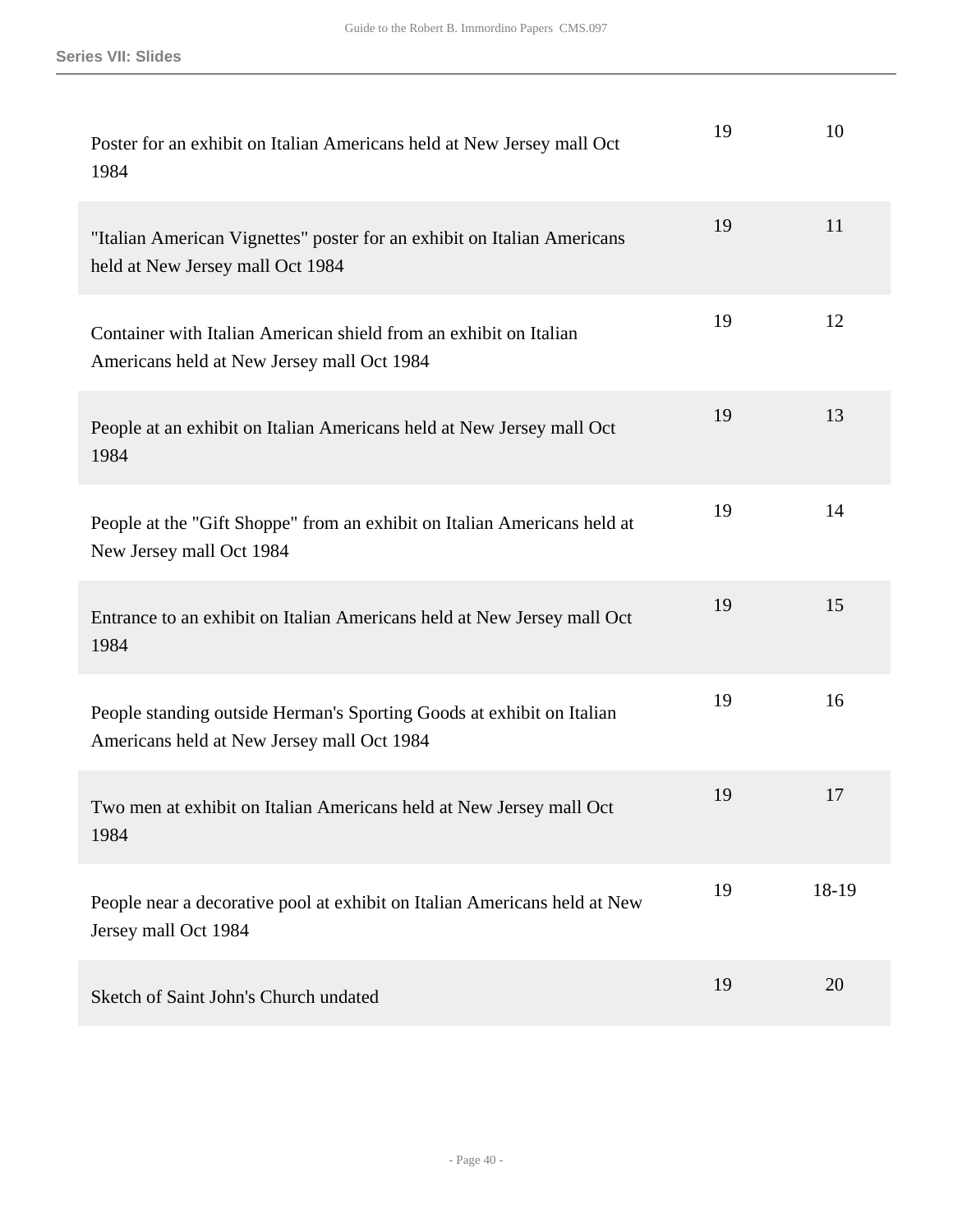| Sketch of facade of two-story house undated                                        | 19 | 21    |
|------------------------------------------------------------------------------------|----|-------|
| Lithograph of three portraits: "John Baptist Sartori's wife and ?" undated         | 19 | 22    |
| John Baptist Sartori's wife undated                                                | 19 | 23    |
| John Sartori? undated                                                              | 19 | 24    |
| Close up of unidentified man from Slide 22 undated                                 | 19 | 25    |
| Six-story office building undated                                                  | 19 | 26    |
| Satori's House undated                                                             | 19 | 27    |
| John Baptist Sartori undated                                                       | 19 | 28    |
| Map of Okinawa undated                                                             | 19 | 29    |
| St. Joseph's Table undated                                                         | 19 | 30    |
| Cover of books on Italian Americans undated                                        | 19 | 31    |
| Exhibit on Italian Americans held at New Jersey mall Oct 1984                      | 19 | 32-35 |
| Cover of catalogue for An Exhibit on Americans: The Italians in New<br>Jersey 1979 | 19 | 36    |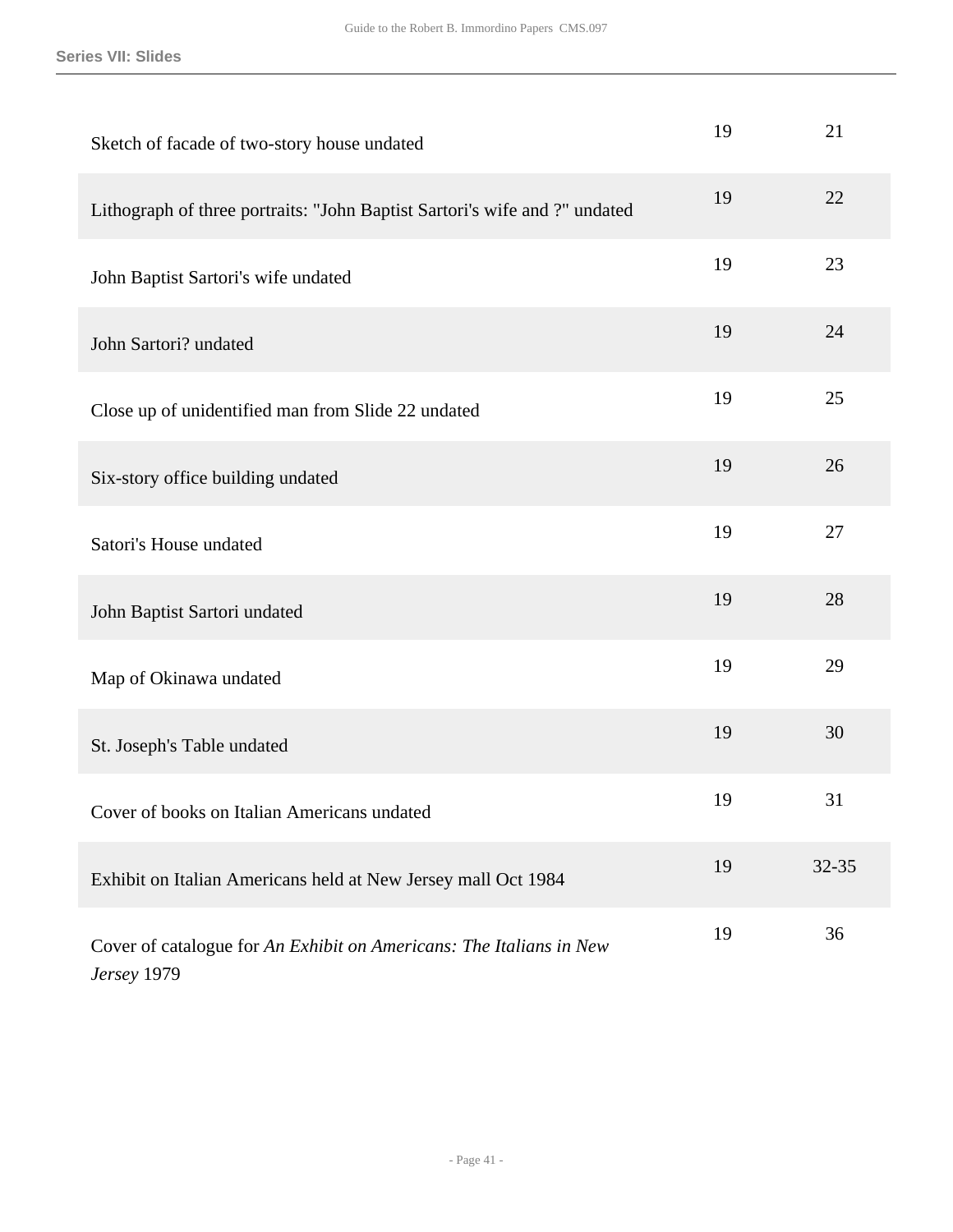| Entrance to "An Exhibit on Americans: The Italians in New Jersey" 1979                                                                      | 19 | 37 |
|---------------------------------------------------------------------------------------------------------------------------------------------|----|----|
| Entrance to "An Exhibit on Americans: The Italians in New Jersey" 1979                                                                      | 19 | 38 |
| Map for "An Exhibit on Americans: The Italians in New Jersey" 1979                                                                          | 19 | 39 |
| Maps for "An Exhibit on Americans: The Italians in New Jersey" 1979                                                                         | 19 | 40 |
| Display for "An Exhibit on Americans: The Italians in New Jersey" 1979                                                                      | 19 | 41 |
| Display for "An Exhibit on Americans: The Italians in New Jersey" 1979                                                                      | 19 | 42 |
| Display for "An Exhibit on Americans: The Italians in New Jersey" 1979                                                                      | 19 | 43 |
| Photograph of building that served as first Catholic Church in New Jersey<br>for "An Exhibit on Americans: The Italians in New Jersey" 1979 | 19 | 44 |
| Display for "An Exhibit on Americans: The Italians in New Jersey" 1979                                                                      | 19 | 45 |
| Display of Most Valuable Player Award for Yogi Berra for "An Exhibit on<br>Americans: The Italians in New Jersey" 1979                      | 19 | 46 |
| Mannequin in Harlequin costume for "An Exhibit on Americans: The<br>Italians in New Jersey" 1979                                            | 19 | 47 |
| Victrola hand-cranked record player from "An Exhibit on Americans: The<br>Italians in New Jersey" 1979                                      | 19 | 48 |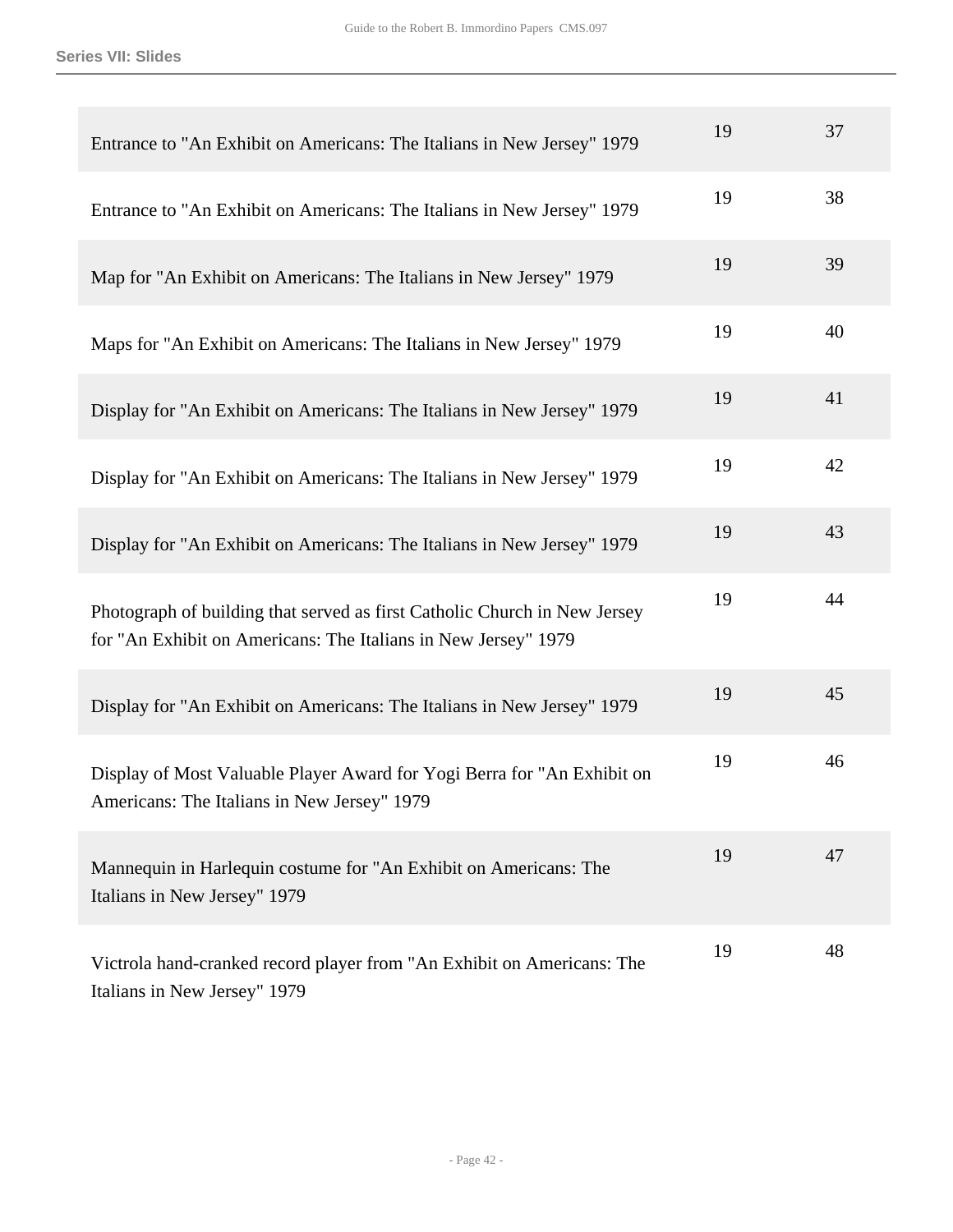| Cover of Alfredo Borgioni, Sonetti e Poesi Romanesche from "An Exhibit<br>on Americans: The Italians in New Jersey" 1979                 | 19 | 49 |
|------------------------------------------------------------------------------------------------------------------------------------------|----|----|
| Cover of History of the Italians of Trenton and Gl' Italiani di Essex from<br>"An Exhibit on Americans: The Italians in New Jersey" 1979 | 19 | 50 |
| Front pages of Italian-language newspapers from "An Exhibit on<br>Americans: The Italians in New Jersey" 1979                            | 19 | 51 |
| Front pages of Italian-language newspapers from "An Exhibit on<br>Americans: The Italians in New Jersey" 1979                            | 19 | 52 |
| Front pages of Italian-language newspapers from "An Exhibit on<br>Americans: The Italians in New Jersey" 1979                            | 19 | 53 |
| Poster announcing religious observances from "An Exhibit on Americans:<br>The Italians in New Jersey" 1979                               | 19 | 54 |
| Giuseppe Immordino's Saint Joseph Table photograph from "An Exhibit<br>on Americans: The Italians in New Jersey" 1979                    | 19 | 55 |
| Cover of brochure for Villa Victoria Academy from "An Exhibit on<br>Americans: The Italians in New Jersey" 1979                          | 19 | 56 |
| Habit of Maestre Pie Filipino from "An Exhibit on Americans: The Italians<br>in New Jersey" 1979                                         | 19 | 57 |
| Saint Joseph's Bread from "An Exhibit on Americans: The Italians in New<br>Jersey" 1979                                                  | 19 | 58 |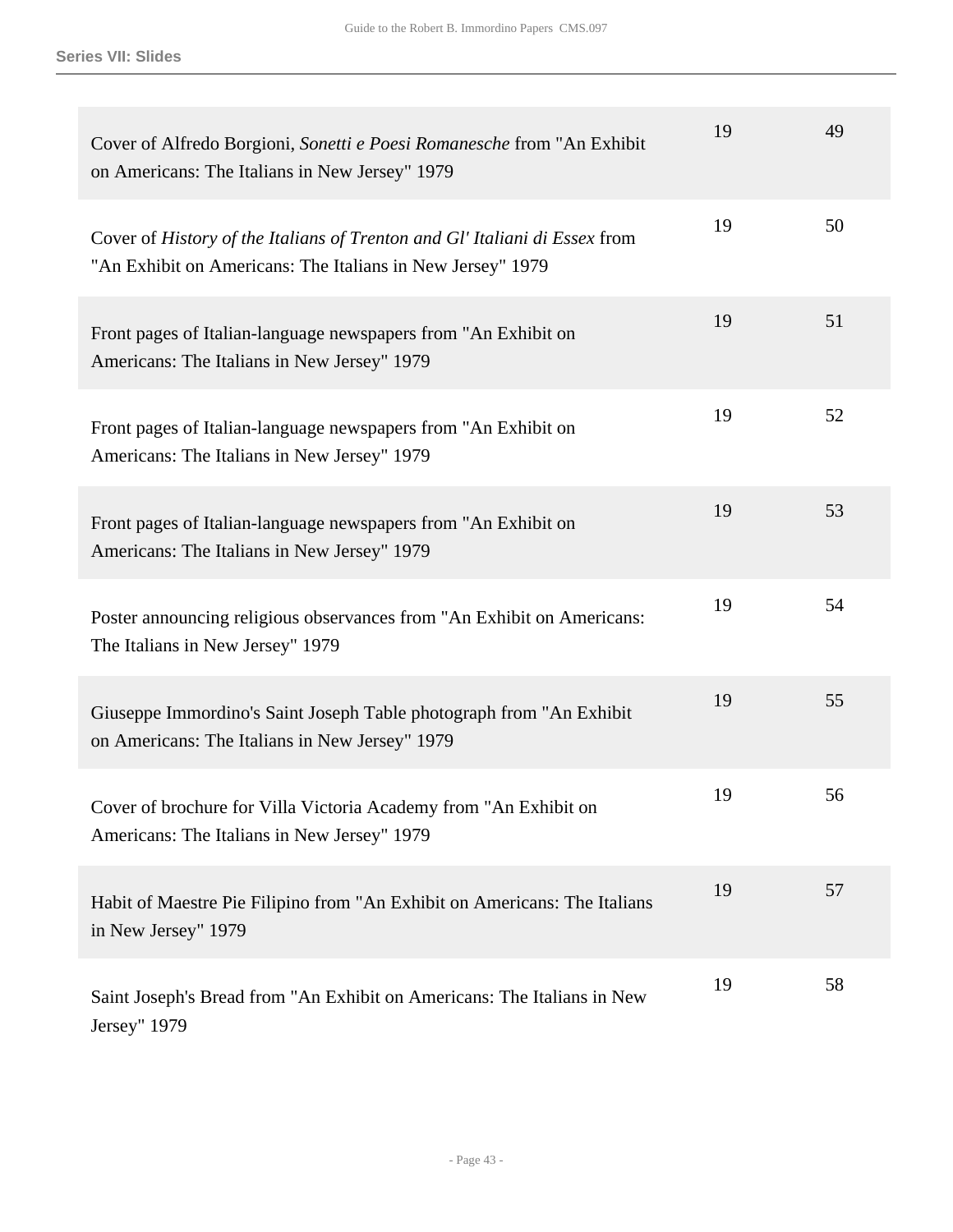| Saint Joseph's Bread from "An Exhibit on Americans: The Italians in New<br>Jersey" 1979               | 19 | 59 |
|-------------------------------------------------------------------------------------------------------|----|----|
| Saint Joseph's Bread from "An Exhibit on Americans: The Italians in New<br>Jersey" 1979               | 19 | 60 |
| Homemade wine display from "An Exhibit on Americans: The Italians in<br>New Jersey" 1979              | 19 | 61 |
| Wine Press from "An Exhibit on Americans: The Italians in New<br>Jersey" 1979                         | 19 | 62 |
| Wine Press from "An Exhibit on Americans: The Italians in New<br>Jersey" 1979                         | 19 | 63 |
| Immordino with Wine Press from "An Exhibit on Americans: The Italians<br>in New Jersey" 1979          | 19 | 64 |
| Immordino with two men at "An Exhibit on Americans: The Italians in<br>New Jersey" 1979               | 19 | 65 |
| Text introducing immigration section at "An Exhibit on Americans: The<br>Italians in New Jersey" 1979 | 19 | 65 |
| "Representative Individuals" text from "An Exhibit on Americans: The<br>Italians in New Jersey" 1979  | 19 | 68 |
| Text on Cuisine from "An Exhibit on Americans: The Italians in New<br>Jersey" 1979                    | 19 | 69 |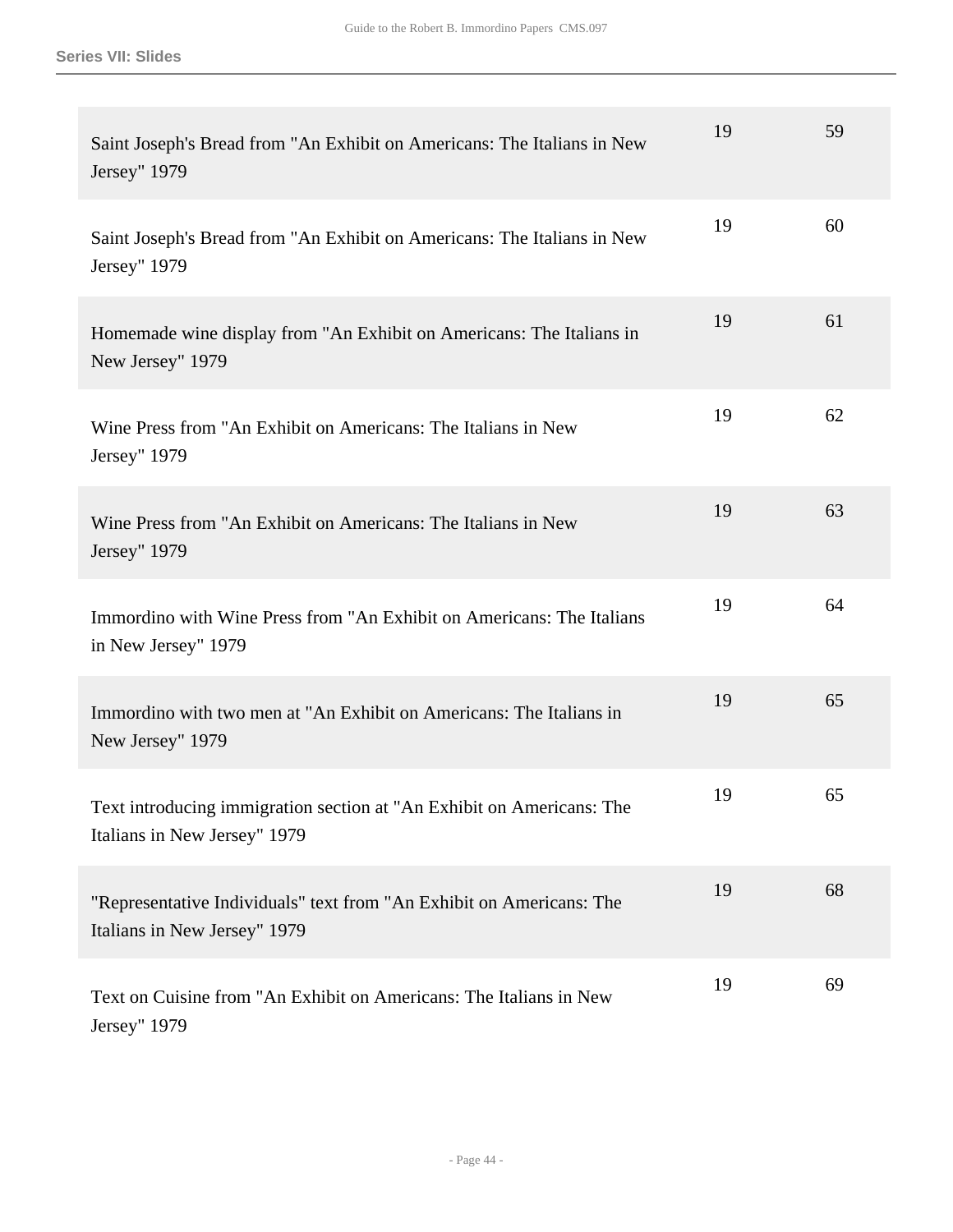| Text on "Campanilismo in New Jersey" from "An Exhibit on Americans:<br>The Italians in New Jersey" 1979                        | 19 | 70 |
|--------------------------------------------------------------------------------------------------------------------------------|----|----|
| Text on Italian migration from "An Exhibit on Americans: The Italians in<br>New Jersey" 1979                                   | 19 | 71 |
| First minutes book of the Roma Building and Loan Assocation from "An<br>Exhibit on Americans: The Italians in New Jersey" 1979 | 19 | 72 |
| Immordino and another man preparing bread for Saint Joseph's Table Mar<br>28, 1981                                             | 19 | 73 |
| Dough for bread for Saint Joseph's Table Mar 28, 1981                                                                          | 19 | 74 |
| Bread Coming out of the Oven for Saint Joseph's Table Mar 28, 1981                                                             | 19 | 75 |
| Immordino and two other men holding Saint Joseph's Bread Mar 28, 1981                                                          | 19 | 76 |
| Immordino at Saint Joseph's Table Mar 28, 1981                                                                                 | 19 | 77 |
| Row of men at Saint Joseph's Table Mar 28, 1981                                                                                | 19 | 78 |
| Row of men at Saint Joseph's Table Mar 28, 1981                                                                                | 19 | 79 |
| Group of men and women at Saint Joseph's Table Mar 28, 1981                                                                    | 19 | 80 |
| Three children at Saint Joseph's Table Mar 28, 1981                                                                            | 19 | 81 |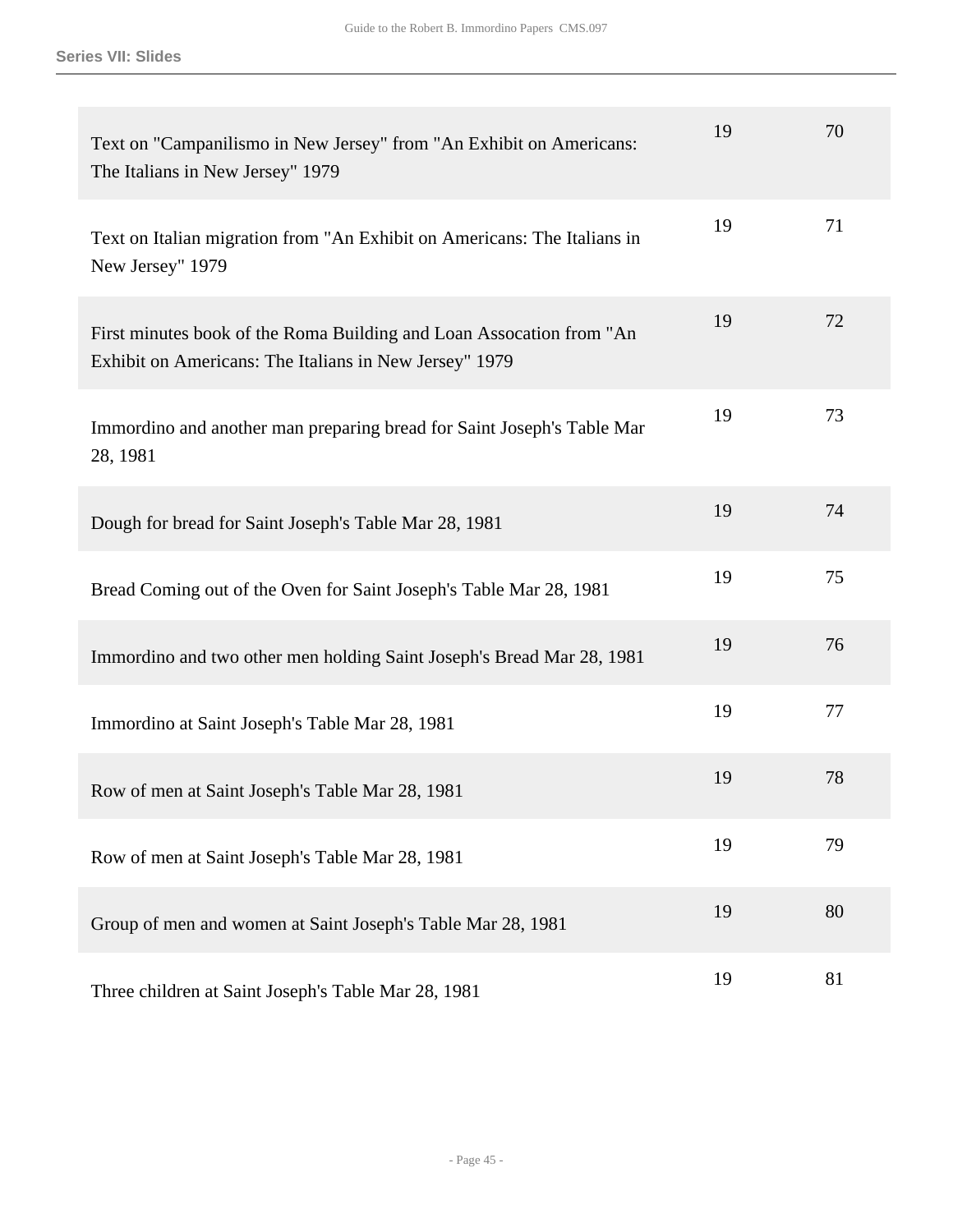| Serving Table for Italian Class Dinner Mar 31, 1981                                   | 19 | 82 |
|---------------------------------------------------------------------------------------|----|----|
| Immordino and woman talk at Italian Class Dinner Mar 31, 1981                         | 19 | 83 |
| Food at Italian Class Dinner Mar 31, 1981                                             | 19 | 84 |
| People conversing at Italian Class Dinner Mar 31, 1981                                | 19 | 85 |
| Line of people passes by Saint Joseph's Table at Italian Class Dinner Mar<br>31, 1981 | 19 | 86 |
| Table of diners by Saint Joseph's Table at Italian Class Dinner Mar 31,<br>1981       | 19 | 87 |
| Table of diners by Saint Joseph's Table at Italian Class Dinner Mar 31,<br>1981       | 19 | 88 |
| Man at Italian Class Dinner Mar 31, 1981                                              | 19 | 89 |
| Diners listening to a speaker at Italian Class Dinner Mar 31, 1981                    | 19 | 90 |
| Diners at Italian Class Dinner Mar 31, 1981                                           | 19 | 91 |
| Diners at Italian Class Dinner Mar 31, 1981                                           | 19 | 92 |
| Diners at Italian Class Dinner Mar 31, 1981                                           | 19 | 93 |
| Immordino and other man at Italian Class Dinner Mar 31, 1981                          | 19 | 94 |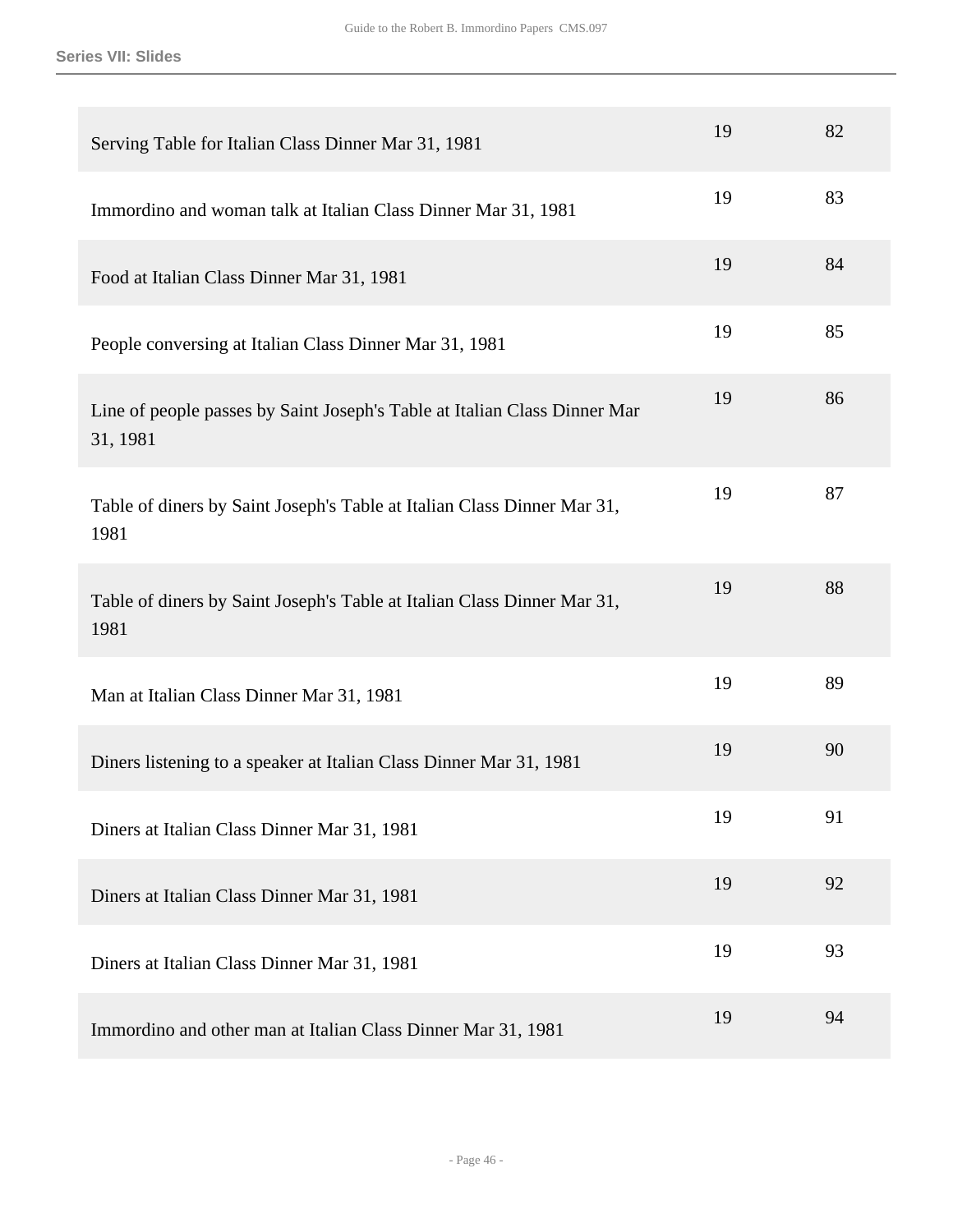| Crowd of people at Italian Class Dinner Mar 31, 1981                | 19 | 95  |
|---------------------------------------------------------------------|----|-----|
| Slide of newspaper article on "Baking a Saint's Bread" Mar 28, 1981 | 19 | 96  |
| Woman holding Saint Joseph's Bread undated                          | 19 | 97  |
| Woman holding Saint Joseph's Bread                                  | 19 | 98  |
| Man holding two loaves of Saint Joseph's Bread undated              | 19 | 99  |
| Four trays of Saint Joseph's Bread undated                          | 19 | 100 |
| Saint Joseph's Bread undated                                        | 19 | 101 |
| Saint Joseph's Bread                                                | 19 | 102 |
| Saint Joseph's Bread undated                                        | 19 | 103 |
| Saint Joseph's Bread undated                                        | 19 | 104 |
| Baker undated                                                       | 19 | 105 |
| Baker's hands undated                                               | 19 | 106 |
| Baker's hands undated                                               | 19 | 107 |
| Baker holding Saint Joseph's Bread undated                          | 19 | 108 |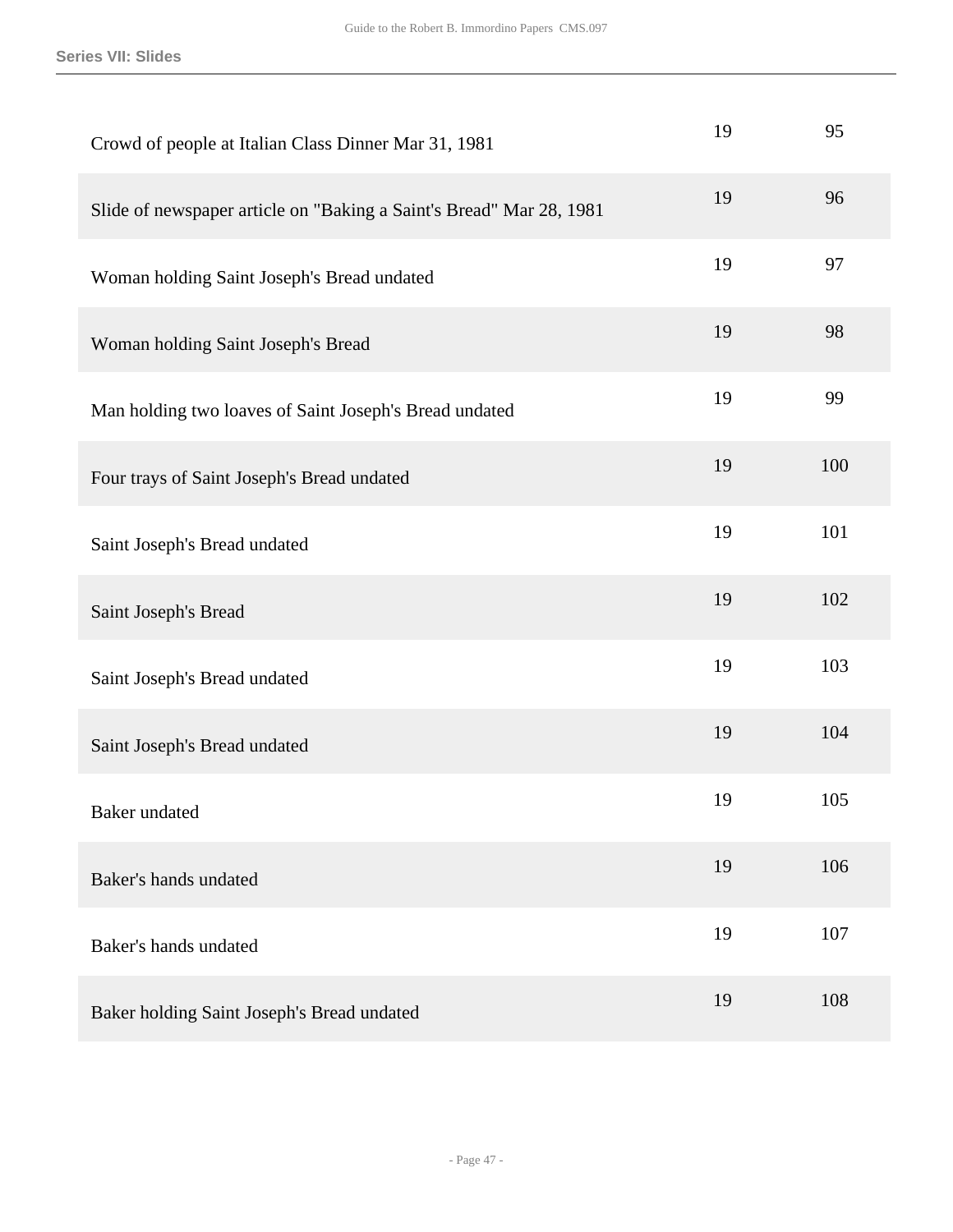| Baker making Saint Joseph's Bread undated                | 19 | 109 |
|----------------------------------------------------------|----|-----|
| Baker making Saint Joseph's Bread undated                | 19 | 110 |
| Bakers making Saint Joseph's Bread undated               | 19 | 111 |
| Bakers making Saint Joseph's Bread undated               | 19 | 112 |
| Baker making Saint Joseph's Bread undated                | 19 | 113 |
| Baker making Saint Joseph's Bread undated                | 19 | 114 |
| Bakers making Saint Joseph's Bread undated               | 19 | 115 |
| Baker making Saint Joseph's Bread undated                | 19 | 116 |
| Bakers making Saint Joseph's Bread undated               | 19 | 117 |
| Bakers making Saint Joseph's Bread undated               | 19 | 118 |
| Loaves of Saint Joseph's Bread undated                   | 19 | 118 |
| Baker posing with Saint Joseph's Bread undated           | 19 | 120 |
| Two people placing bread on Saint Joseph's Table undated | 19 | 121 |
| Saint Joseph's Table undated                             | 19 | 122 |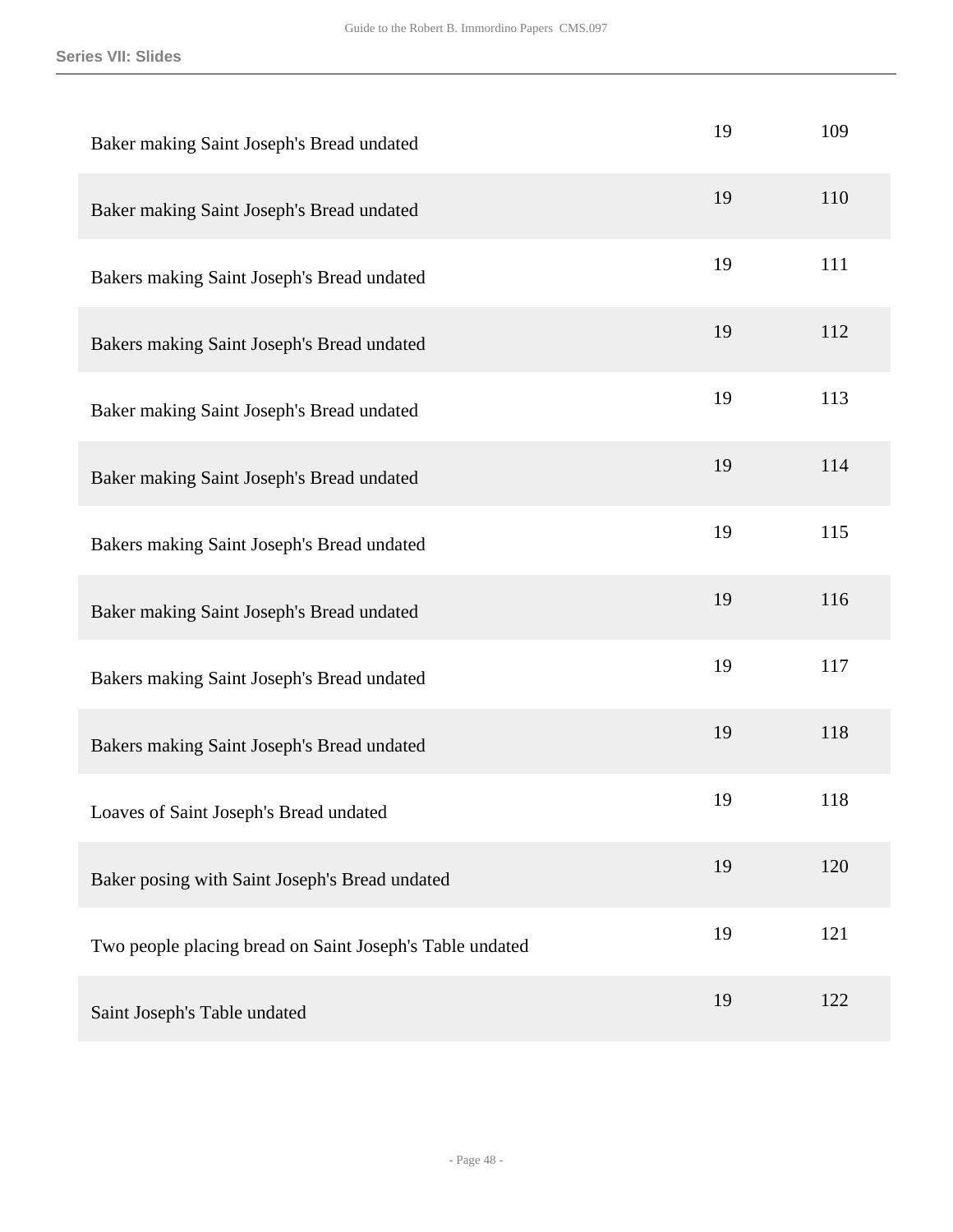| Saint Joseph's Table undated                                                               | 19 | 123 |
|--------------------------------------------------------------------------------------------|----|-----|
| Saint Joseph's Table undated                                                               | 19 | 124 |
| Statue of Saint Joseph on Saint Joseph's Table undated                                     | 19 | 125 |
| Candelabra on Saint Joseph's Table undated                                                 | 19 | 126 |
| Candelabra on Saint Joseph's Table undated                                                 | 19 | 127 |
| Wreath of Saint Joseph's Bread in which fruit and vegetables have been<br>arranged undated | 19 | 128 |
| Two Loaves of Saint Joseph's Bread undated                                                 | 19 | 129 |
| Two Loaves of Saint Joseph's Bread undated                                                 | 19 | 130 |
| Priest blessing Saint Joseph's Table undated                                               | 19 | 131 |
| Man giving speech behind Saint Joseph's Table undated                                      | 19 | 132 |
| Man and boy behind Saint Joseph's Table undated                                            | 19 | 133 |
| Seven men and boy behind Saint Joseph's Table undated                                      | 19 | 134 |
| Seven men and boy behind Saint Joseph's Table undated                                      | 19 | 135 |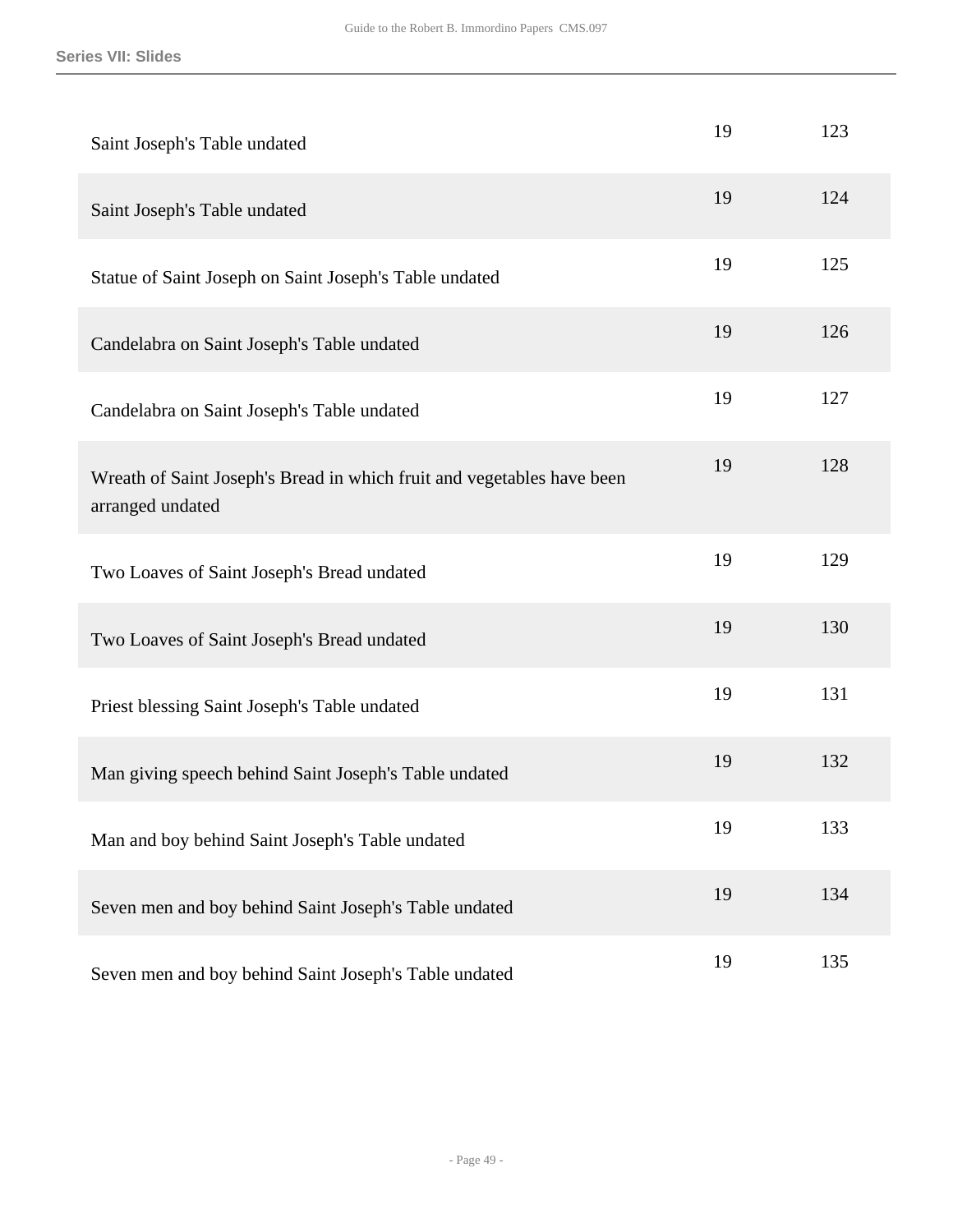| Buffet for Saint Joseph's Day Party undated                  | 19 | 136 |
|--------------------------------------------------------------|----|-----|
| Two servers with buffet for Saint Joseph's Day Party undated | 19 | 137 |
| Two servers with buffet for Saint Joseph's Day Party undated | 19 | 138 |
| Two servers with buffet for Saint Joseph's Day Party undated | 19 | 139 |
| Man at Saint Joseph's Day Party undated                      | 19 | 140 |
| Woman at Saint Joseph's Day Party undated                    | 19 | 141 |
| Diners at Saint Joseph's Day Party undated                   | 19 | 142 |
| Diners at Saint Joseph's Day Party undated                   | 19 | 143 |
| Diners at Saint Joseph's Day Party undated                   | 19 | 144 |
| Diners at Saint Joseph's Day Party undated                   | 19 | 145 |
| Diners at Saint Joseph's Day Party undated                   | 19 | 146 |
| People in kitchen at Saint Joseph's Day Party undated        | 19 | 147 |
| Sign reading "Site of Piazza d'Italia/Now Leasing" undated   | 19 | 148 |
| Immordino's Bakery, Trenton undated                          | 19 | 149 |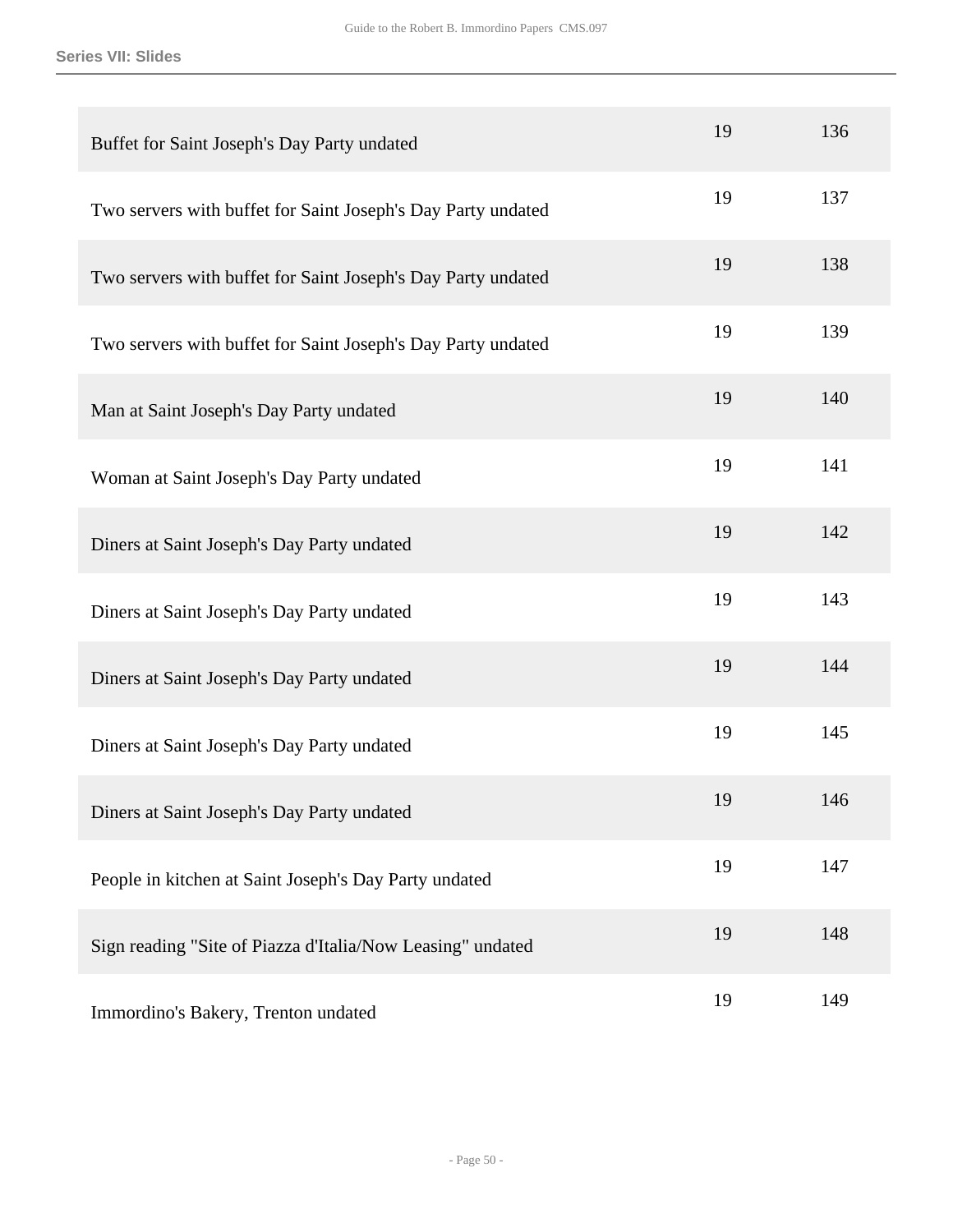| Sign for Immordino's Bakery, Trenton undated                                      | 19 | 150 |
|-----------------------------------------------------------------------------------|----|-----|
| Delivery truck for Immordino's Bakery, Trenton undated                            | 19 | 151 |
| Sign on Delivery truck for Immordino's Bakery, Trenton undated                    | 19 | 152 |
| Facade of Saint James Church, Trenton undated                                     | 19 | 153 |
| Shrine featuring painting of Saint Joseph with Child Jesus,<br>Trenton undated    | 19 | 154 |
| Sign inviting tourists to "Vist the award Winning St. Joseph<br>Fountain" undated | 19 | 155 |
| Men seated at one end of a folding table undated                                  | 19 | 156 |
| Four people, including one priest undated                                         | 19 | 157 |
| Sixteen people undated                                                            | 19 | 158 |
| Diners at Saint Joseph's Day Party undated                                        | 19 | 159 |
| Saint Joseph's Bread undated                                                      | 19 | 160 |
| Saint Joseph's Bread undated                                                      | 19 | 161 |
| Saint Joseph's Bread undated                                                      | 19 | 162 |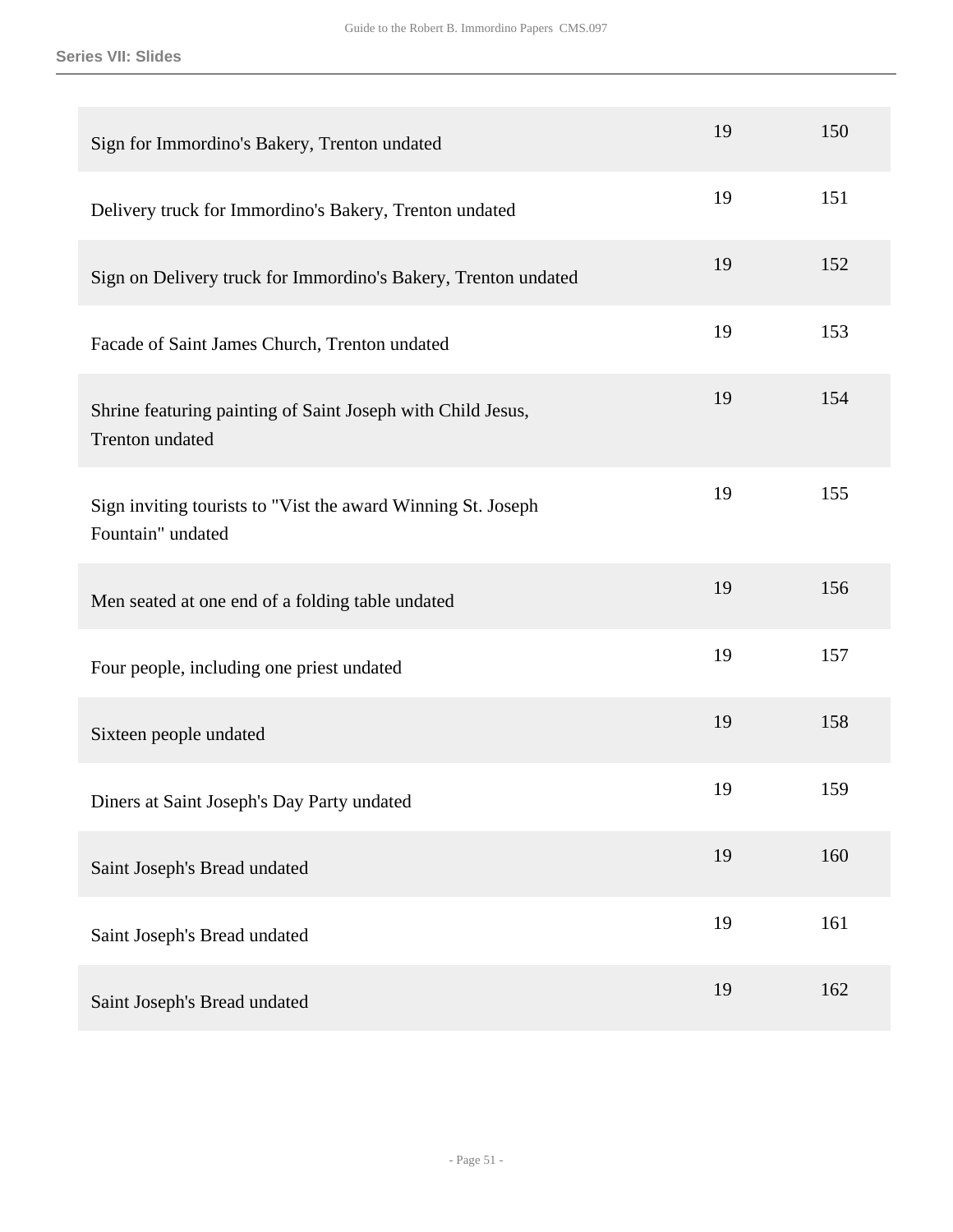| Saint Joseph's Bread undated                   | 19 | 163 |
|------------------------------------------------|----|-----|
| Saint Joseph's Bread undated                   | 19 | 164 |
| Saint Joseph's Bread undated                   | 19 | 165 |
| Saint Joseph's Bread undated                   | 19 | 166 |
| Saint Joseph's Bread undated                   | 19 | 167 |
| Saint Joseph's Bread undated                   | 19 | 168 |
| Three people with Saint Joseph's Bread undated | 19 | 169 |
| Man with Saint Joseph's Bread undated          | 19 | 170 |
| Baker with Saint Joseph's Bread dough undated  | 19 | 171 |
| Baker with Saint Joseph's Bread dough undated  | 19 | 172 |
| Baker with Saint Joseph's Bread dough undated  | 19 | 173 |
| Saint Joseph's Bread dough undated             | 19 | 174 |
| Baker with Saint Joseph's Bread dough undated  | 19 | 175 |
| Baker with Saint Joseph's Bread dough undated  | 19 | 176 |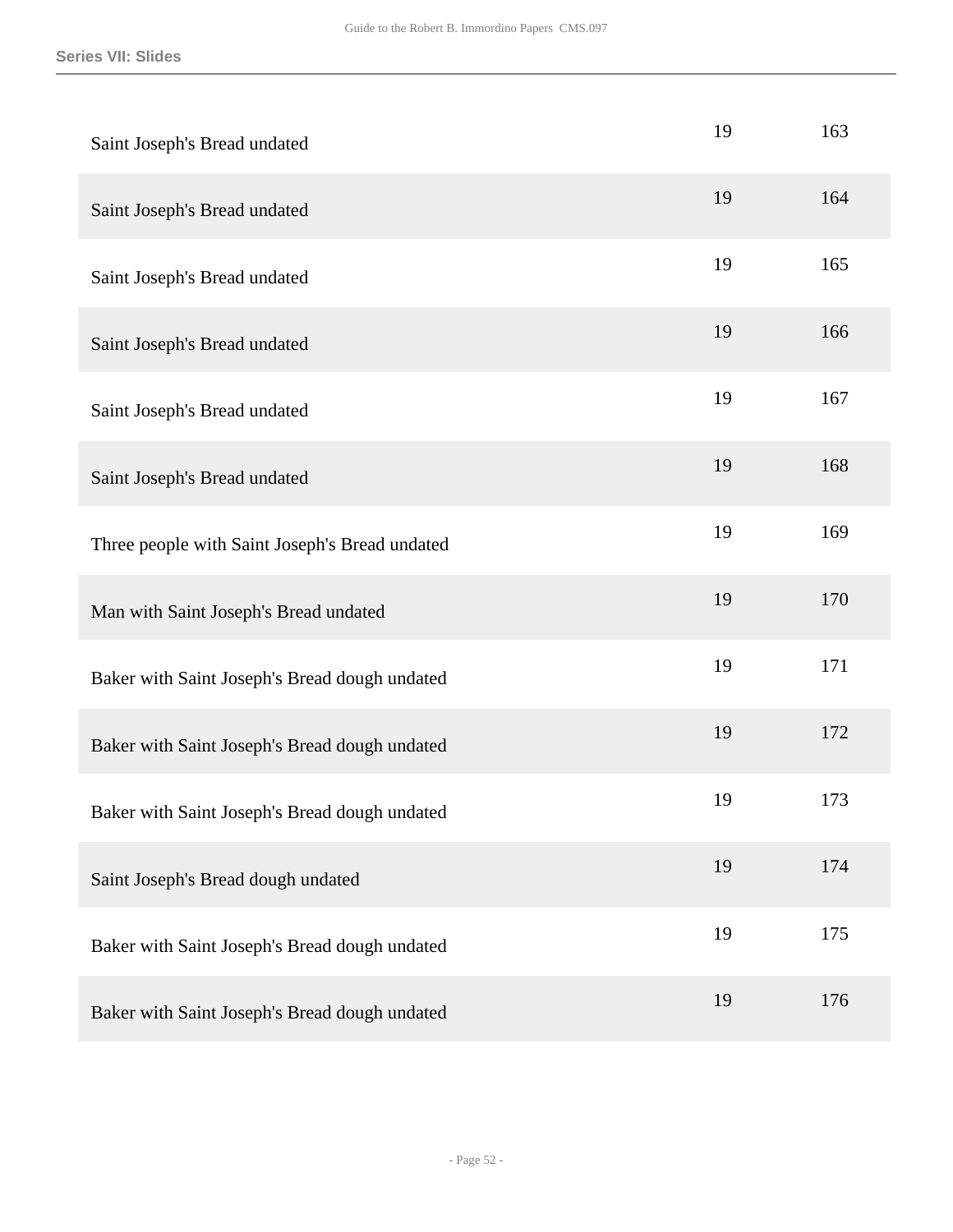| Immordino and another man making Saint Joseph's Bread dough undated | 19 | 177 |
|---------------------------------------------------------------------|----|-----|
| Immordino and another man making Saint Joseph's Bread dough undated | 19 | 178 |
| Baker making Saint Joseph's Bread dough undated                     | 19 | 179 |
| Oven for Saint Joseph's Bread undated                               | 19 | 180 |
| Baker tending Oven for Saint Joseph's Bread undated                 | 19 | 181 |
| Loaves of Saint Joseph's Bread undated                              | 19 | 182 |
| Baker making Saint Joseph's Bread undated                           | 19 | 183 |
| Saint Joseph's Table undated                                        | 19 | 184 |
| Saint Joseph's Table undated                                        | 19 | 185 |
| Saint Joseph's Table undated                                        | 19 | 186 |
| Saint Joseph's Table undated                                        | 19 | 187 |
| People viewing Saint Joseph's Table undated                         | 19 | 188 |
| Saint Joseph's Table undated                                        | 19 | 189 |
| Statue of Saint Joseph undated                                      | 19 |     |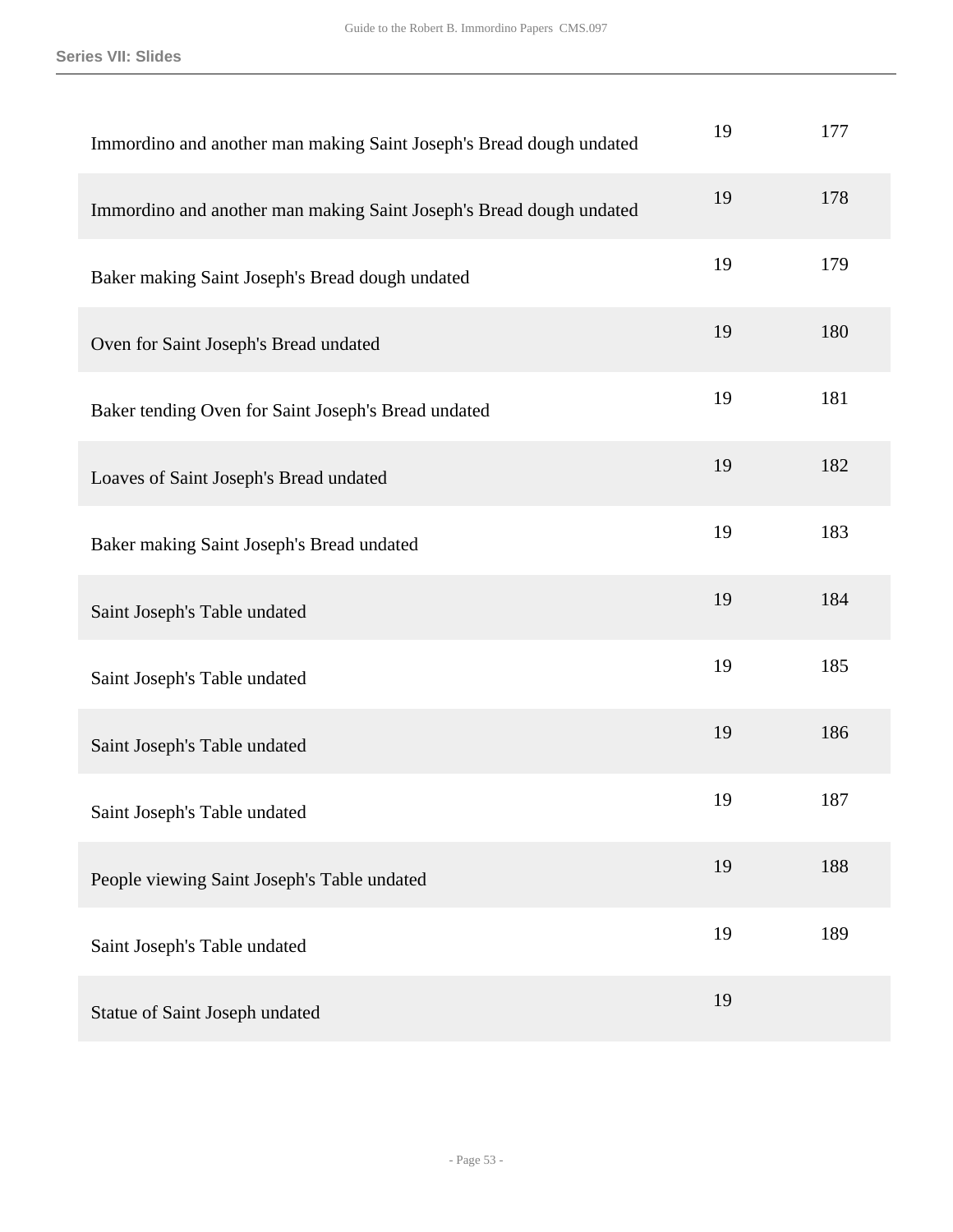| Statue of Saint Joseph undated                                     | 19 | 191 |
|--------------------------------------------------------------------|----|-----|
| Men laying loaves of Saint Joseph's Bread undated                  | 19 | 192 |
| Fruit placed with Saint Joseph's Bread undated                     | 19 | 193 |
| Saint Joseph's Table undated                                       | 19 | 194 |
| Saint Joseph's Table undated                                       | 19 | 195 |
| Man and boy at Saint Joseph's Table undated                        | 19 | 196 |
| Saint Joseph's Table undated                                       | 19 | 197 |
| Saint Joseph's Table undated                                       | 19 | 198 |
| Saint Joseph's Table undated                                       | 19 | 199 |
| Saint Joseph's Table undated                                       | 19 | 200 |
| Instruments by Stradivarius undated                                | 19 | 201 |
| Building of Bank of Italy undated                                  | 19 | 202 |
| Waldensians in North Carolina undated                              | 19 | 203 |
| Man carrying statue of Virgin Mary and Child in procession undated | 19 | 204 |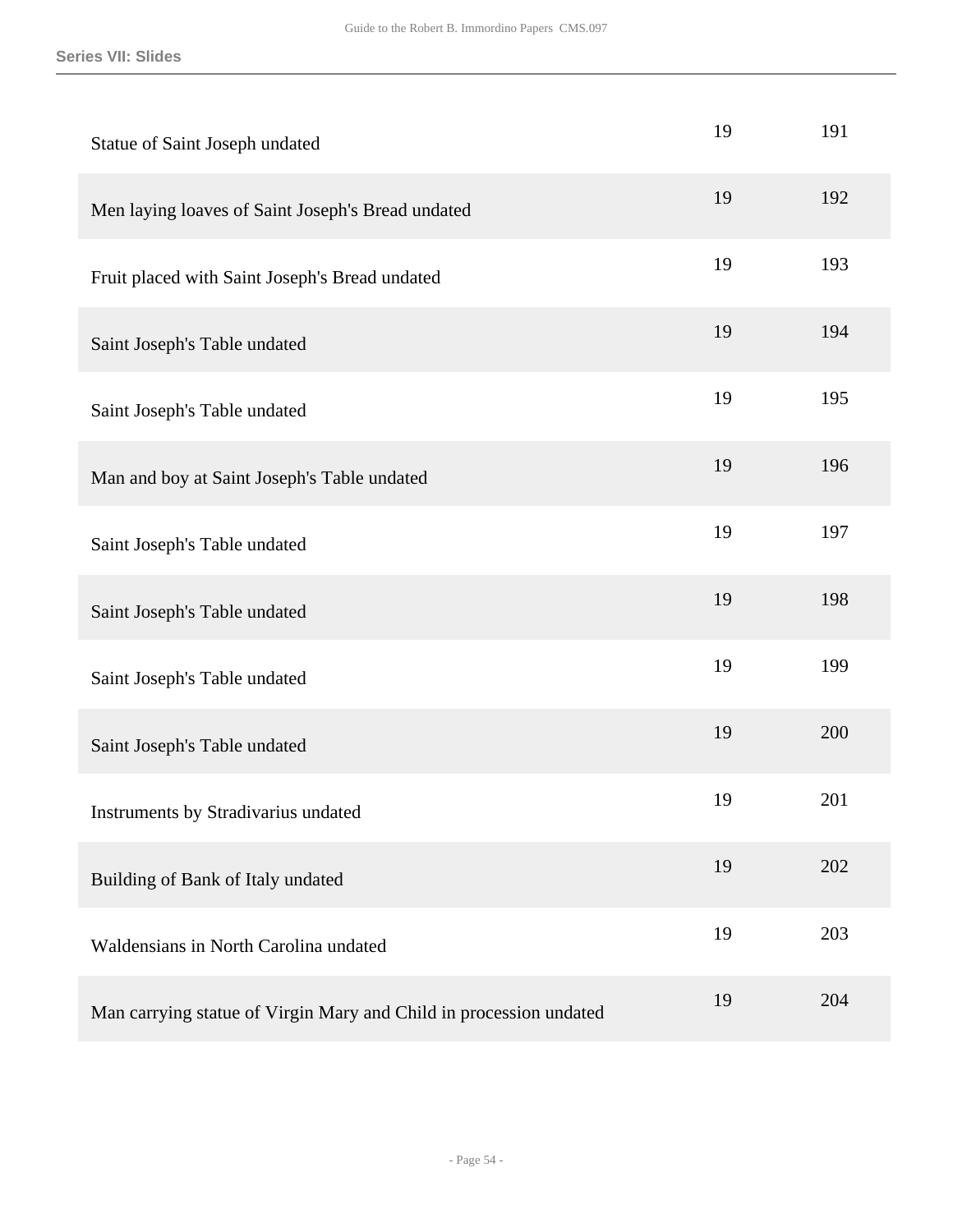| Women in Italian folk costume undated                                                                                                   | 19 | 205 |
|-----------------------------------------------------------------------------------------------------------------------------------------|----|-----|
| Bakery Window with Bread on display undated                                                                                             | 19 | 206 |
| Italian foodstuffs undated                                                                                                              | 19 | 207 |
| Italians working in Saint George Tunnel for Independent Rapid Transit<br>(IRT) subway, New York 1904                                    | 19 | 208 |
| Italian American children shooting craps undated                                                                                        | 19 | 209 |
| Men in front of labor agency circa 1910                                                                                                 | 19 | 210 |
| Italians in railroad waiting room undated                                                                                               | 19 | 211 |
| Italian laborers on Six Avenue Elevated train, New York circa 1910                                                                      | 19 | 212 |
| Mulberry Bend, New York circa 1900                                                                                                      | 19 | 213 |
| Saint Joseph, Tontitown, Arkansas circa 1906                                                                                            | 19 | 214 |
| Cover of Salvatore J. LaGumina, ed., Wop! A Documentary history of<br>Anti-Italian Discrimination in the United States 1973             | 19 | 215 |
| Close-up of Cover of Salvatore J. LaGumina, ed., Wop! A Documentary<br>history of Anti-Italian Discrimination in the United States 1973 | 19 | 216 |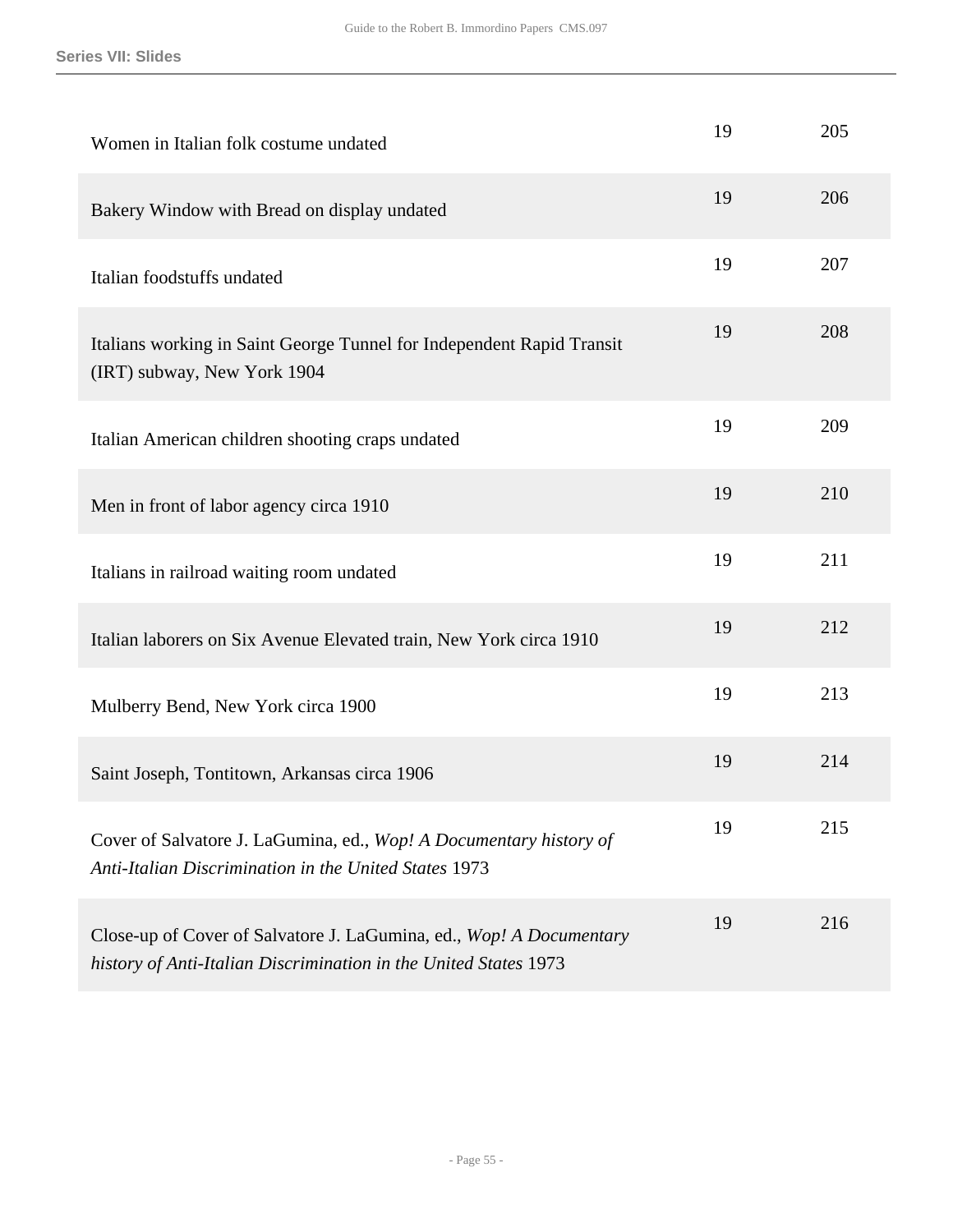| Close-up of Cover of Salvatore J. LaGumina, ed., Wop! A Documentary<br>history of Anti-Italian Discrimination in the United States 1973                                                        | 19 | 217 |
|------------------------------------------------------------------------------------------------------------------------------------------------------------------------------------------------|----|-----|
| Cartoon of President McKinley from Salvatore J. LaGumina, ed., Wop!<br>A Documentary history of Anti-Italian Discrimination in the United<br>States 1973                                       | 19 | 218 |
| Cartoon of pedestrian covering his ears at an organ grinder's music from<br>Salvatore J. LaGumina, ed., Wop! A Documentary history of Anti-Italian<br>Discrimination in the United States 1973 | 19 | 219 |
| Cartoon of of padrone from Leslies' Weekly from Salvatore J. LaGumina,<br>ed., Wop! A Documentary history of Anti-Italian Discrimination in the<br><b>United States 1973</b>                   | 19 | 220 |
| Cartoon of Italian book black from Life from Salvatore J. LaGumina, ed.,<br>Wop! A Documentary history of Anti-Italian Discrimination in the United<br>States 1973                             | 19 | 221 |
| Cartoon of Black Hand blotting out US laws from Life from Salvatore<br>J. LaGumina, ed., Wop! A Documentary history of Anti-Italian<br>Discrimination in the United States 1973                | 19 | 222 |
| Cartoon of Black Hand criminal from Judge from Salvatore J. LaGumina,<br>ed., Wop! A Documentary history of Anti-Italian Discrimination in the<br><b>United States 1973</b>                    | 19 | 223 |
| Sketch of anit-Italian lynching in New Orleans from Salvatore<br>J. LaGumina, ed., Wop! A Documentary history of Anti-Italian<br>Discrimination in the United States 1973                      | 19 | 224 |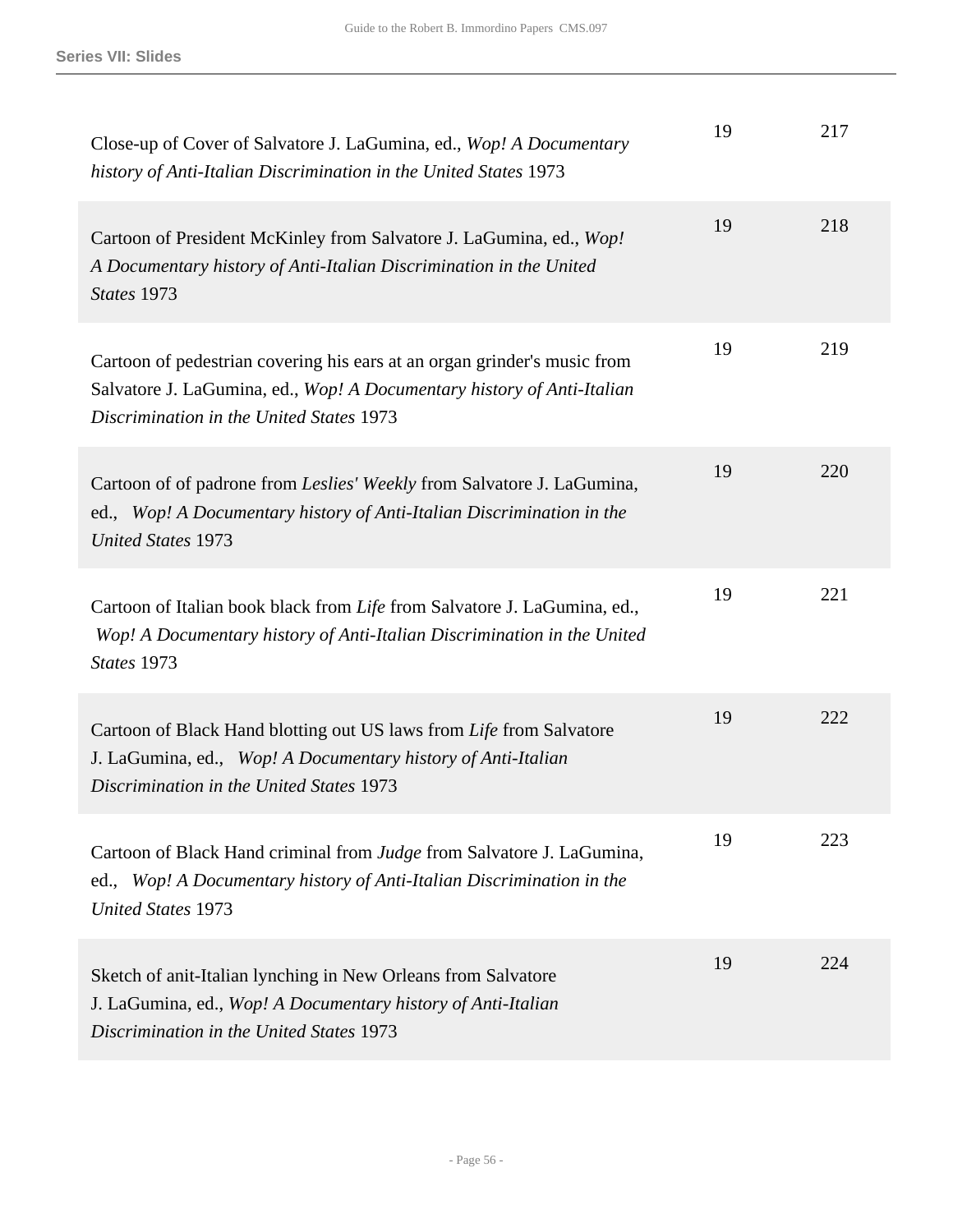| Cartoon depicting mafia among the rats that arrived aboard a ship in US<br>harbor from Salvatore J. LaGumina, ed., Wop! A Documentary history of<br>Anti-Italian Discrimination in the United States 1973 | 19 | 225 |
|-----------------------------------------------------------------------------------------------------------------------------------------------------------------------------------------------------------|----|-----|
| Cartoon of Black Hand criminal from Life from Salvatore J. LaGumina,<br>ed., Wop! A Documentary history of Anti-Italian Discrimination in the<br><b>United States 1973</b>                                | 19 | 226 |
| Cartoon of "Nordic" American viewing Italian immigrants from<br>Salvatore J. LaGumina, ed., Wop! A Documentary history of Anti-Italian<br>Discrimination in the United States 1973                        | 19 | 227 |
| Statue of John Bsailone undated                                                                                                                                                                           | 19 | 228 |
| Sketch of Gaetano Bresci assassinating King Umberto I undated                                                                                                                                             | 19 | 229 |
| Mother Frances Xaview Cabrini undated                                                                                                                                                                     | 19 | 230 |
| Sketch of Christopher Columbus superimposed on map of Western<br>Hemisphere undated                                                                                                                       | 19 | 231 |
| Sketch of Christopher Columbus in tri-corner hat undated                                                                                                                                                  | 19 | 232 |
| Sketch of Christopher Columbus as old man undated                                                                                                                                                         | 19 | 233 |
| Joe DiMaggio undated                                                                                                                                                                                      | 19 | 234 |
| Cover of Jasper Godwin Ridley's Garibaldi 1974                                                                                                                                                            | 19 | 236 |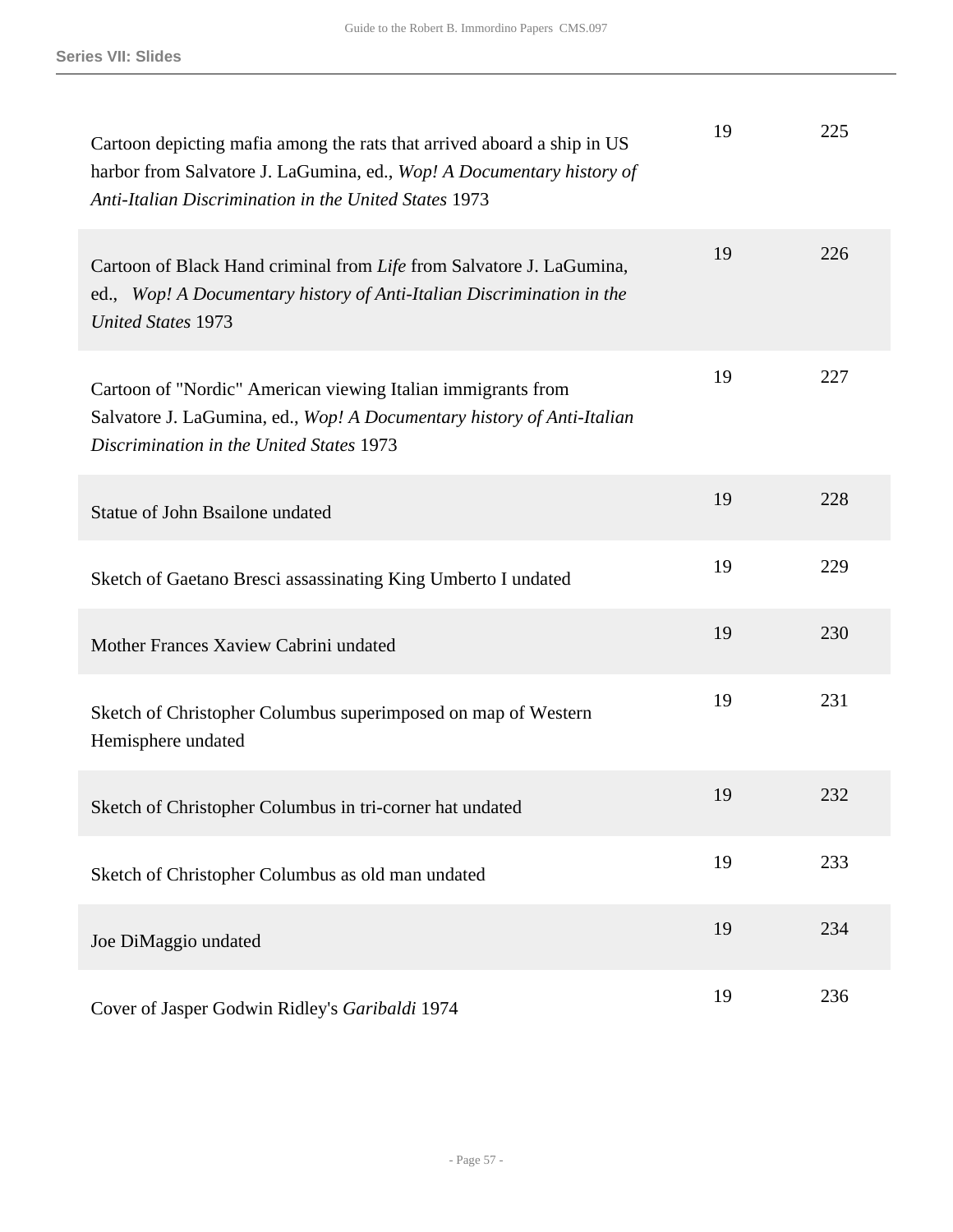| Close up of Cover of Jasper Godwin Ridley's Garibaldi 1974                                                         | 19 | 236 |
|--------------------------------------------------------------------------------------------------------------------|----|-----|
| Sketch of Guiseppe Garibaldi at Battle of San Antonio, between Uruguay<br>and Argentina 1846                       | 19 | 237 |
| Sketch of Guiseppe Garibaldi and the Redshirts landing at<br>Marsala undated                                       | 19 | 238 |
| Sketch of Guiseppe Garibaldi's entrance into Palermo May 25, 1860                                                  | 19 | 239 |
| Sculptor Gaetano Federici undated                                                                                  | 19 | 240 |
| Gaetano Federici and Lou Costello undated                                                                          | 19 | 241 |
| "Gaetano Federici: The Artist as Historian: Local Exhibit Will Pay Tribute<br>to Work of Palermo Sculptor" undated | 19 | 242 |
| Francis II, King of Two Sicilies undated                                                                           | 19 | 243 |
| Jimmy Durante undated                                                                                              | 19 | 244 |
| Philip Mazzei undated                                                                                              | 19 | 245 |
| Catherine de Medici undated                                                                                        | 19 | 246 |
| Antonio Meucci undated                                                                                             | 19 | 247 |
| Maria Montessori undated                                                                                           | 19 | 248 |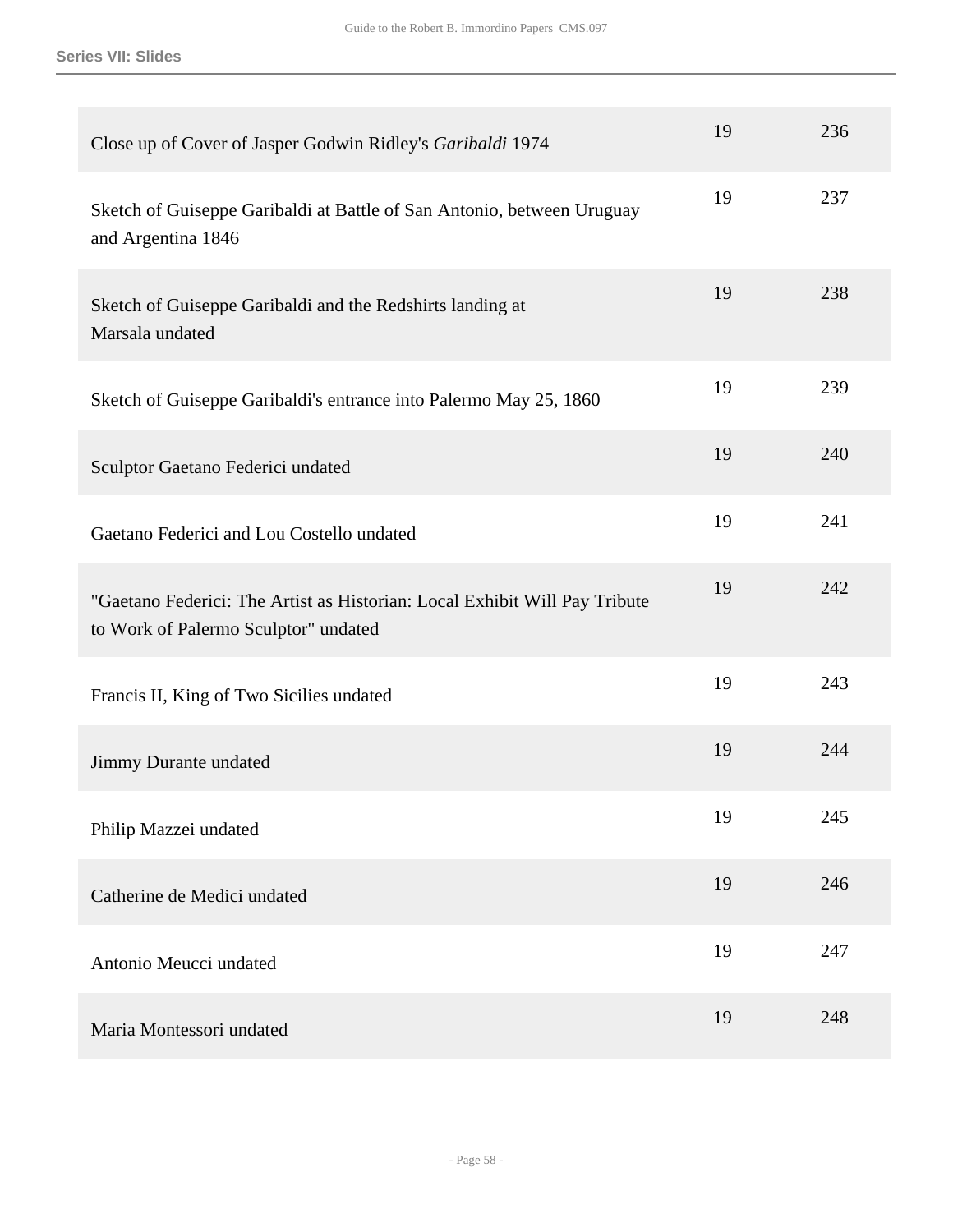| William Paca undated                                                            | 19 | 249     |
|---------------------------------------------------------------------------------|----|---------|
| William Paca undated                                                            | 19 | 250     |
| John Pastore undated                                                            | 19 | 251     |
| Luigi Pirandello undated                                                        | 19 | 252     |
| Reverend Antonio Ravalli, SJ undated                                            | 19 | 253     |
| Nicolo Sacco and Bartolomeo Vanzetti undated                                    | 19 | 254     |
| Bishop Giovanni Battista Scalabrini with Theodore Roosevelt undated             | 19 | 255     |
| Enrico Tonti undated                                                            | 19 | 256     |
| Filipo Turati undated                                                           | 19 | 257     |
| Sketch of Giovanni da Verrazzano undated                                        | 19 | 258     |
| Giovanni da Verrazzano undated                                                  | 19 | 259     |
| Alessandro Volta undated                                                        | 19 | 260     |
| Cover and Pages from Lou D'Angelo's How to Be an Italian (34<br>slides) undated | 19 | 261-296 |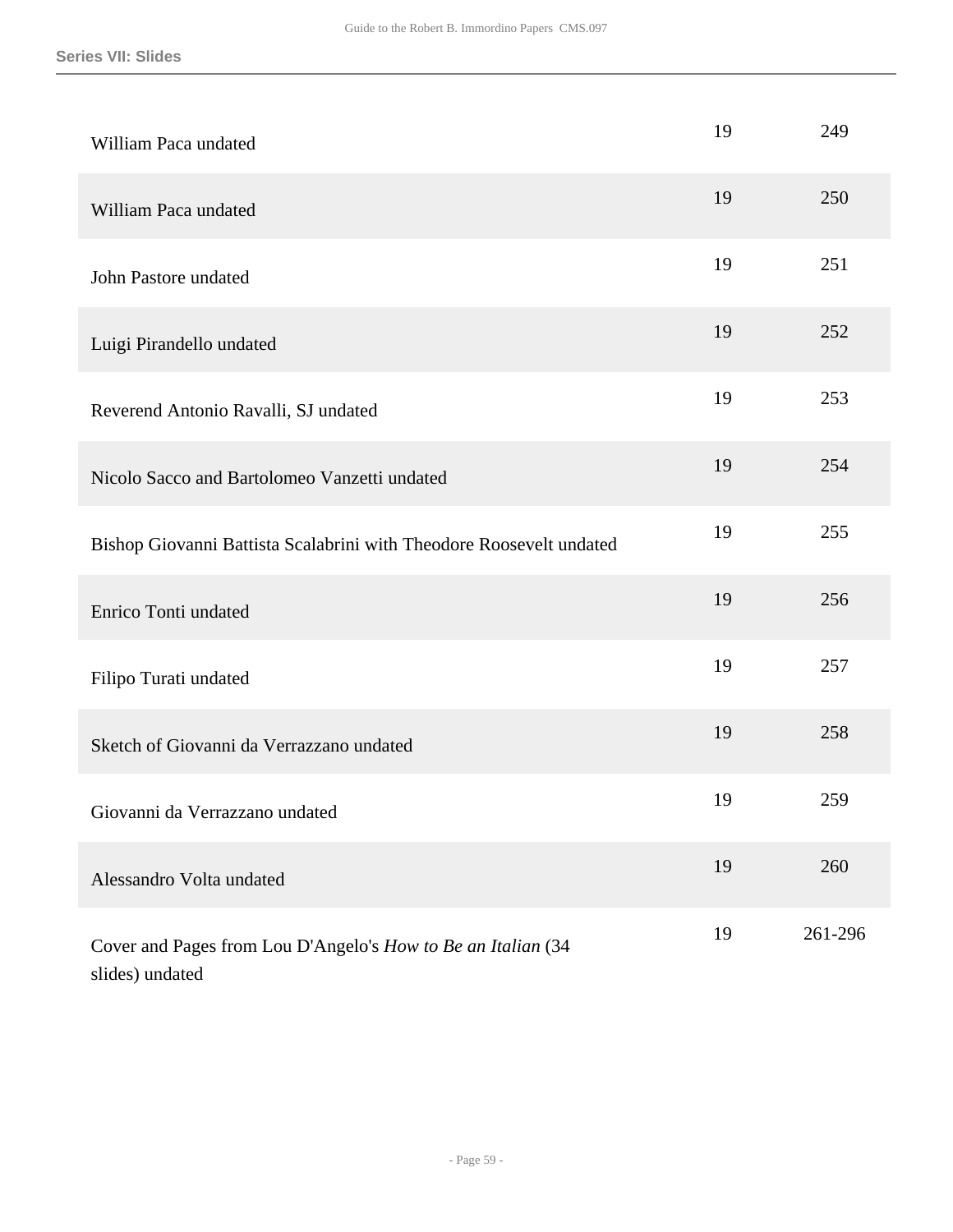## <span id="page-59-0"></span>**Series VIII: Photographs**

### **Scope and Contents note**

Immordino's collection included 210 photographs.

|                                                                                                                                                                                                                                                                                                         | <b>Box</b> | Object |
|---------------------------------------------------------------------------------------------------------------------------------------------------------------------------------------------------------------------------------------------------------------------------------------------------------|------------|--------|
| Sheet with five photographs from Saint James parish, Wast Pauk Avenue,<br>Trenton, New Jersey. Photographs 1-4 are of a procession in honor of San<br>Calorgero, patron of Casteletermini, Sicily, whence many Trenton Italians<br>came. Photograph 5 is a of a community Saint Joseph Table 1952, 1955 | 20         | 60     |
| Sheet of four photographs of Saint James parish, East Paul Avenue,<br>Trenton, New Jersey 1952                                                                                                                                                                                                          | 20         | 61     |
| Saint Joseph's feast day celebration, Saint James Church, East Paul<br>Avenue, Trenton, New Jersey circa 1937                                                                                                                                                                                           | 20         | 65     |
| Statue of Saint Joseph on float for feast day procession. Saint James<br>Roman Catholic Church, Trenton, New Jersey 1979 Aug                                                                                                                                                                            | 20         | 84     |
| Statue of Saint Joseph on its float being hauled by a car in feast day<br>procession near Saint James Roman Catholic Church, Trenton, New<br>Jersey 1979 Aug                                                                                                                                            | 20         | 86     |
| Three children seated on a door stoop eating spaghetti. Pennington<br>Township, Mercer County, New Jersey 1938 Sep 28                                                                                                                                                                                   | 20         | 107    |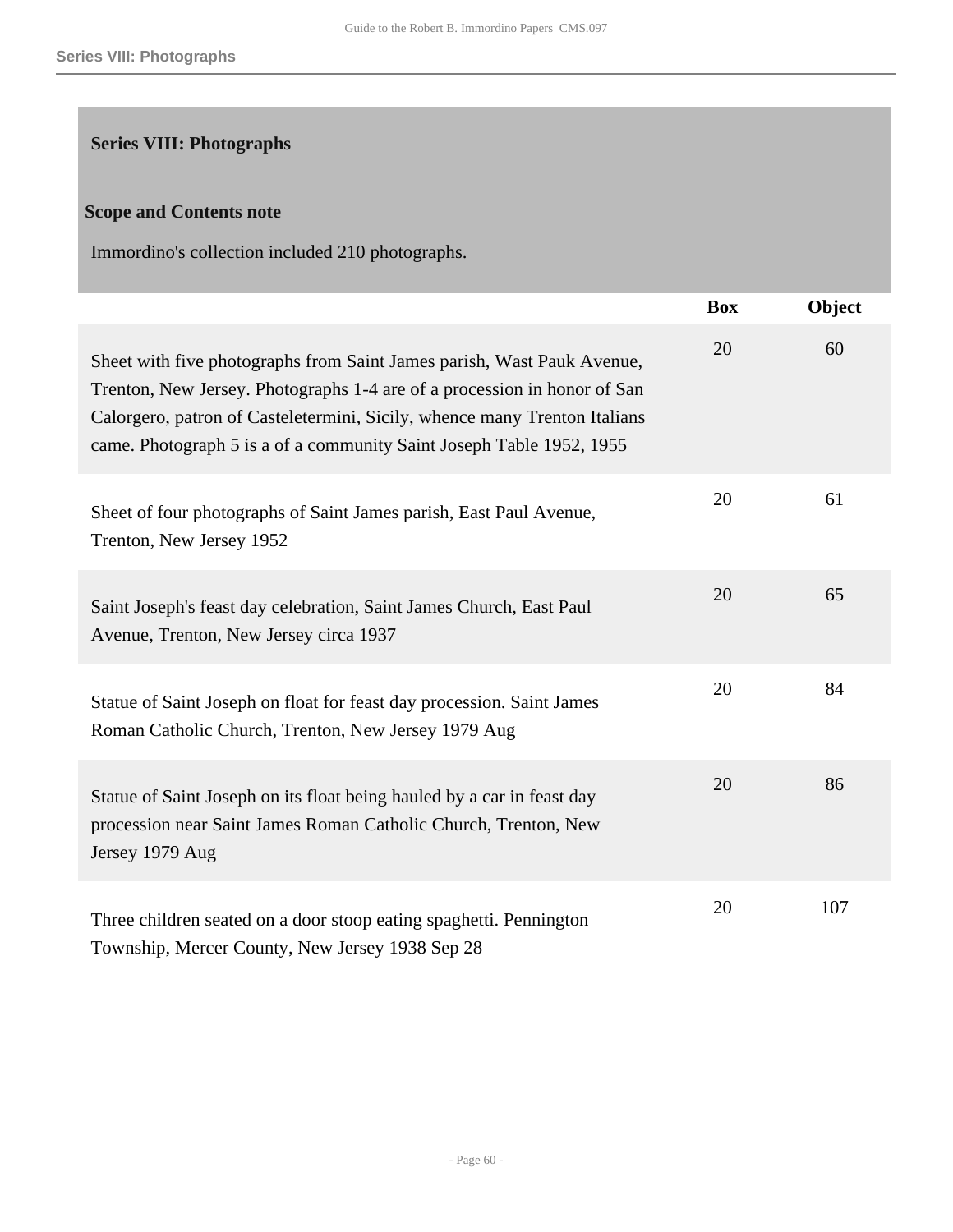| Casimiro Spera and his wife on their store in Hamilton Township circa<br>1985                                                             | 20 | 115 |
|-------------------------------------------------------------------------------------------------------------------------------------------|----|-----|
| Streetcar turned over on its side. Lawrence Township. undated                                                                             | 20 | 116 |
| Postcard copy of photograph of eleven men in a railroad track crew. Two<br>of the men are identified as "Grandpop" and "Pop" undated      | 20 | 117 |
| Two men in trolley conductors' uniforms pose before a trolley undated                                                                     | 20 | 118 |
| Painting of the Pilla House, reprinted on the Lawrence Ledger undated                                                                     | 20 | 119 |
| Men in trolley conductor's uniforms posting at the door of trolley undated                                                                | 20 | 120 |
| Joseph Testa in his trolley conductor's uniform, with a chrysanthemum on<br>his lapel. Lawrence Township. 1920 Sep 5                      | 20 | 121 |
| Print captioned "Marco's station, corner of Spruce and Princeton" circa<br>1948-1949                                                      | 20 | 122 |
| Print captioned "Marco's station, corner of Spruce and Princeton Ave."<br>Focus on sign reading "Kendall, the 2000 mile oil." undated     | 20 | 123 |
| Four men, three in trolley conductor's uniforms, pose in a trolley car<br>doorway. One is identified as "Pop". Lawrence Township. undated | 20 | 124 |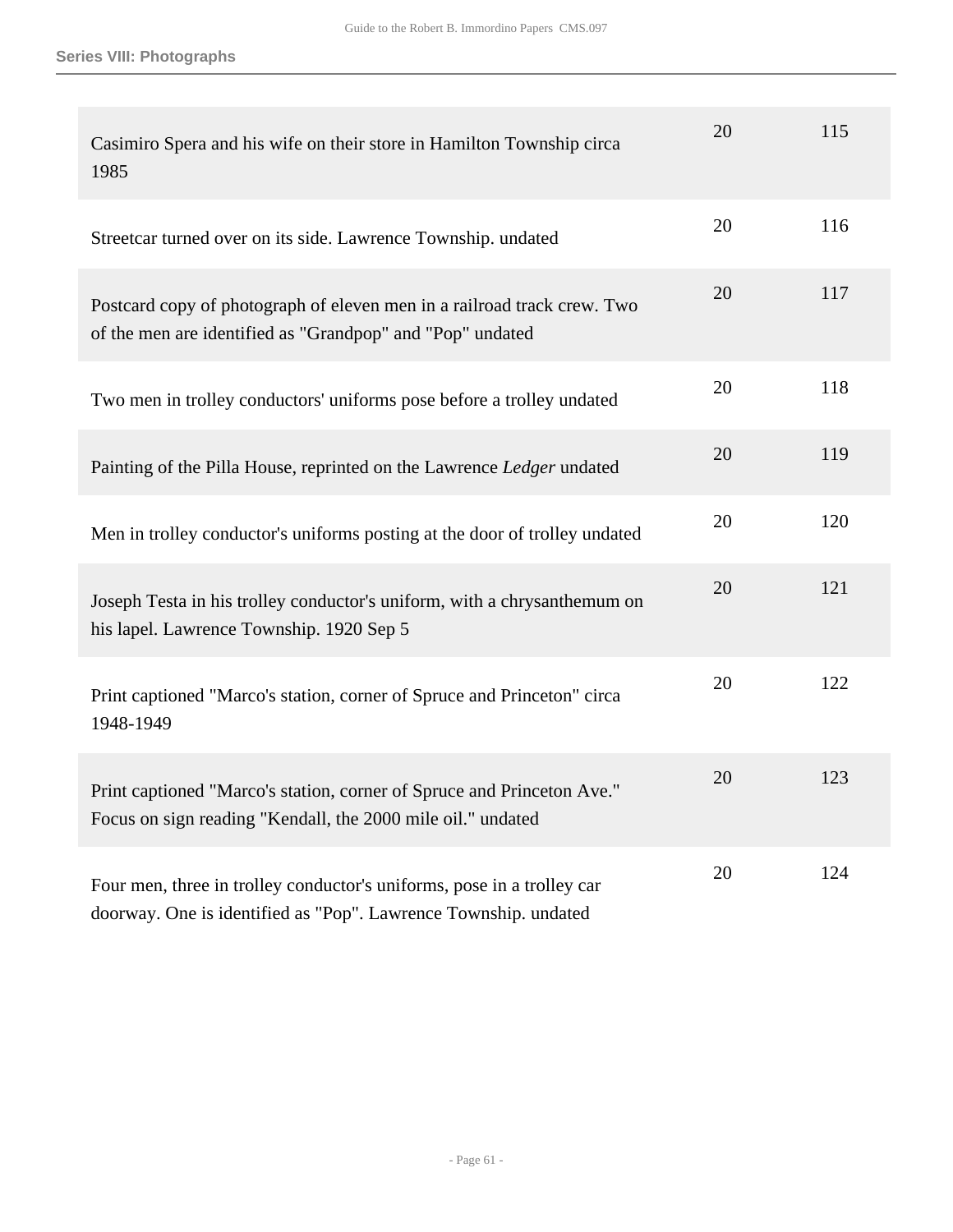| Three men, two in trolley conductors' uniformes and one in a<br>white laboratory coat or apron pose before a trolley. Lawrence<br>Township. undated                                                                                                         | 20 | 125 |
|-------------------------------------------------------------------------------------------------------------------------------------------------------------------------------------------------------------------------------------------------------------|----|-----|
| Charles "Brownie" Petranto giving a haircut to George Earle, Brownie's<br>Barber Shop 1981 Jan 31                                                                                                                                                           | 20 | 126 |
| Three people identify as Colavita, Chambers, and McKenzie, at the<br>McKinley Hospiral Reunion undated                                                                                                                                                      | 20 | 127 |
| Winners of the 1924 city baseball tournament, in which Jefferson School<br>defeated Centennial School. Left to right: "Michael Lombardo, Mike<br>Pulone, Monsay [?], Ace Tram, Carmen Gagliardi, Sam Faveta, tony<br>Gagliardi, Russell Vizzini" circa 1924 | 20 | 128 |
| Rectory for Saint Ann Roman Catholic Church, 1253 Lawrence Road,<br>Lawrence Township, New Jersey undated                                                                                                                                                   | 20 | 132 |
| Rectory for Saint Ann Roman Catholic Church, 1253 Lawrence Road,<br>Lawrence Township, New Jersey undated                                                                                                                                                   | 20 | 133 |
| Left to right: Anthony, Vincent, and Pasquale Pilla in front of their gas<br>station, 1251 Lawrence Road, Lawrence, New Jersey 1930s                                                                                                                        | 20 | 134 |
| Lou Capezzi in an automobile, a four-door sedan with an open front and a<br>hoof for the rear passengers circa 1940s                                                                                                                                        | 20 | 135 |
| Caption reads "Yando Cardinale on Ferrara's roof. McKinley boys<br>[illegible] Home, background circa 1940s                                                                                                                                                 | 20 | 136 |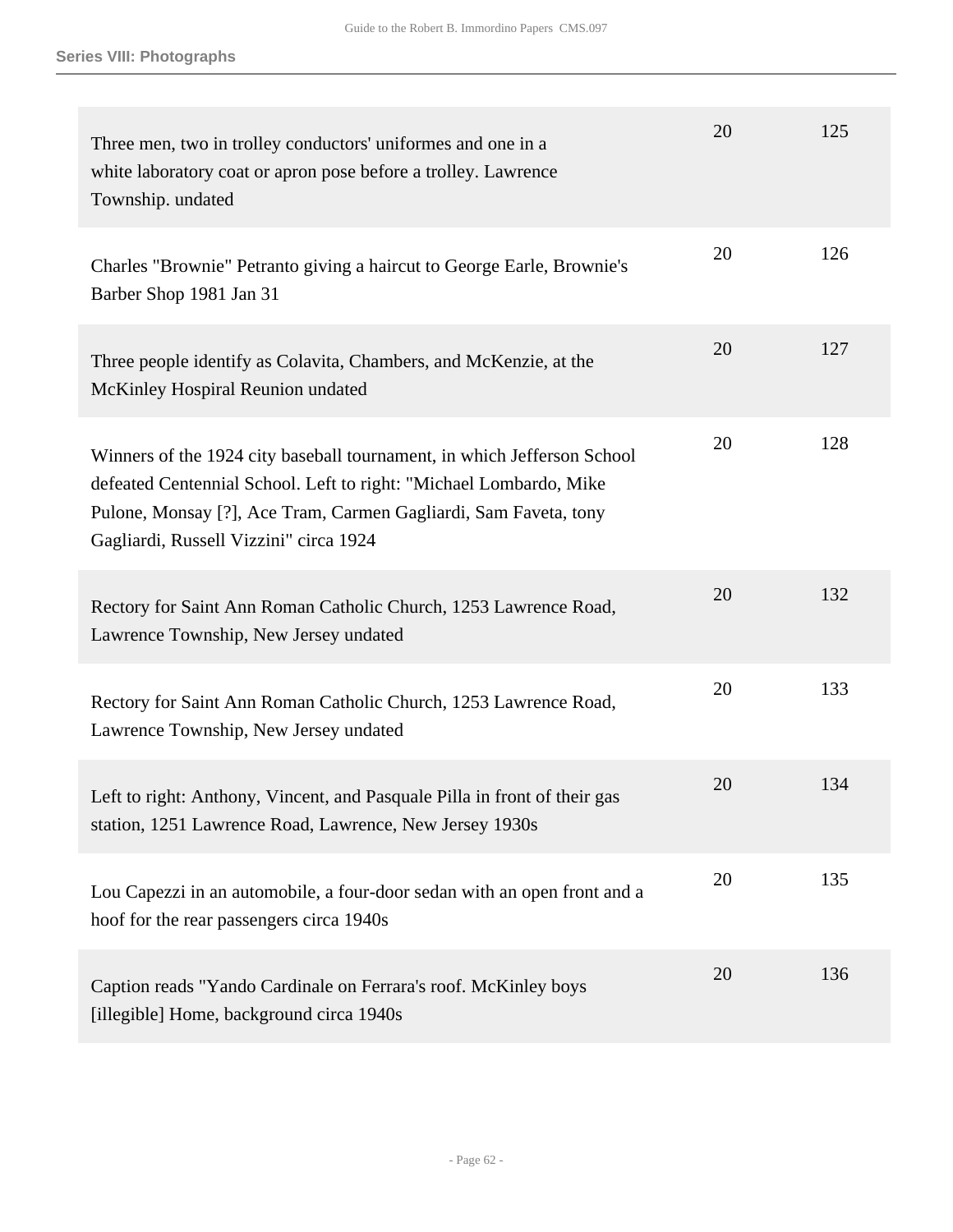| Ferrara's store circa 1940s                                                                                                                                                                                                                                                                                                                          | 20 | 137 |
|------------------------------------------------------------------------------------------------------------------------------------------------------------------------------------------------------------------------------------------------------------------------------------------------------------------------------------------------------|----|-----|
| Ignatius Ferrara in the automobile circa 1940s                                                                                                                                                                                                                                                                                                       | 20 | 138 |
| Lou Capezzi and Ignatius Ferrara seated in the grass beside the<br>automobile circa 1940s                                                                                                                                                                                                                                                            | 20 | 139 |
| A man and a woman posing beneath a sign reading "Pilla Ave" circa<br>1980s                                                                                                                                                                                                                                                                           | 20 | 140 |
| Color photograph of Saint Joseph's Day bread in shape of Christ child.<br>Immordino's Bakery circa 1980                                                                                                                                                                                                                                              | 20 | 141 |
| Color photograph of pedestal of John Basilone statue, Raritan, New<br>Jersey undated                                                                                                                                                                                                                                                                 | 20 | 144 |
| Color photograph of pedestal of John Basilone statue, Raritan, New<br>Jersey undated                                                                                                                                                                                                                                                                 | 20 | 145 |
| Color photograph of pedestal of John Basilone statue, Raritan, New<br>Jersey undated                                                                                                                                                                                                                                                                 | 20 | 146 |
| Plaque reading, "On this property, which has been disginated a national<br>historical site, Pietro Botto and his family provided a haven for free<br>speech and assembly for thousands of Paterson textile workers during<br>their historic struggle in 1913 for the 8-hour day and an end to child labor/<br>Textile Workers Union of America" 1975 | 20 | 147 |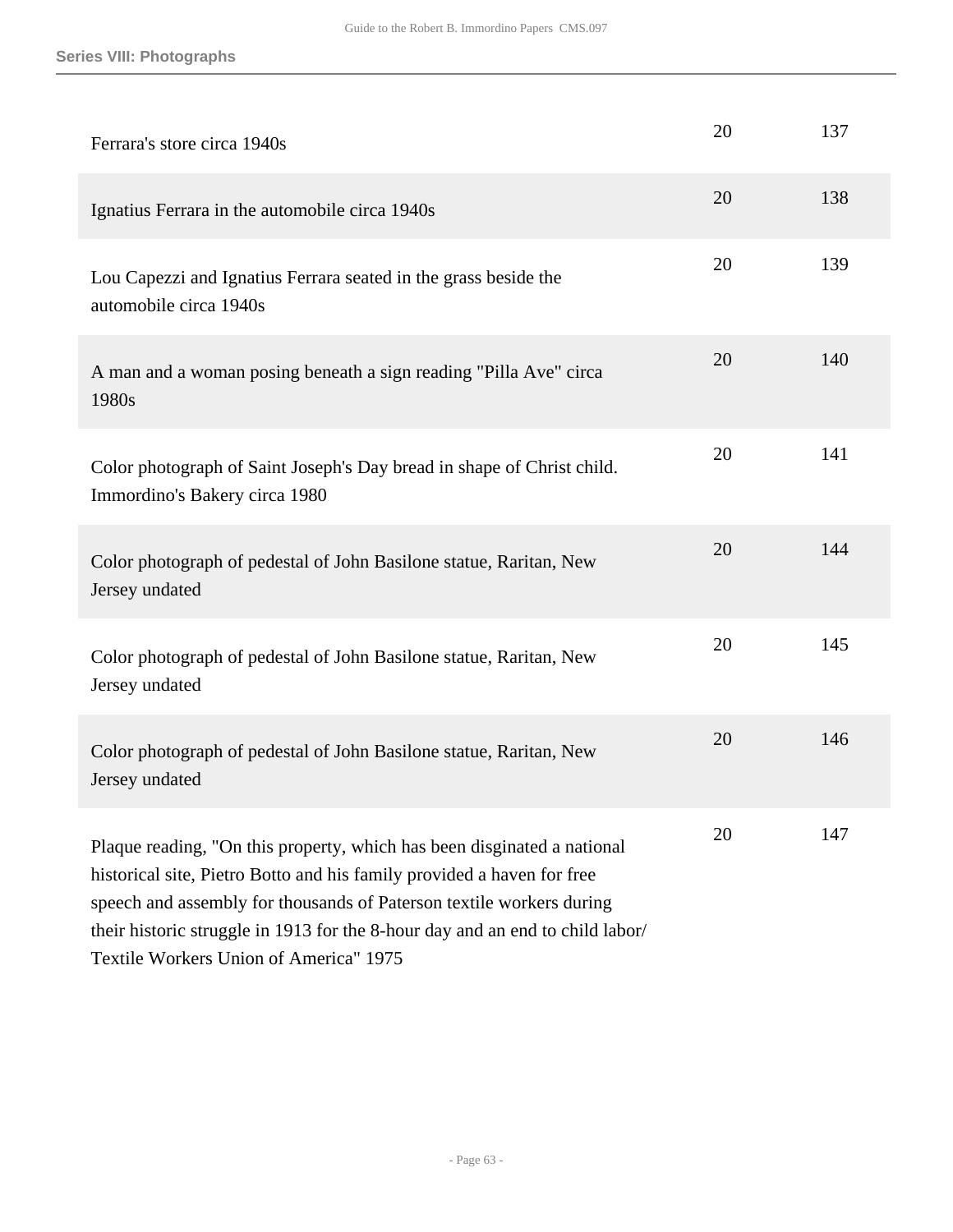| Two men carrying a banner of a mutual benefit society across an<br>intersection 1950s                                                                        | 20 | 148 |
|--------------------------------------------------------------------------------------------------------------------------------------------------------------|----|-----|
| Two men pose amid Saint Joseph's table decorations 1954                                                                                                      | 20 | 149 |
| One man, one boy, and ten women pose amid the fruit and candles of a<br>Saint Joseph's Day table 1954                                                        | 20 | 150 |
| Man and woman pose amid Saint Joseph's Day table decorations 1954                                                                                            | 20 | 151 |
| Group of at least seven older men and women walking alongside a float<br>with a saint's statue on it 1954                                                    | 20 | 152 |
| Two men carrying a banner of a saint's statue along a street 1954                                                                                            | 20 | 153 |
| Six men, wearing sashes to indicate membership in a mutual benefit<br>socieity, pose in front of Hibbert Printing Company 1954                               | 20 | 154 |
| Marching band passing under arch erected to span a street 1939                                                                                               | 20 | 155 |
| Procession. Line of marchers bearing religious society banners is<br>visible behind him, lines of girls in white First Communion dresses are<br>visible 1940 | 20 | 156 |
| Young women riding on float with saint's statue 1940                                                                                                         | 20 | 157 |
| Crowd gathering about the varied booths at a street fair 1939                                                                                                | 20 | 158 |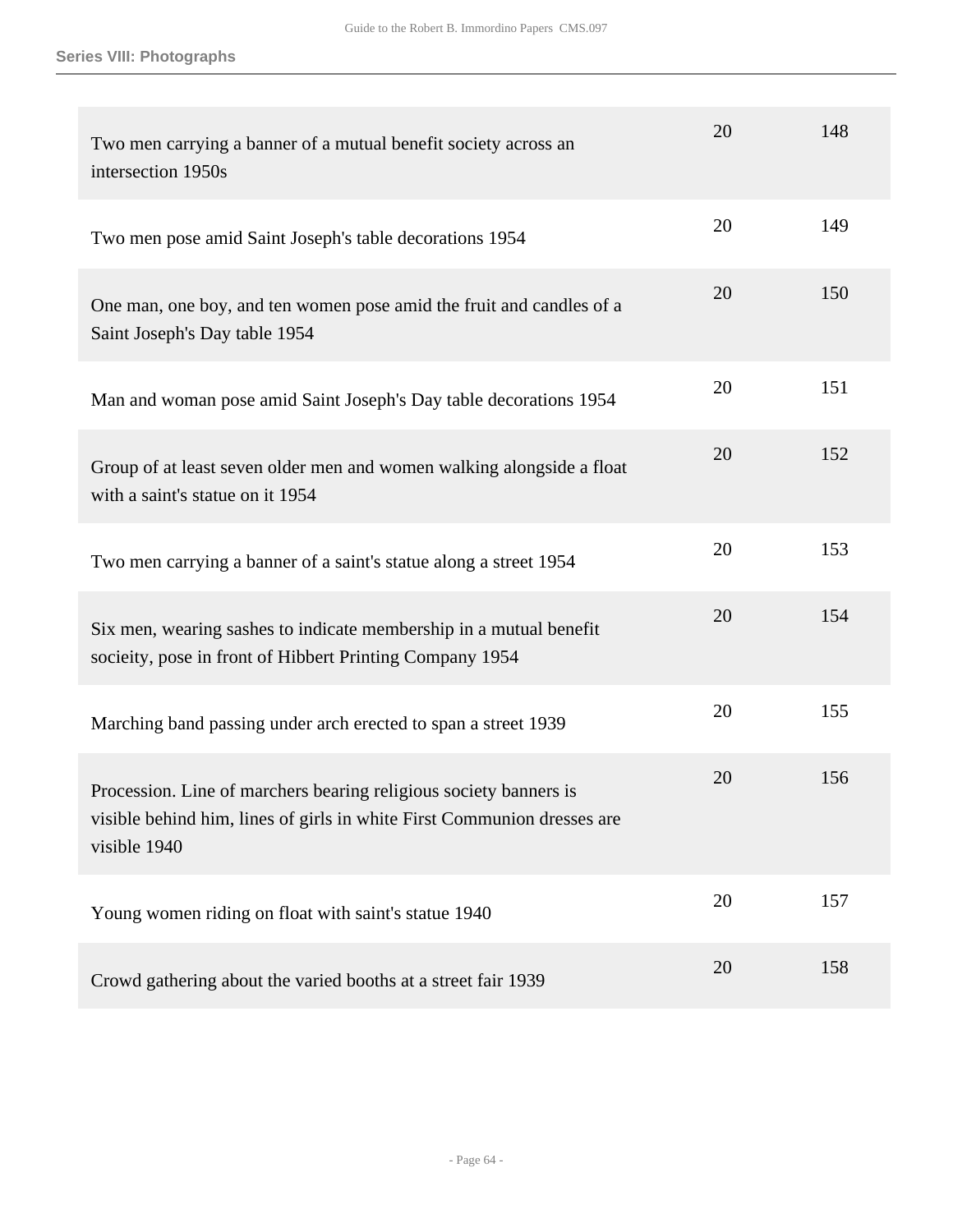| Procession surrounding a float on which is mounted a saint's statue. Corner<br>of Brunswick and Olden Avenues. undated       | 20 | 159 |
|------------------------------------------------------------------------------------------------------------------------------|----|-----|
| Two boys setting off firecrackers in the street. undated                                                                     | 20 | 160 |
| Line of women marching in procession on left of photograph, vendors<br>setting up booths on the right 1939                   | 20 | 161 |
| Acolytes lead a loat with a saint's statue on it down a street 1939                                                          | 20 | 162 |
| Nun in the habit of the Maestre Pie Filipini escorting girls in First<br>Communion dresses down a street 1939                | 20 | 163 |
| Men and boys setting off fireworks in a street undated                                                                       | 20 | 164 |
| Man and woman shaping Saint Joseph's Day bread 1979                                                                          | 20 | 165 |
| Guy Antinoro and two assistatnts each shaping a weath-shaped load of<br>Saint Joseph's Day bread, Immordino's Bakery undated | 20 | 167 |
| Man sprinkling sesame seeds on a shaped loaf of Saint Joseph's Day bread,<br>Immordino's Bakery 1979                         | 20 | 168 |
| Mounds of Saint Joseph's Day bread, Immordino's Bakery undated                                                               | 20 | 169 |
| Baker at Immordino's Bakery undated                                                                                          | 20 | 170 |
| Rolls of Saint Joseph's Day bread dough at Immordino's Bakery undated                                                        | 20 | 171 |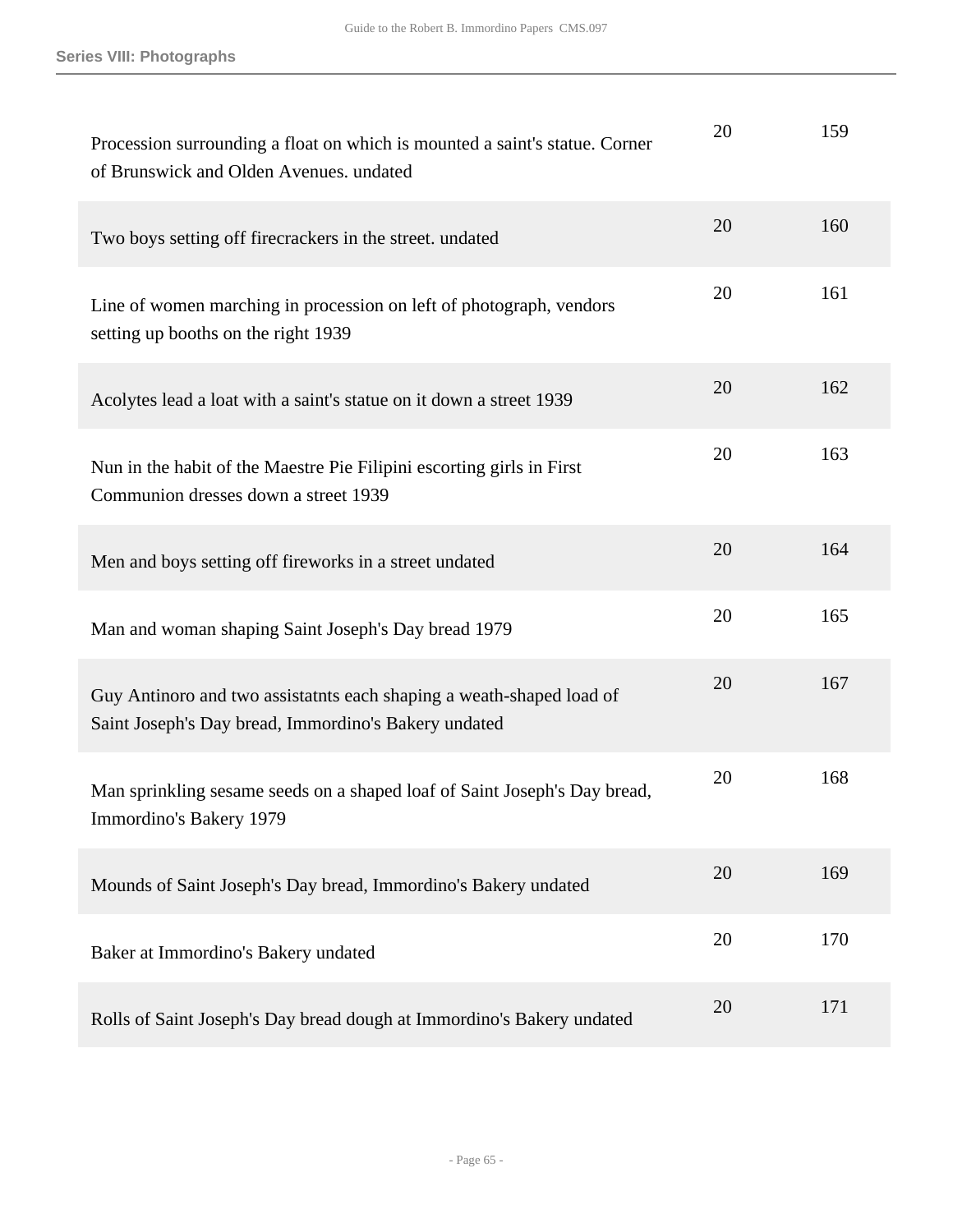| Baker's hand pushing tray of Saint Joseph's Day bread loaves at<br>Immordino's Bakery undated                                     | 20 | 172 |
|-----------------------------------------------------------------------------------------------------------------------------------|----|-----|
| Baker and Saint Joseph's Day bread loaves at Immordino's<br>Bakery undated                                                        | 20 | 173 |
| Baker shaping Saint Joseph's Day dough into a human figure at<br>Immordino's Bakery undated                                       | 20 | 174 |
| Baker's hand feeding Saint Joseph's Day dough into a flattening machine at<br>Immordino's Bakery undated                          | 20 | 175 |
| Guy Antinoro sliding loaf of Saint Joseph's Day dough into oven at<br>Immordino's Bakery 1979                                     | 20 | 176 |
| Guy Antinoro sliding loaf of Saint Joseph's Day dough into oven at<br>Immordino's Bakery 1979                                     | 20 | 177 |
| Guy Antinoro sliding loaf of Saint Joseph's Day dough into oven at<br>Immordino's Bakery 1979                                     | 20 | 178 |
| Men decorating Saint Joseph's Day table, Saint James Roman Catholic<br>Church, Trenton, New Jersey circa 1980                     | 20 | 179 |
| Immordino discussing Saint Joseph's Day table with another man, Saint<br>James Roman Catholic Church, Trenton, New Jersey undated | 20 | 180 |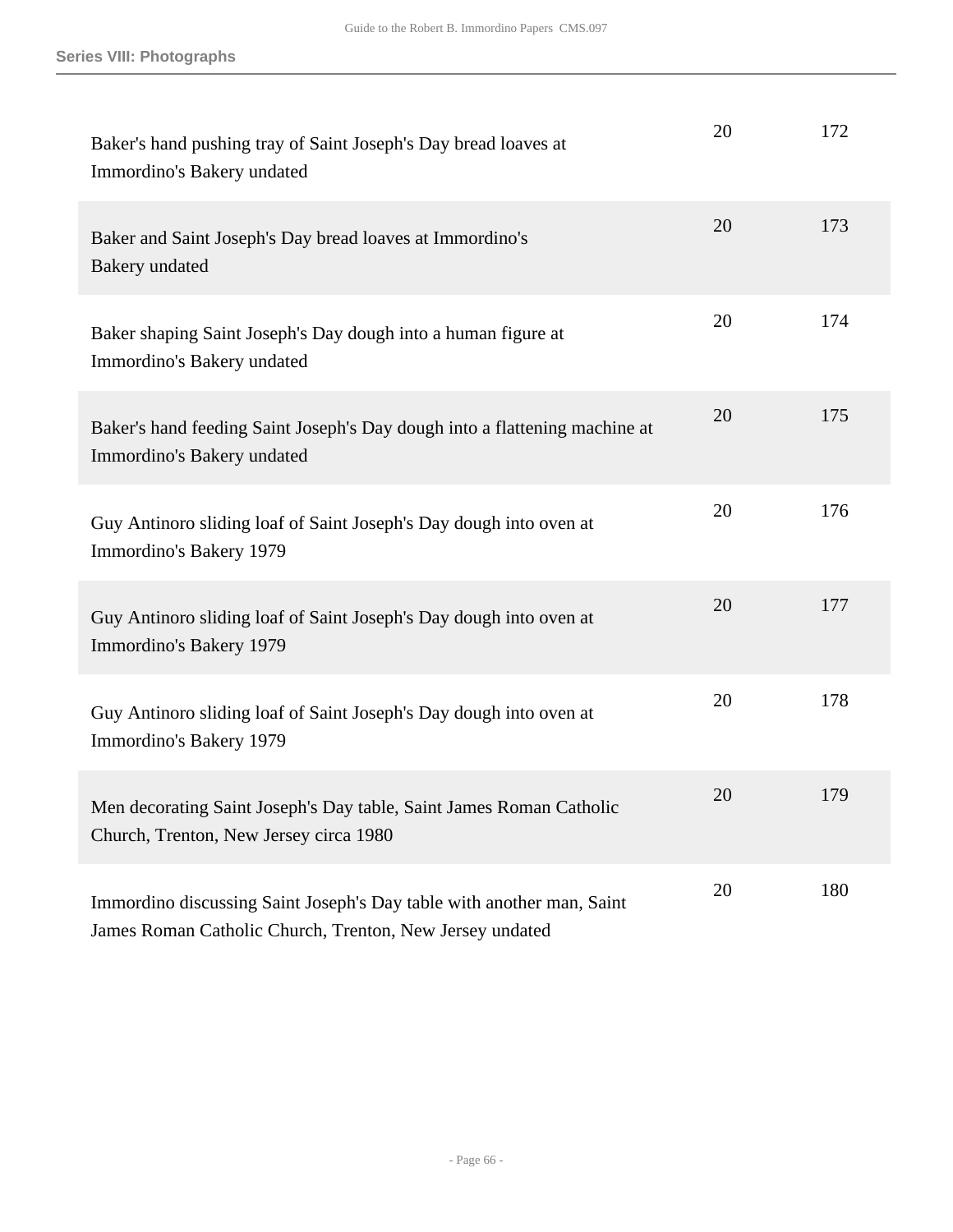| Immordino studies display of Saint Joseph's Day bread at "An Exhibit on<br>Americans: The Italians of New Jersey", New Jersey Historical Society,<br>Trenton, New Jersey 1979 | 20 | 182 |
|-------------------------------------------------------------------------------------------------------------------------------------------------------------------------------|----|-----|
| Immordino studies display of Saint Joseph's Day bread at "An Exhibit on<br>Americans: The Italians of New Jersey", New Jersey Historical Society,<br>Trenton, New Jersey 1979 | 20 | 183 |
| Saint Joseph's Day bread at "An Exhibit on Americans: The Italians of<br>New Jersey", New Jersey Historical Society, Trenton, New Jersey 1979                                 | 20 | 184 |
| Saint Joseph's Day table at Saint James Roman Catholic Church, Trenton,<br>New Jersey 1982                                                                                    | 20 | 185 |
| Saint Joseph's Day table at Saint James Roman Catholic Church, Trenton,<br>New Jersey 1982                                                                                    | 20 | 186 |
| Girl holding up wreath-shaped loaf of saint Joseph's Day bread,<br>Immordino's Bakery undated                                                                                 | 20 | 187 |
| Girl holding up wreath-shaped loaf of saint Joseph's Day bread,<br>Immordino's Bakery undated                                                                                 | 20 | 188 |
| Girl helping to sprinkle sesame seeds on Saint Joseph's Day bread,<br>Immordino's Bakery undated                                                                              | 20 | 189 |
| Joe Antinoro dressed for the Saint Joseph's Day table ceremony, Saint<br>James Roman Catholic Church 1982                                                                     | 20 | 190 |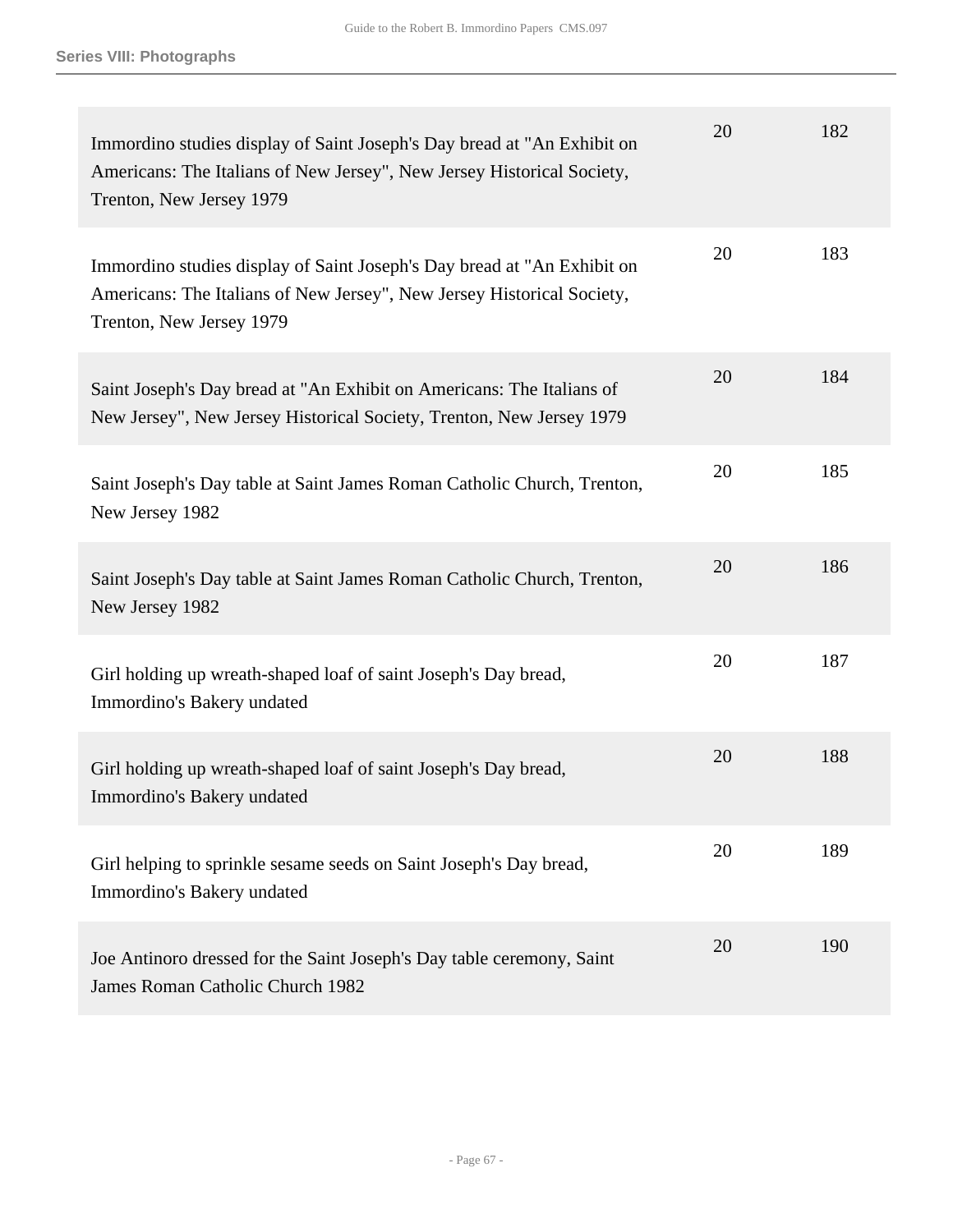| Statue of hunter undated                                                                                                 | 20 | 191 |
|--------------------------------------------------------------------------------------------------------------------------|----|-----|
| Statue of George Washington in front of senior citizens' home in Trenton,<br>New Jersey undated                          | 20 | 192 |
| Statue of George Washington in front of senior citizens' home in Trenton,<br>New Jersey undated                          | 20 | 193 |
| Man and woman posing beside Saint Joseph's Day Table 1948                                                                | 20 | 194 |
| Two Men and two women posing beside Saint Joseph's Day Table 1948                                                        | 20 | 195 |
| Statue of Saint Joseph on Saint Joseph's Day 1995                                                                        | 20 | 196 |
| Saint Joseph's Day table 1995                                                                                            | 20 | 197 |
| Ten men pose with a statue of a saint 1978                                                                               | 20 | 199 |
| Sign by the Golden Gate Bridge describing contributions of John A.<br>Roebling's Sons Company undated                    | 20 | 202 |
| Left to right: Mayor Anthony Holland, Immordino, Professor Dennis J.<br>Starr, and Harold Thompson undated               | 20 | 205 |
| Five members of the Maestre Pie Filipini teaching sisters and a young boy<br>pose begind a Saint Joseph's Day table 1954 | 20 | 206 |